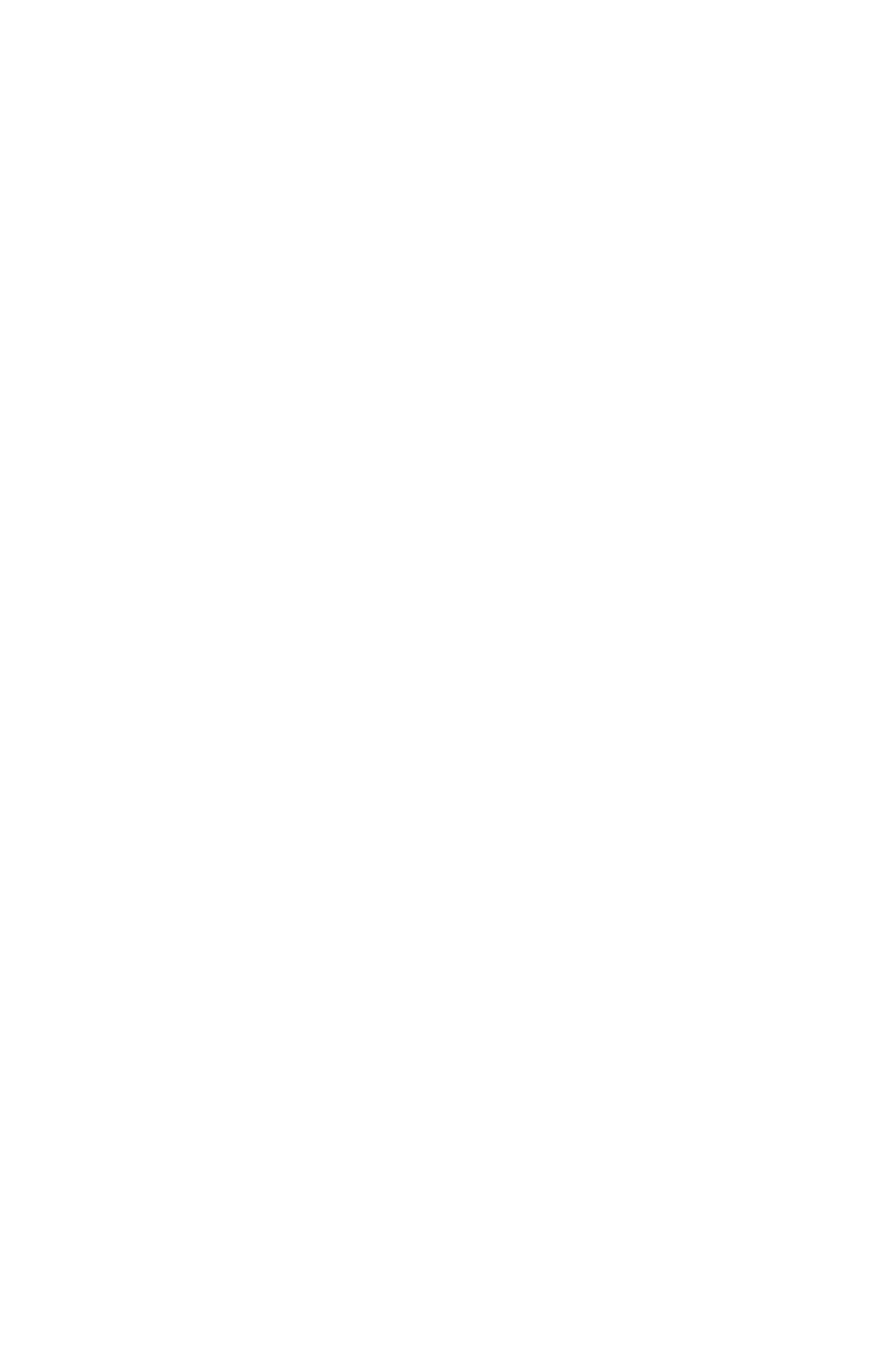**By J. W. Byers**

**FAITH PUBLISHING HOUSE** 

*Digitally Published by*  **THE GOSPEL TRUTH <www.churchofgodeveninglight.com>**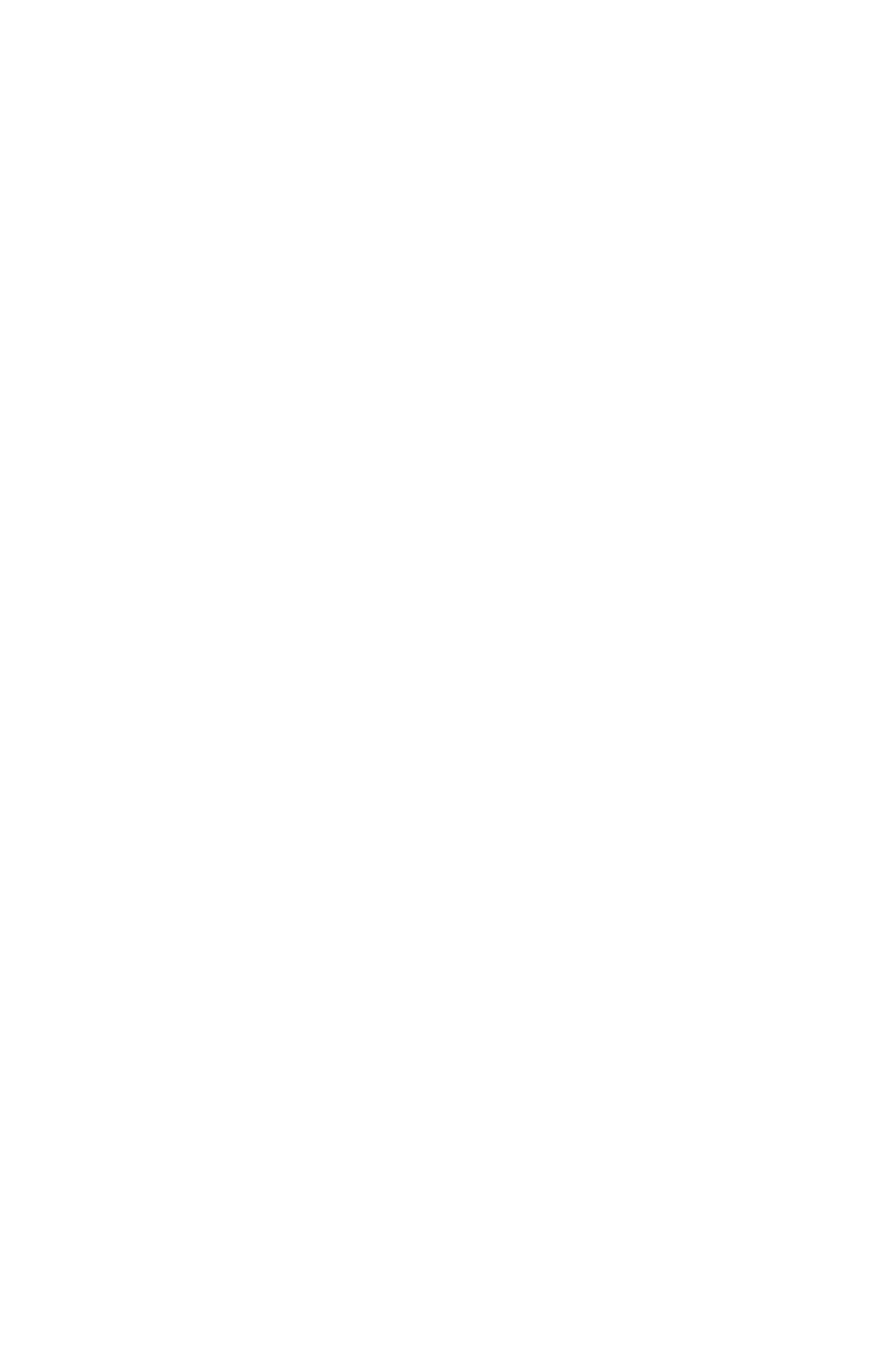## **Parent and Child**

We are living in an age of tremendous responsibilities, opportunities, perplexities, and possibilities. Success and victory on the one hand, failure and defeat on the other, never awaited a people with such a vast scope of meaning or with so stern a reality as they await the people of this present day. The relationship and the position of man with his fellow creature in the spiritual, the social, the domestic, and the business life bring to us opportunities and possibilities either of glorious and eternal benefit and good, or of sad and deplorable disaster and evil. In no sense is this more real than in the domestic life, where husband and wife, father and mother, son and daughter, hold such a position and so blend their lives together as to produce character and influences that will last to all eternity. These great responsibilities rest unbidden upon us, and these great opportunities and possibilities are at our door. We must meet them, and ask God to help us make use of them in such a manner as will glorify himself and bring joy and happiness to ourselves and all those within this domestic circle and to the generations that shall yet be born.

This present day has developed a condition that gives evil the ascendency if we submit to it, and many a soul has in the perplexity of this condition unconsciously yielded and thereby become more and more engrossed in confusion, until the enemy of all good has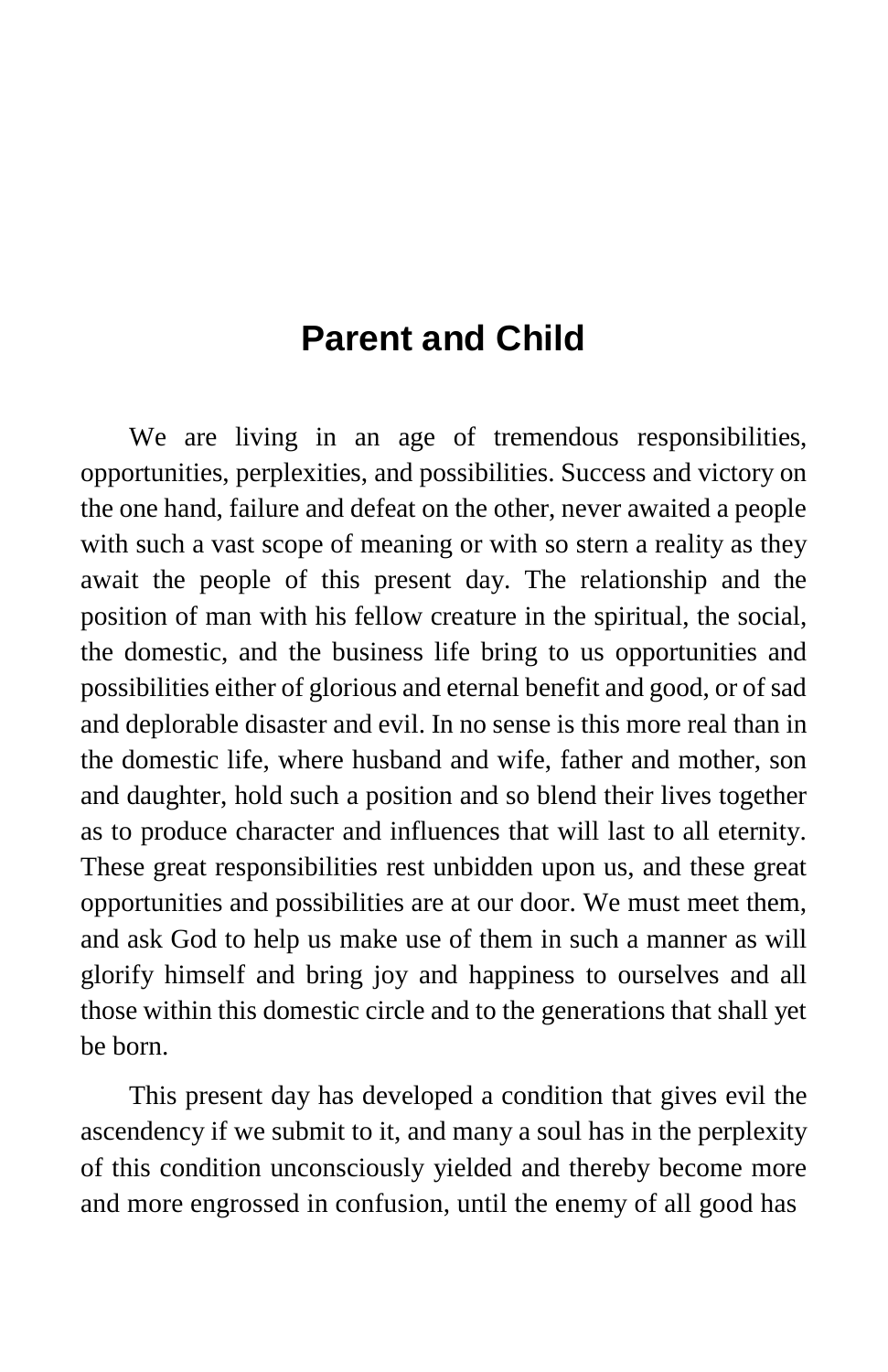brought discouragement and despair upon hearts that otherwise might be filled with courage and victory and that might, turn the battle to the gates. There is much to be said on this subject of the domestic life, and much light that God will turn in upon our hearts as the perfect day sheds its glory upon the church of God, until parent and child shall more fully comprehend their true and noble position in life.

Dear fellow parent, let us solemnly look to God for his perfect will concerning us. Much has been said about us. Some have censured us for our failures; and no wonder, for they have been many. Some who have never been parents have theoretically told us our duty to our children, and some who are parents have given us their experiences of success and failure, and the precious Word of God gives us much wholesome instruction on this important part of our life. All these things are good for us, and let us pray that God may grant us wisdom to profit by the same. We will humbly receive correction where we are wrong, and instruction where we are ignorant, and endeavor to redeem the time we have lost in the past. As a parent with you, who has made many mistakes in the past, with my heart full of sympathy and love for every dear parent and child, I wish to speak. My life companion has with me decided to give our fellow parents the benefits of our success and failure of twenty years in this responsible capacity, and God has laid it upon my heart to preach and teach that which he has given me out of his holy Word. It would be quite pleasant to tell you of our success and many victories on this line, but we find it different to mention our failure and defeat; but we do it for the good of our precious brethren and sisters who are out on life's ocean with us, and pray that our success may encourage many and our failures may be danger signals for the protection of others who are coming along on this same way. Had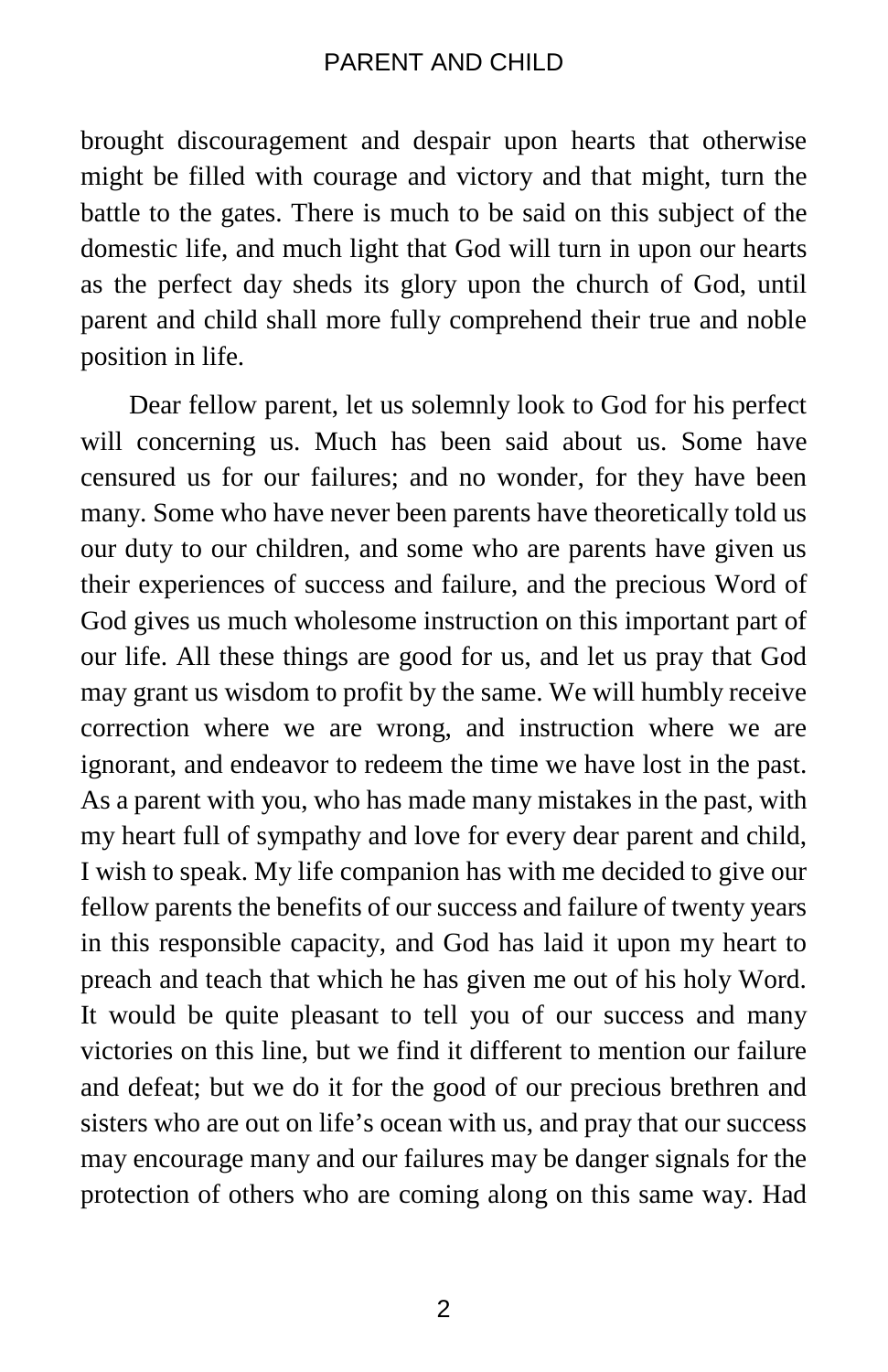we known what we by the Word of God and experience have learned, we should have less occasion to speak about failure.

Dear parents, we hold the highest and most God honored position in this world, and to a large extent hold in our hands the destiny of our own children and that of generations to come. We are disposed to forget this solemn fact and carelessly neglect our duties and opportunities, and sometimes think our task is a burdensome one. We drift into a state of mind that our children are with us today. We look ahead and see nothing but that they will be with us for life, and think we shall have abundance of opportunity some future time to do what we ought to do today. Many a fatal neglect has occurred in this way, and hearts and homes have been saddened.

Do you know that these little ones around our knee are going to be with us but a short time, and that these older ones at our table will suddenly disappear and a painful emptiness stare at us and point us back to neglected opportunities? O that God may waken us to our important duties and opportunities! They are passing by us never to be called back. We must grasp them now, and ask God to endue us with heavenly wisdom and grace, that no sad regrets will disturb our peace when our precious darlings are gone, and they look back to the hearth and home and say, "Oh, if father and mother had only told me!" These precious lives will be charged to our account in the day of reckoning. Do you believe it, dear parent? Neglect will bring untold regret and misery not only in this life but through eternity. Let us never entertain the thought of our children being a burden. They are no such thing to a true parent. They are our delight and comfort, the very production of ourselves; and when we have the true understanding of ourselves, we shall have it of our children.

Let us praise God for these sacred treasures of our home, and seek to become more and more to them what is this heavenly design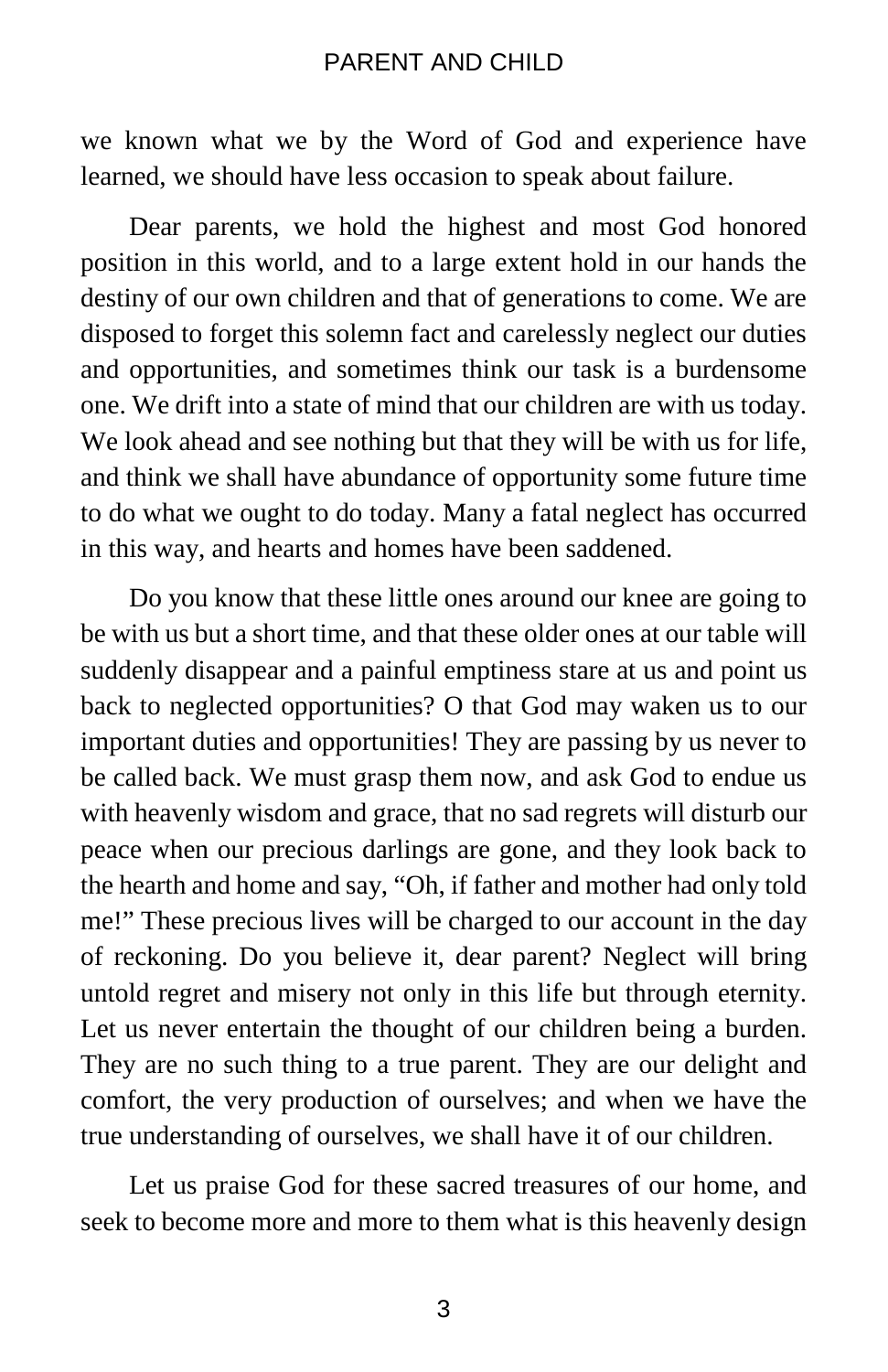we should be, and thus mold and fashion the life and character of our children into beautiful and noble men and women who will take our place in life, and when we have served our day and generation they may have well begun far in advance of ourselves, and carry out in the future a higher and more perfect success for God and the welfare of this fallen race of men.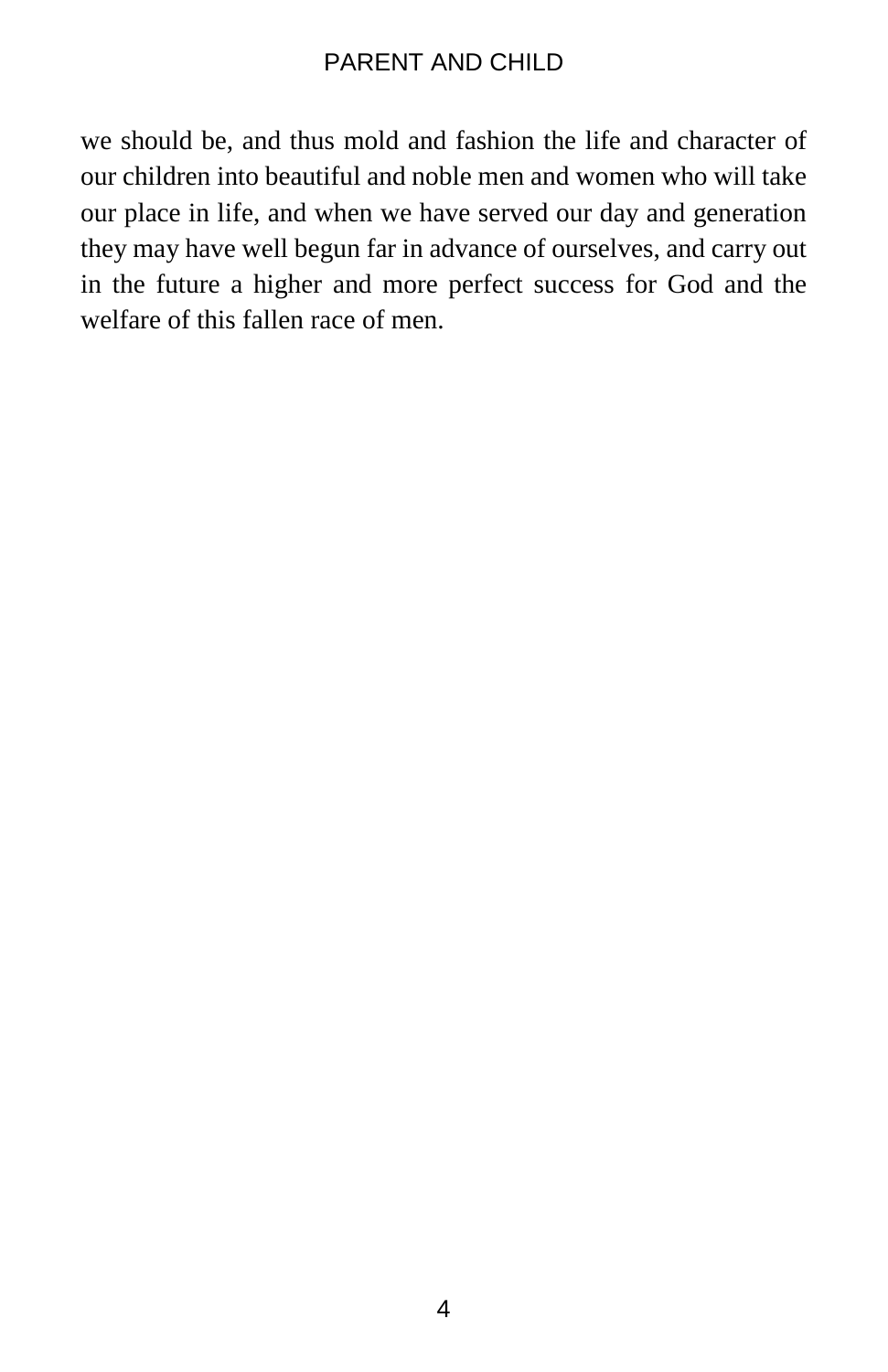### **Duty of the Parent**

If the question were asked, "What is the duty of the parent?" it might be answered by the question, "What is not the duty of the parent?" To state the full extent of such duty and where it begins is a task greater than I am able to undertake; but there are a few points of duty that I shall endeavor to mention for the good of parents, and in doing so the thought comes very forcibly that there must be some starting point.

At a mother's meeting the question was brought up, "How early must we begin to train our children?" Some thought at the age of six, some four, two, etc.; but an aged mother said, "You are all wrong. We ought to begin twenty years before the child is born, by giving it a good mother." This mother's idea of the beginning place is truly a good one, and we can all see as parents that we have much to do toward the disposition and character of our unborn children. Truly we must go back before the very conception of the new life for the starting point of parental duty. Our spiritual, mental, moral, and physical nature and condition will all be in a greater or less degree impressed upon the life of the being to be born. Who among us as parents cannot see the very image of ourselves in our precious children some of the characteristics of our nature greatly enlarged upon, and some diminished? It is within our power to build character that will dominate the life of the future child for good or evil, and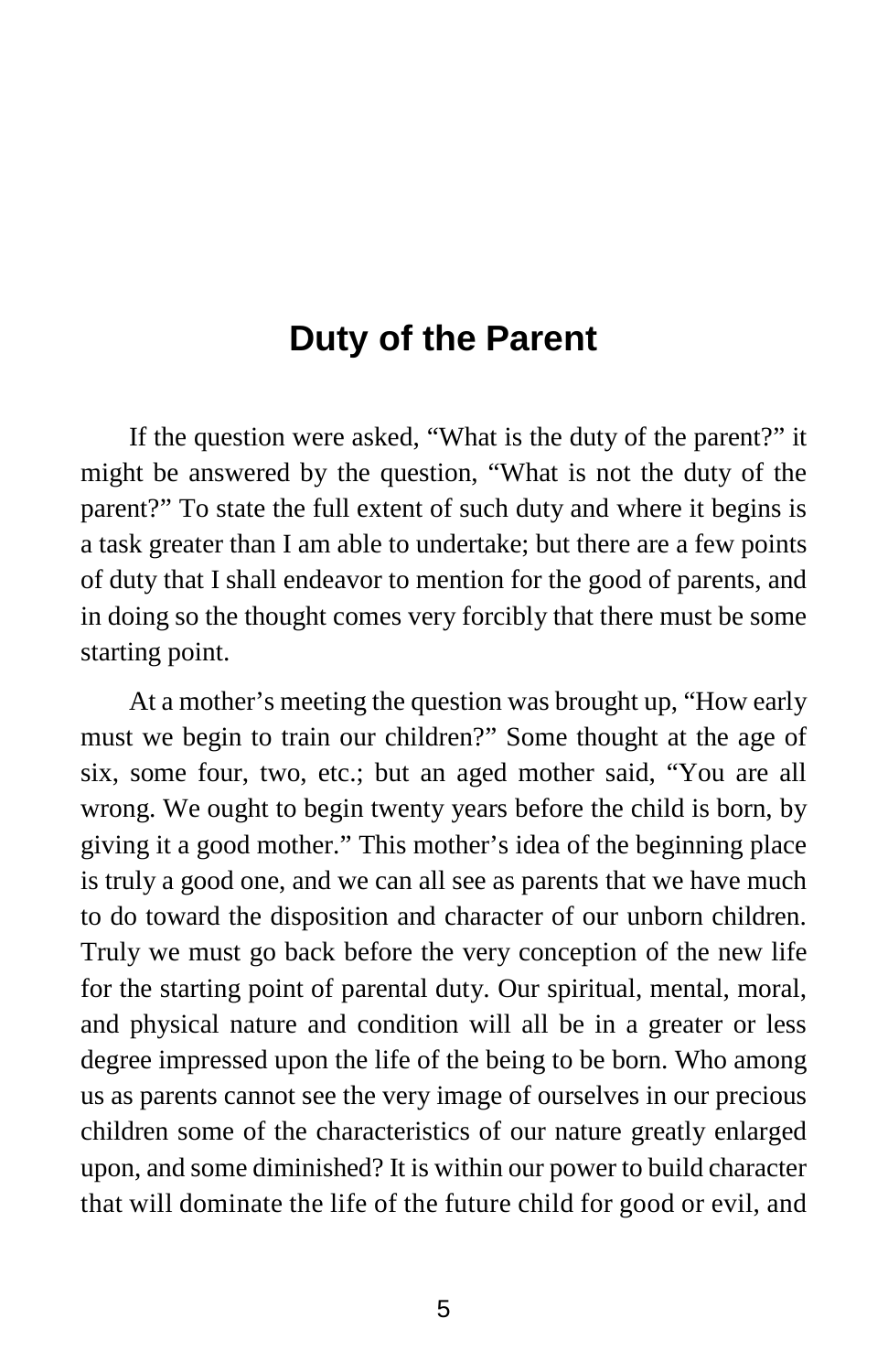mark our own home circle with real comfort and satisfaction or lifelong sorrow and regret. This fact cannot be too plainly dealt with and impressed upon the mind of every parent as an important duty and a God given privilege. We can do much to make our children what we want them to be. With the love of God in our hearts and his wisdom to guide us, our own life can be that which it should be to lay a foundation of character for the life of our unborn child that it may be said of us in the language of the prophet, "For they are the seed of the blessed of the Lord, and their offspring with them." Isa. 65:23. "That they may fear me forever, for the good of them, and of their children after them." Jer. 32:39.

With all the resources of grace at our command and the wonderful law of nature that God has designed to serve in this parental responsibility, we certainly should look upon duty as a pleasure and seek diligently to qualify ourselves in this capacity for glorious results. Then when our home finally receives the welcome treasure, and our hearts beat with tender anxiety for its welfare, we may well ask the question, "What is our duty?" There truly is nothing too great for us to do in caring for the little one, and if we look to God and his precious Word we shall find our obligations clearly defined. Our parental love suggests every comfort in a temporal sense, so it is unnecessary to make mention of this line of duty; and as the child grows we soon find that instruction becomes a plain need. Therefore, we will notice from the Book of Truth that it is our duty to instruct.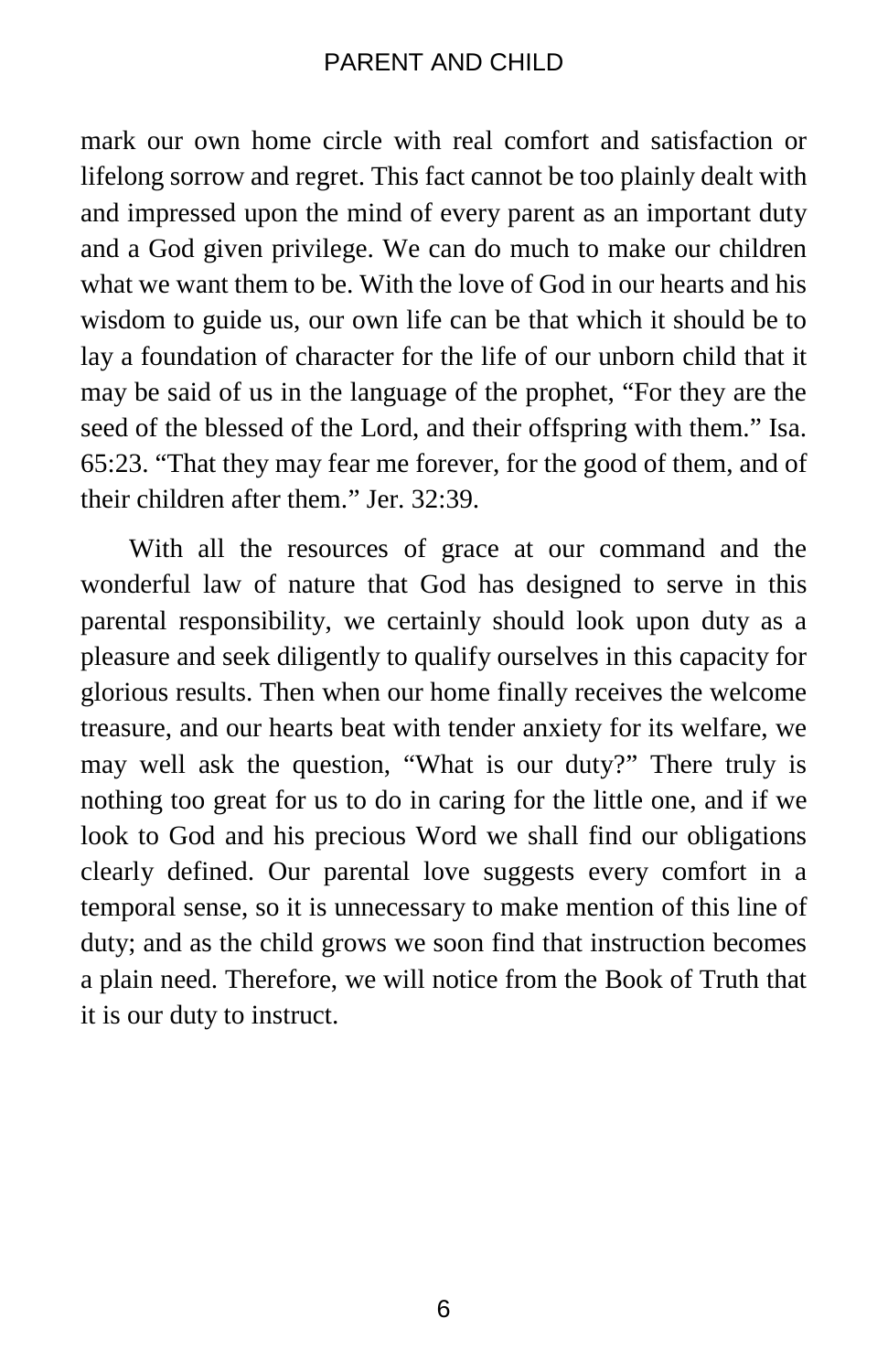## **Duty to Instruct**

We are very liable to fail at this point in thinking the child is too young, but we must bear in mind that we are quite ignorant of the great effect and extent of our influence upon our precious little treasure. As soon as it begins to look so wonderingly into our eyes and makes every possible effort to give expression to its little thoughts, we can begin to communicate with it. We can impart to it impressions that will bear upon its nature for good or evil. Who knows how much good it brought into our individual life when our loving mother pressed us to her heart, and invoked heaven's blessing upon her infant babe, or as we grew older and began to understand the meaning of words, we were held in the arms of our dear parents while kneeling around the family altar, and their prayers were sent up to the throne of grace for their dear little one.

The very first recollection of my life and the earliest impression of my memory is my mother kneeling in prayer by a chair and myself lying on the floor with my head in her lap looking up into her face. This impression will follow me through life, and I have often thanked God for such a sacred beginning in life's memory, which must have been about the age of three years. The influence of those prayers and instructions of my tender years can never be known this side of eternity, but unquestionably they did much toward my eternal good.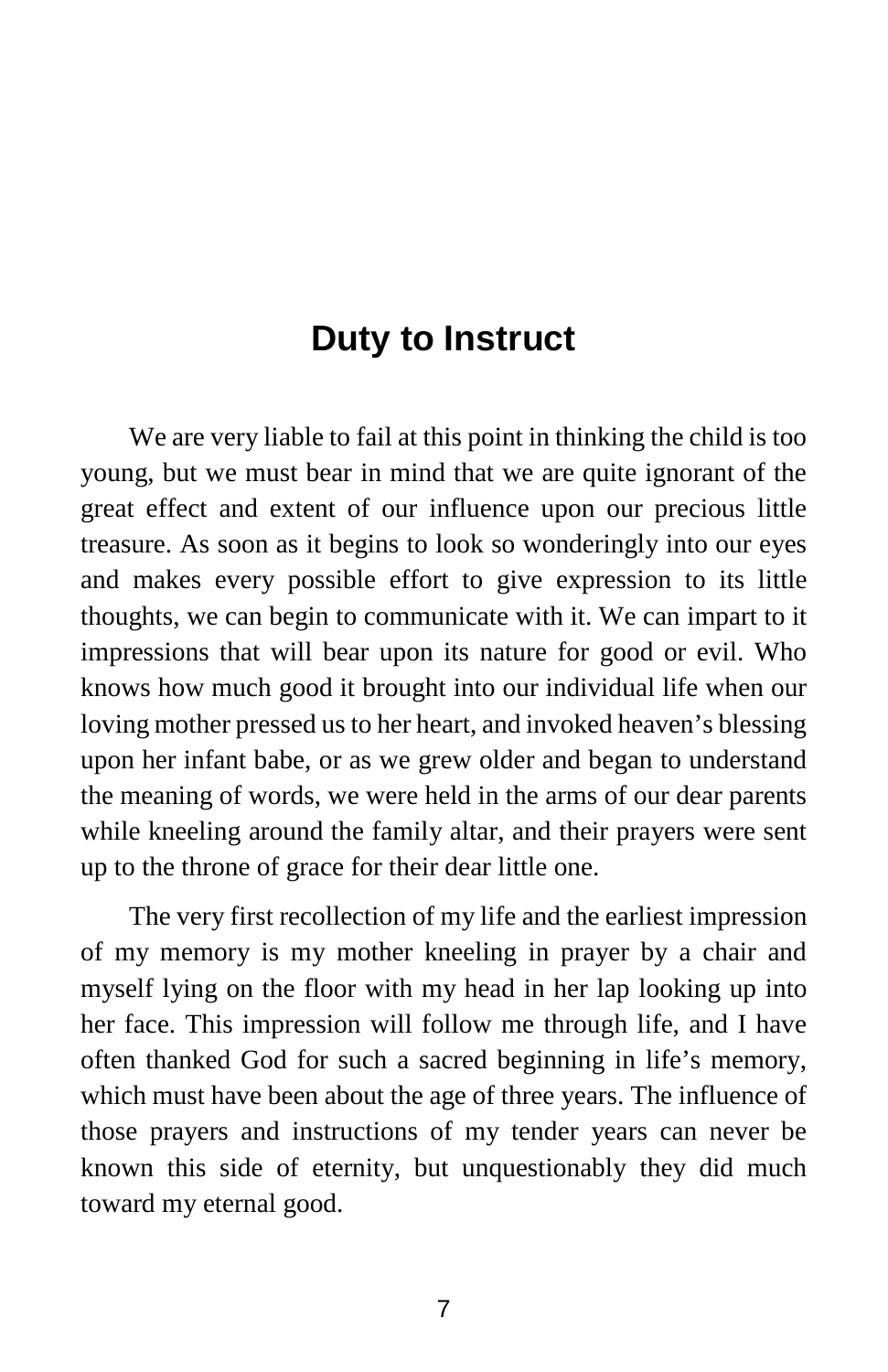In the days of Israel, God laid this duty heavily upon his people. We read in Deut. 4:9, 10: "Only take heed to thyself, and keep thy soul diligently, lest thou forget the things which thine eyes have seen, and lest they depart from thy heart all the days of thy life: but teach them thy sons, and thy sons' sons; specially the day that thou stoodest before the Lord thy God in Horeb, when the Lord said unto me, Gather me the people together, and I will make them hear my words, that they may learn to fear me all the days that they shall live upon the earth, and that they may teach the children." In Deut. 6: 4- 7 we read: "Hear O Israel: the Lord our God is one Lord: and thou shalt serve the Lord thy God with all thine heart, and with all thy soul, and with all thy might. And these words, which I command thee this day, shall be in thine heart: and thou shalt teach them diligently unto thy children, and shalt talk of them when thou sittest in thy house, and when thou walkest by the way, and when thou liest down, and when thou risest up."

In the margin the word "teach" reads "whet" or "sharpen," which signifies a vigorous, keen application of the Word of God upon the minds of the children. They should be sharp and bright in the Word. In other words, the teaching must be so thorough that the child is perfectly familiar with the Word of God. The Psalmist says in Psa. 78: 4-8: "We will not hide them from their children, showing to the generation to come the praises of the Lord, and his strength, and his wonderful works that he hath done. For he established a testimony in Jacob, and appointed a law in Israel, which he commanded our fathers, that they should make them known to their children: that the generation to come might know them, even the children which should be born; who should arise and declare them to their children: that they might set their hope in God, and not forget the works of God, but keep his commandments: and might not be as their fathers, a stubborn and rebellious generation; a generation that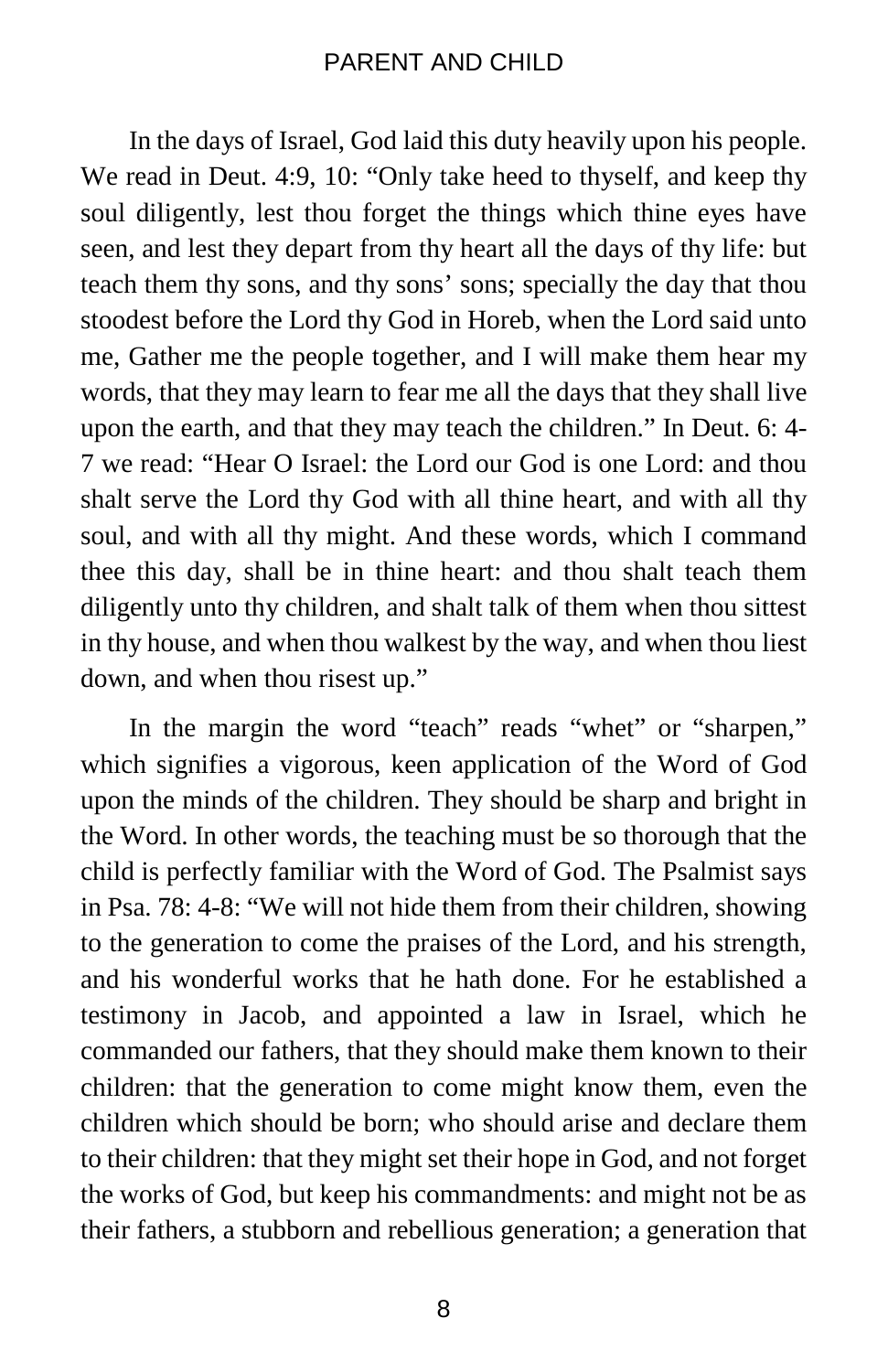set not their heart aright, and whose spirit was not steadfast with God<sup>"</sup>

How plainly we can see the object of teaching and instructing our children in the Word of God, and how thoroughly it must be taught. It must become part of their life. Daily study must be as much of a necessity as eating and drinking. Neglect will incur a loss. They must become a partaker of the Word so that line upon line and precept upon precept has so impressed the memory with indelible truth that the Spirit of God can illuminate to the soul any part of his Word that will produce the needed result in the development of the future man and woman of God. With such a training of the mind in early life, the Word of God truly becomes engraved upon the door posts of the soul. Dear parents, we must become more diligent in these things. In this busy age we well know how easy it is for us to drift into negligence of our own spiritual welfare. Even though possessed of experience and judgment, we become disposed to let the cares of life and many other things hinder us from our daily devotions that are so necessary to our victory and spiritual growth. Our children need the same care on these lines that we do, and in some respects much more. They are much more susceptible to the evil influences around them than we are, and their lack of judgment appeals to us for help. They naturally would at times feel that their daily instructions and devotions are tiresome and would rather neglect them; but it is our duty to see to it that no such negligence takes place; that this is part of their life's necessities; that they may reach the design that God has had in the beginning a faithful, obedient soul.

Oh, how much our children need to know and remember the "praises of the Lord and his strength and his wonderful works," "that they might set their hope in God"! Everything in this world of sin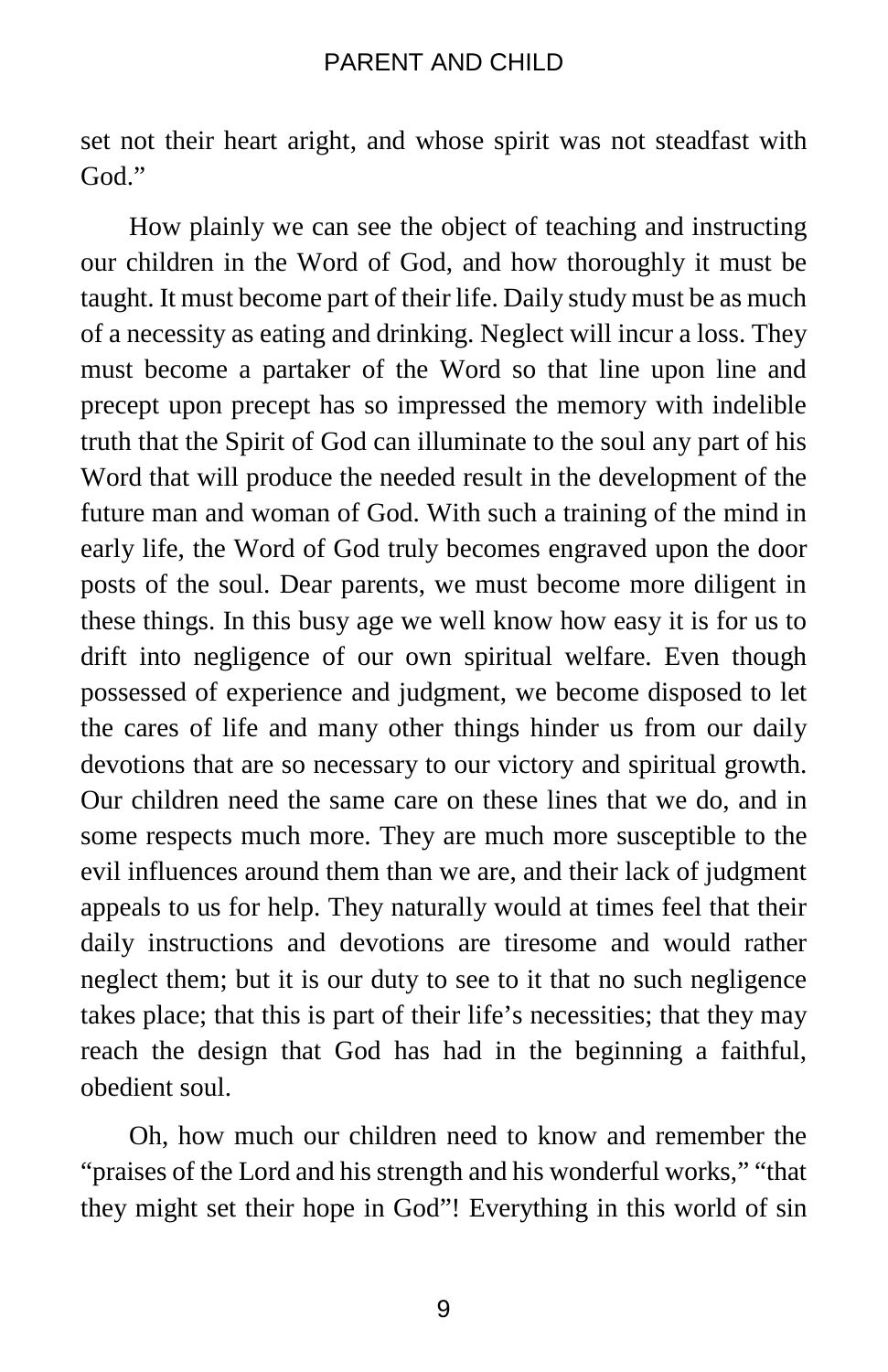will draw our minds and hearts away from God if permitted to do so. Men set their hope in everything else but God; therefore, we can see the need of the mind of the child being instructed constantly in the praises, strength, and wonderful works of God. Everything else is a failure but him, and what a blessed inheritance we can leave our child in this manner, one that will prove in all future years and eternally a blessing and joy!

Think of it, parents, our child growing up in life and starting out in all these stern responsibilities with his or her hope set in God, with a heart right and a spirit steadfast with God. Can you comprehend a more beautiful picture than a young man or woman pure and clean from every defilement of sin and all its destructive effects upon the spiritual, moral, and physical being? There never was a jewel nor treasure of earth worthy to be compared with this. There never was anything in all the beautiful works of God in nature, nor any of the skillful work of art, that could draw from our admiration such feelings as this. All the achievements of honor, wealth, and influence of man cannot bring such comfort and satisfaction to the heart of a parent as this. And yet, dear ones, our merciful and loving heavenly Parent has placed this possibility in our hands and expects, yes, requires you and me to produce just such noble men and women to grace this old earth, with which to glorify himself. Brother and sister, that little darling in your arms possesses every ability and resource for one of the most beautiful creatures of earth, and by the grace of God you possess every power to develop it. Let us humbly look to God and obtain wisdom and knowledge from his store that will enable us to fill our responsibility.

We see that God has enjoined upon his people the careful and daily instructions out of his Word to our children. This must be the foundation for all instruction, and a careful system in this respect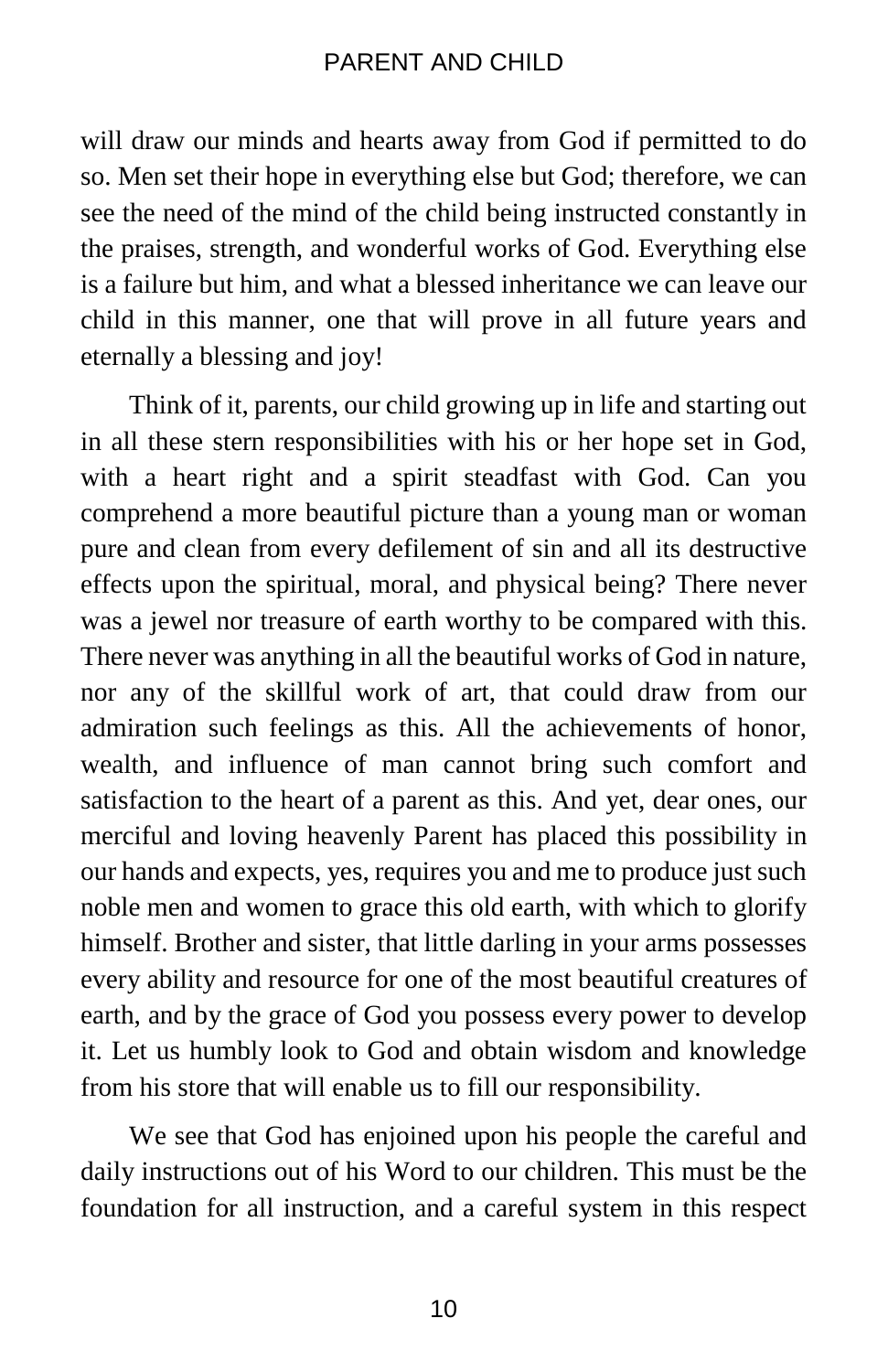vigorously applied, will prove an eternal benediction to parent and child. With this also there is great need of instruction relative to the physical nature. The sacred Word tells us much about our body, and the child must have knowledge that will enable it to comprehend the design of God in all the different parts of these wonderful earthly temples. As its powers of comprehension expand, we must carefully keep pace with such knowledge that is absolutely necessary for the protection and purity of the child. Physical and moral development have their indispensable place side by side with the spiritual of a properly instructed child.

The safeguard to the moral nature is the properly instructed and intelligent spiritual, which, of course, includes the regenerating grace of God in the soul, without which there can be no true spiritual life. All instruction of a spiritual nature must lead to and sustain an experience of salvation in the child, which anchors the soul in God; and by careful vigilance on the part of the parent over the child equal to that necessary for ourselves, it can be kept in the love of God. This condition is the foundation for the entire structure of the noble being whose welfare God has entrusted to our charge. But there evidently is something of vast importance in the proper enlightenment of the mind pertaining to the physical and moral part of our being that will prove to be a valuable factor in the protection of the spiritual. Our three-fold nature needs proper and equal attention, so that each part may be able to contribute to the other that which God has designed, to enable us to enjoy life in its true sense. One may be spiritually developed and enjoying the precious grace of God in the soul, but through lack of knowledge of his physical and moral welfare, be greatly impaired in usefulness and true happiness. Also, such lack of knowledge may often give Satan an advantage over us, and cause us to lose the spiritual. Many a saint of God has sustained losses in a greater or less degree in this respect;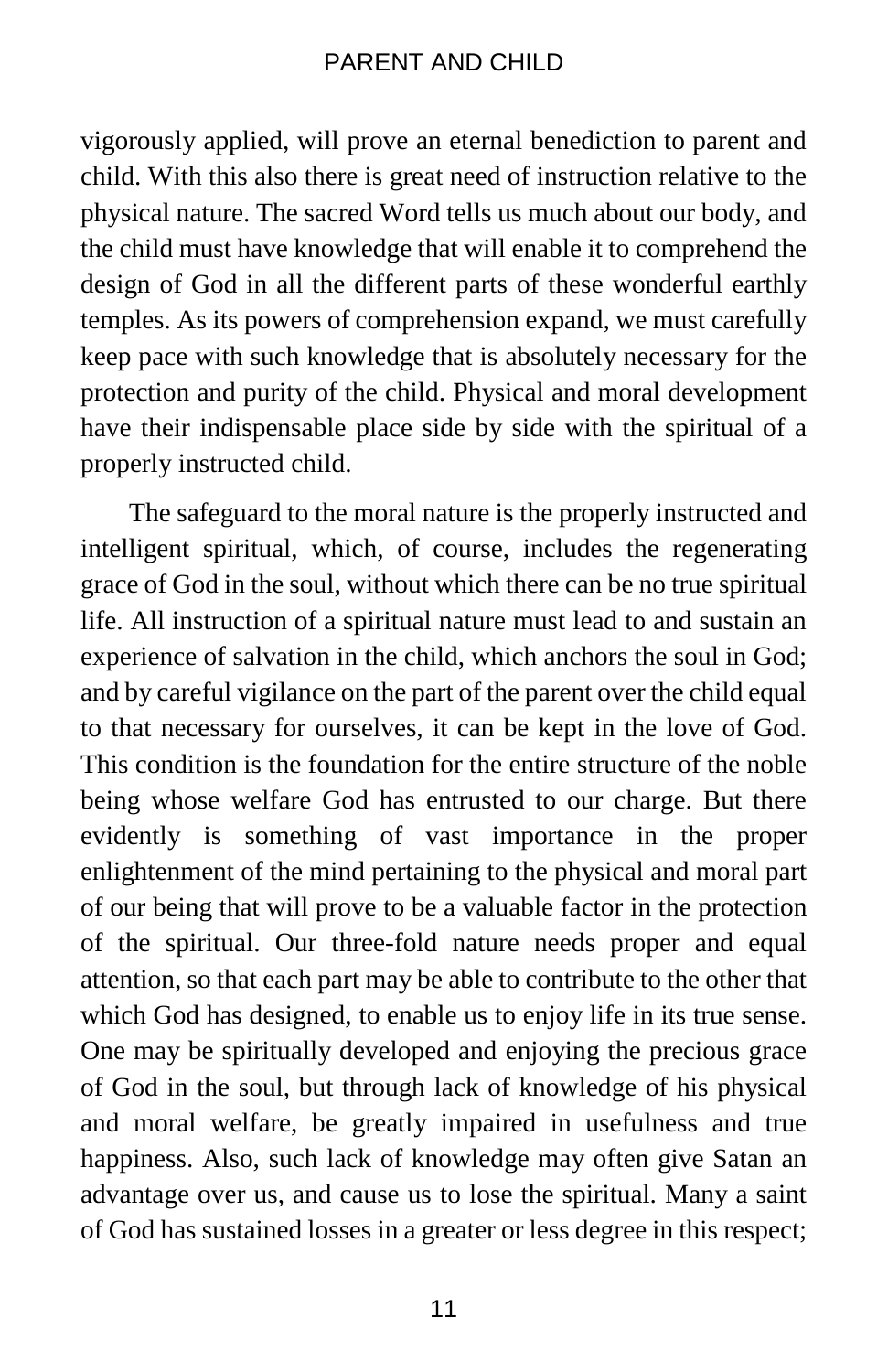and as we who are living in more advanced years realize these things, we must see to it that our children obtain such knowledge as contributes to their highest good. In the light that God has given us, we cannot be clear in his sight and withhold such knowledge.

There has been a great lack in the past on our part as Christian parents. God has had to reprove us in different ways; but the time is here when we must clear our souls of this responsibility, and shake off the false modesty that Satan has tried to hold down upon us, and begin more intelligently to instruct ourselves, then in the fear of God and with true parental love instruct our children in these things.

God has planted in the child the desire for such knowledge. Its very being demands it, as in its innocency it begins to look up into our eyes with all the earnestness of its little soul and asks such plain questions. How many of us have been really honest with our dear little one, and have not in some way given it a wrong impression that has in later years been misleading and actually a snare to the precious treasure that God has given us to protect? Many a parent has thus been guilty and will have to repent of such dishonesty, and may have been the cause of the ultimate downfall of some poor boy or girl. Also, many a one who is the God intended teacher of the child evades the question of the innocent little pupil at the parent's knee, and for fear of saying something that might be immodest, or for fear the mind of the little one might become tainted, or with the thought that the child is not yet old enough to know, the parent puts it off and then neglects altogether to attend to this, one of the most important duties in the home circle.

Dear parents, there are many ruined and blasted lives today dragging out a miserable existence in haunts of wickedness that might have been pure and noble specimens of humanity, had they known what their innocent little hearts at one time desired to know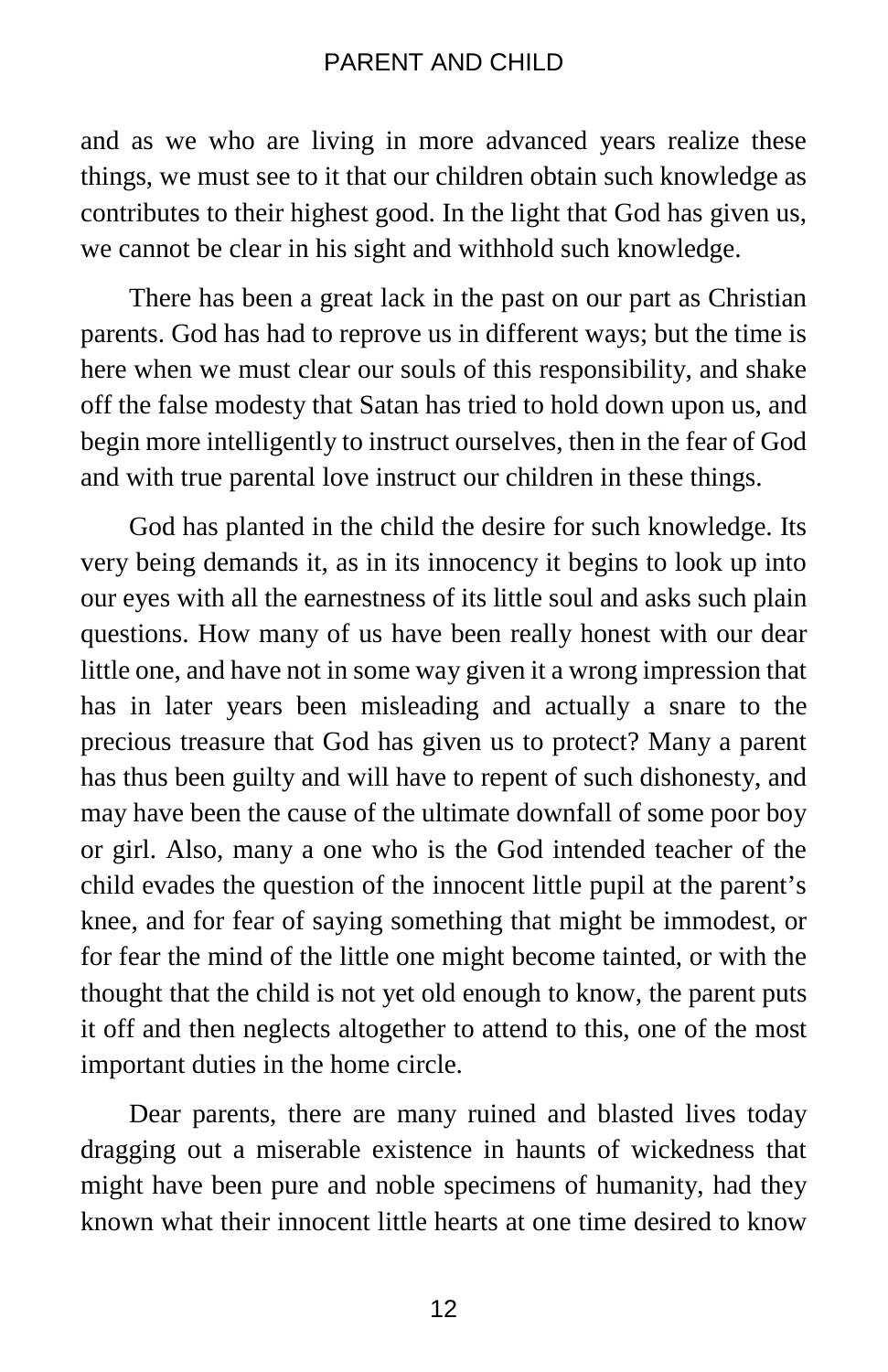from their own parents. When the child fails to obtain this knowledge from the pure parental source, it soon comes in contact with playmates and schoolmates that have also been deprived of their God intended inheritance from their parents and through some impure and malicious source have obtained knowledge poisoned by the venom of hell, and your own pure little darling innocently partakes of that which at once begins to enkindle a flame in its nature, and which only awaits development to break out and burn out all that is good, pure, and noble in your child.

Who is to blame? It is that father and mother who feel too timid to answer a pure, innocent question of a pure, innocent child; that father who tells his boy from four to ten years not to talk about such things and not to ask such questions, and fails to give the instructions which the moral well-being of that child absolutely needs at this especially important period in life. Then when he reaches the critical period of his teens, the father still remains silent. The poor boy sinks deeper and deeper into the mire of pollution and vice until his life spiritually, morally, and physically is wrecked. It is that mother who could not dare to shock the modesty of her little girl by telling her about her little self that which she needs to know at that certain period when she asks her innocent questions, and later on fails to keep her gracious daughter instructed in the nature of her being as she step by step grows towards womanhood; and the longer the mother waits, the more immodest it seems to her to talk to her daughter, until some unfortunate day the awful fact is forced upon the parent that her once innocent and pure girl has become spotted by sin, and many a one has fallen a victim to shame and disgrace.

In thousands of instances it is such parents who are to blame, who with regret and sorrow are compelled to look upon blasted hopes and disappointed prospects in their children. The little lambs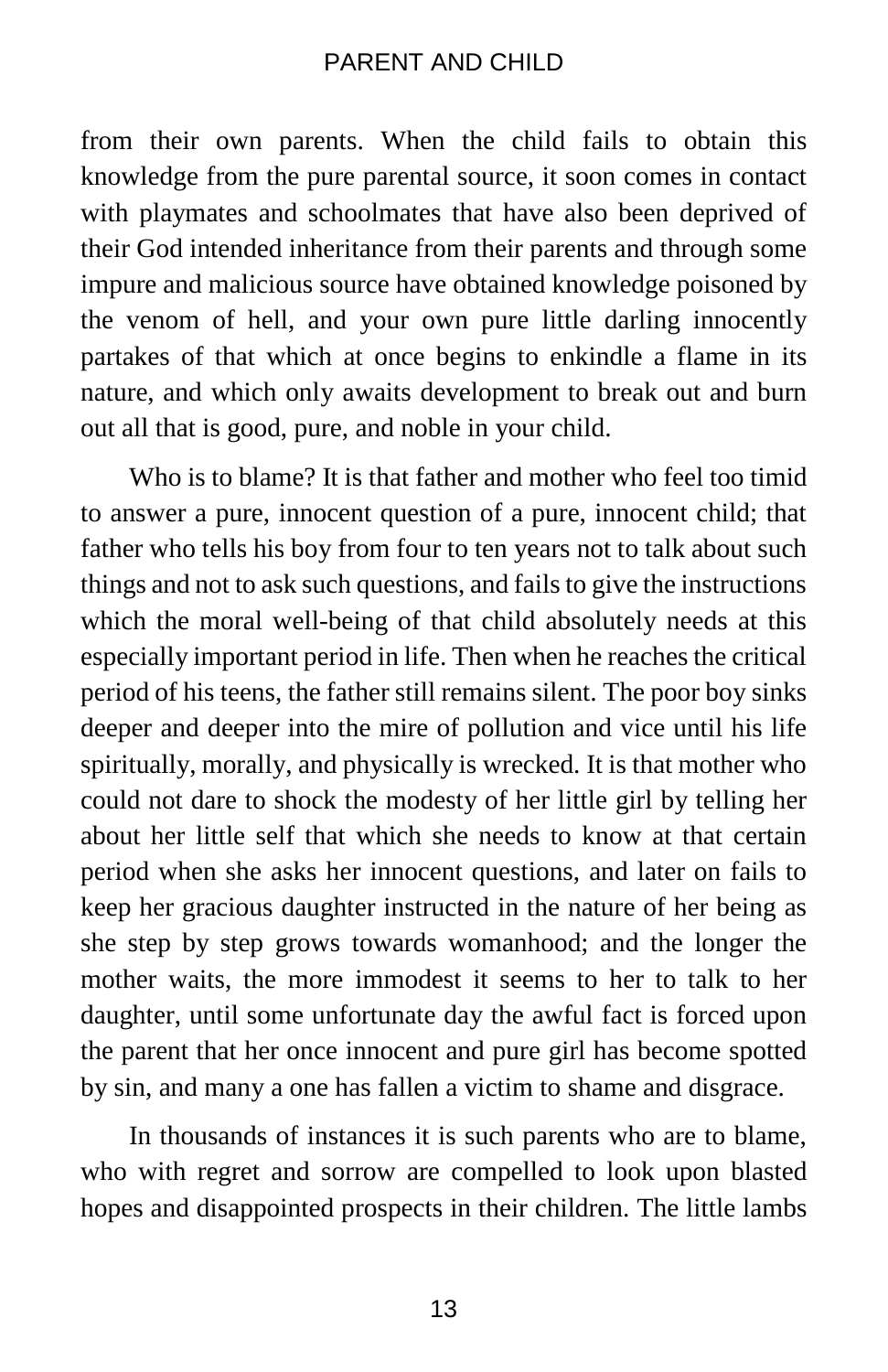of our fold are exposed to prowling wolves that are lying in wait to kill and devour. The watch care of these lambs is given to us. It is our business to keep on the lookout for the destroyer, who will not likely make his attacks upon the morals of our children at any such time we are expecting; but when we are absorbed in other duties and responsibilities that cause us to neglect these of greater importance, when we least expect, the wolf creeps in and destroys the purity and innocence of these dear treasures of our home.

Ah, dear parent, if you do not teach your child, someone else will—but how? Your instructions are to be pure and holy, but those of someone else will almost invariably be just the opposite. Let us arise, and with holy jealousy defy the powers of evil by so thoroughly imparting to our children such knowledge as their years require that they will be forewarned and forearmed for the contact with evil, which they must necessarily encounter as they move out into the busy throng of life. Together with our careful vigilance, they will understand how to apply the law of self-protection, and thus defeat every power that seeks to destroy and ruin. We are commanded to train up these tender lives into strength of pure manhood and womanhood.

"Train up a child in the way he should go: and when he is old, he will not depart from it." Prov. 22:6. The word "train" here signifies catechize, which means thorough teaching. As a teacher applies the instructions over and over until the pupil has unquestionably obtained the required knowledge; so the parent must apply these important precepts until they are thoroughly instilled into the very life of the child. "Train up" means, bring them up to mature age: not simply a short lesson for a short time in the life of the child, but it must be begun with its very existence and continued until it is able to stand, a strong, full grown, well developed man or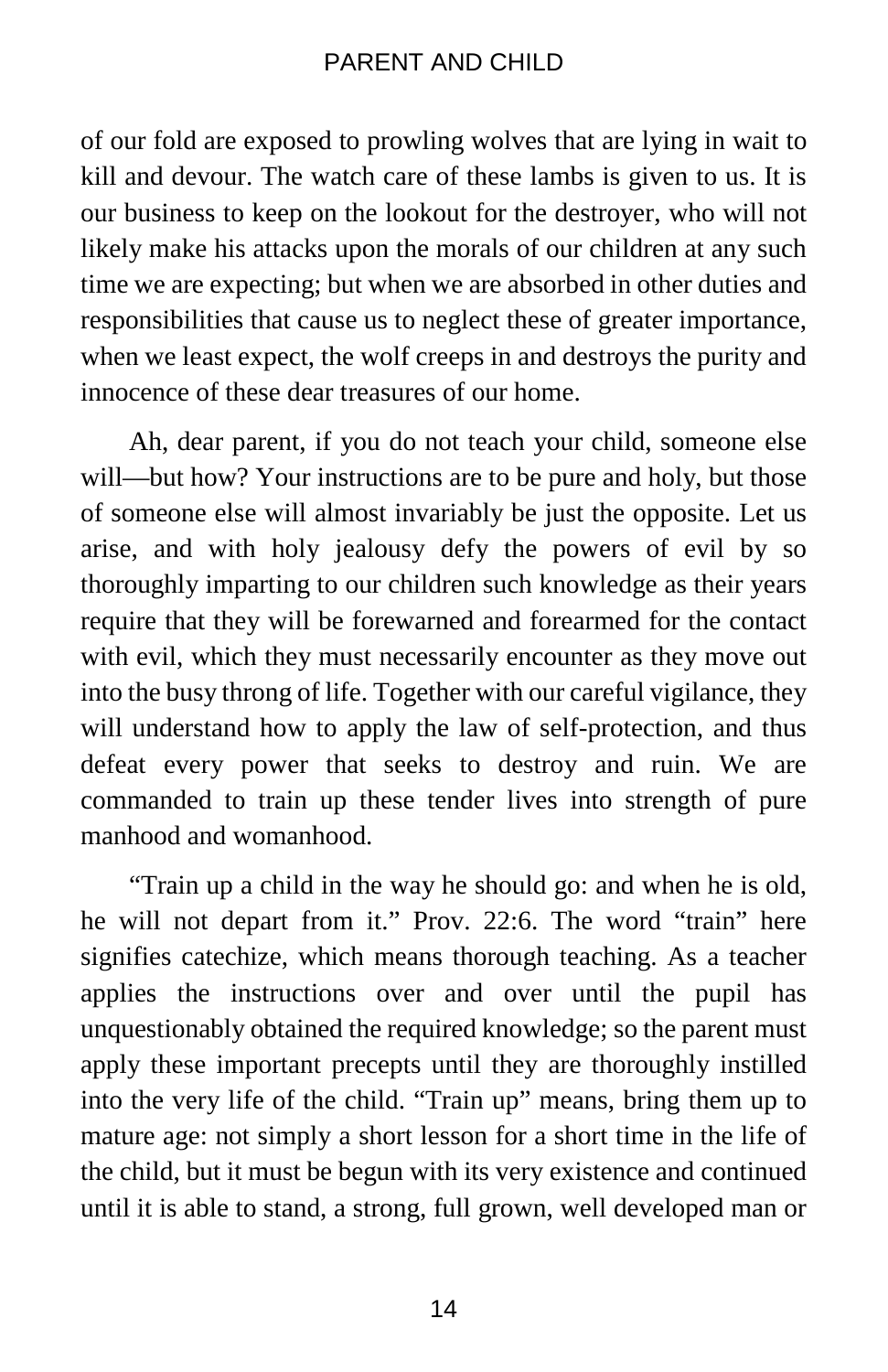woman. "Bring them up in the nurture and admonition of the Lord," is the New Testament command. Bring them clear up to the desired place, in the desired manner "the nurture and admonition of the Lord<sup>"</sup>

Nurture them up as a tender little vine is nursed and protected and encouraged to grow by every possible means available, until its little tendrils begin to fasten to the trellis that has been carefully constructed for its protection and beauty. By and by it will be strong and so completely grown to and interwoven with its support that it, cannot be torn loose. At first it had to be bound up until it began to take hold for itself. Now we need have no fear; it holds fast by its own strength, a beautiful, well trained vine. At first it was not disposed to take hold, but it was compelled to do so. It wanted to grow down and creep out on the ground and take hold of everything else but what you desired it to. It would have been down and tangled up and trampled on and soiled, a real dissatisfaction and disappointment. But you designed it otherwise, and now it pleases you well. We also are very careful to see that our little trees grow straight. If they are disposed to lean or grow crooked, we bend them up and bind them to a stake and compel them to grow as we desire. They yield to our desire in this manner, and bring satisfaction to us for our pains. Just so it will be with our dear little one if we give it the proper training.

Someone has objected to such training because of its compulsory appearance, and has gravely said, "You can lead a horse to water, but you cannot make him drink." Well, the reason why you cannot make him drink is, he is not thirsty. If you are careful not to let him drink anywhere else, he will get thirsty in a very little while and will drink with a relish. You must not let him drink at places where he will get water that is impure, but keep him at the pure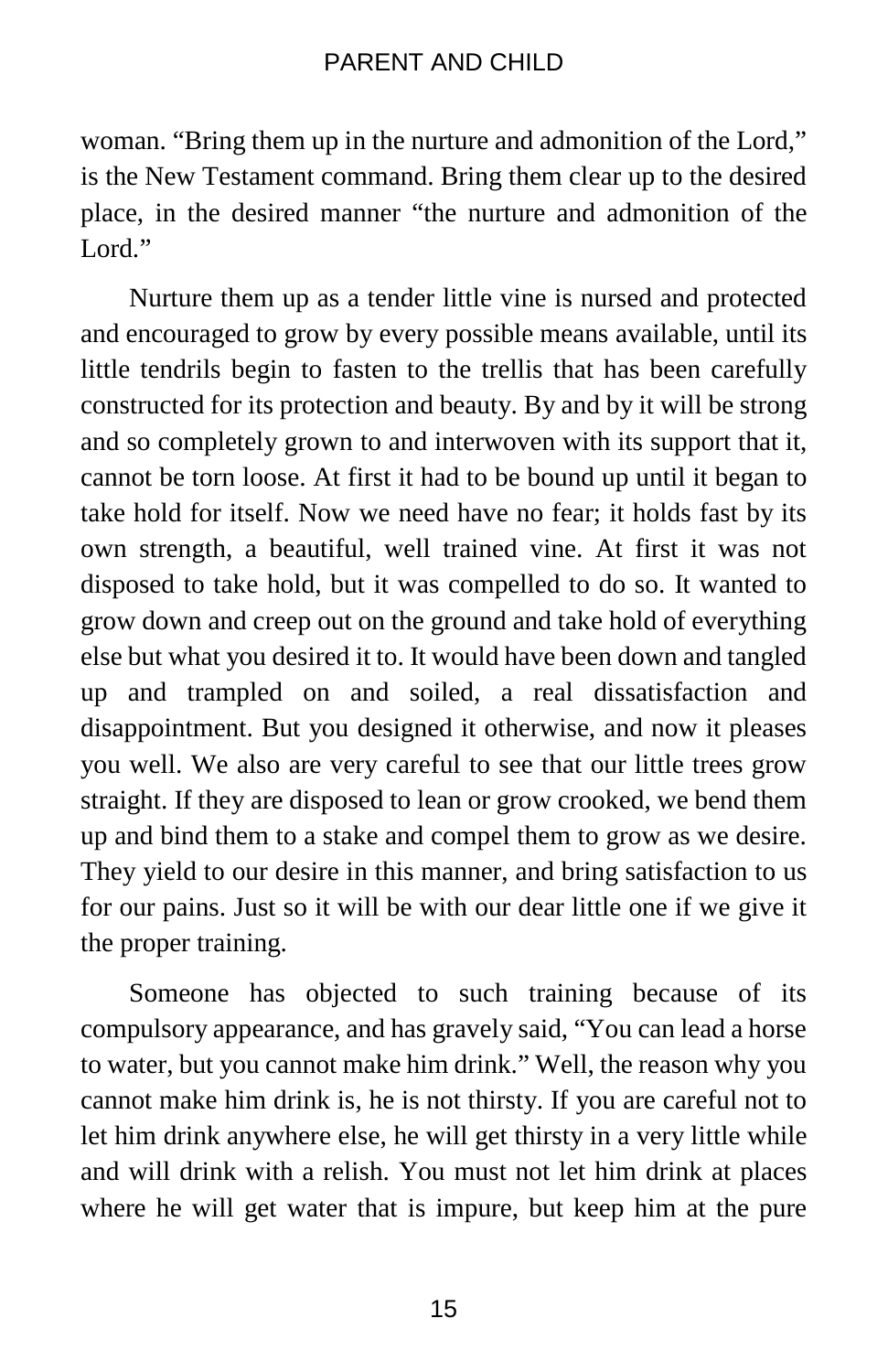fountain. He must drink somewhere, and you will soon be pleased to see him drink the pure water.

Your child must thus be protected from impure things by actual compulsion. Then it will become hungry for something; and by your careful judgment, it will learn to relish the pure, the good, and the holy, and grow up with a grateful heart to its loving parents, who so carefully protected it in those years when its own judgment was incapable of knowing what was clean or unclean.

Pure parents, a pure home, pure associates, pure literature, and pure influences in every respect, are a heritage belonging to every child born into the world.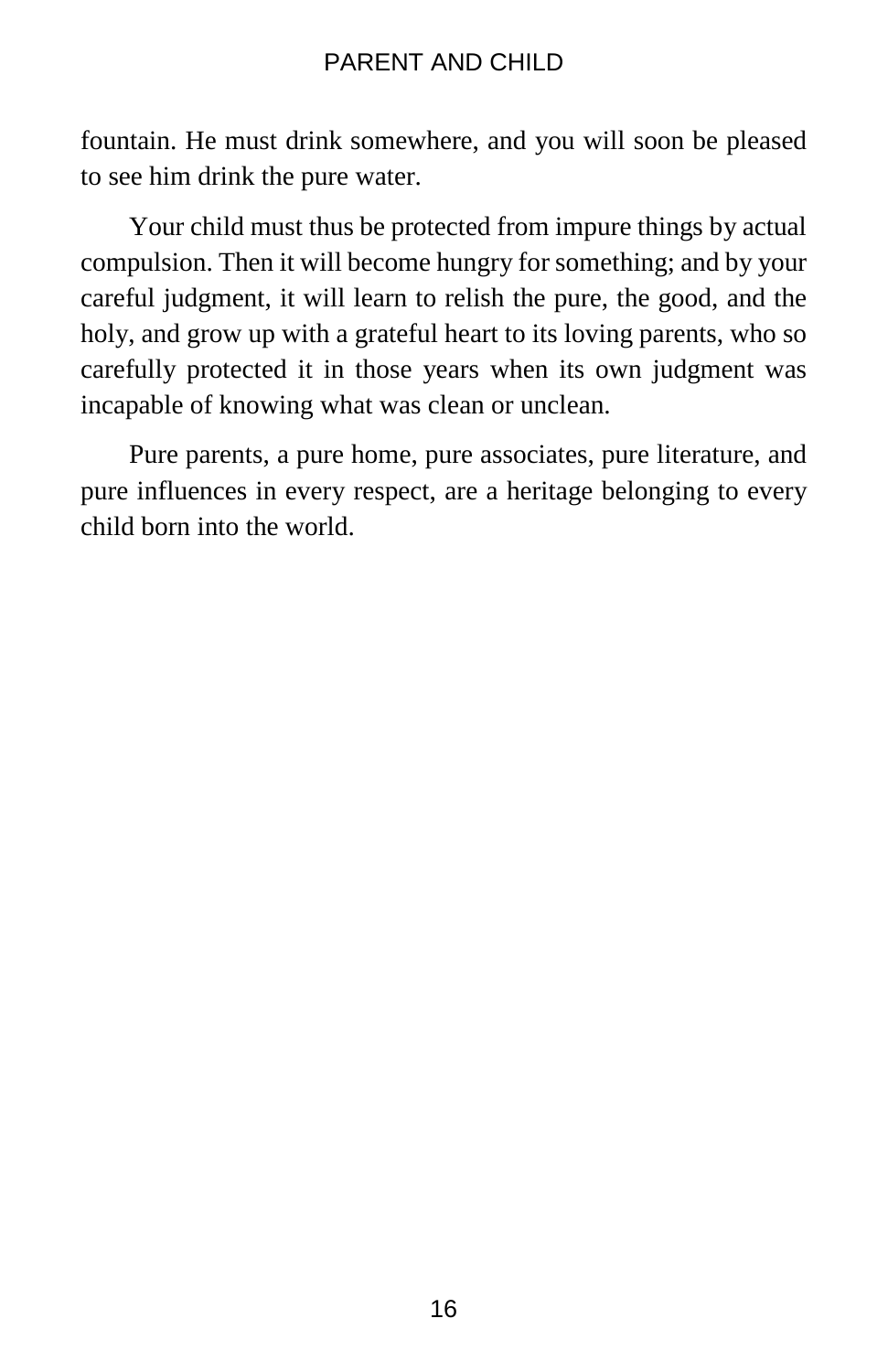## **Duty to Correct**

The disposition of a child to take up with that which is contrary to the wish of the parent must be overcome. Sometimes this is a difficult task in cases where the child has been permitted to have its own way, which condition never exists where the parents have done their duty in the proper instruction of the child. But since we see our duty now and are required of God to do this duty, we must begin in the fear of God. Where the child has been trained, there will be little difficulty in correction, but this important part of our life must necessarily be carried out. Instead of a feeling that it is an awful burden and the next thing to an impossibility to administer correction, we must consider it one of the necessaries of life and humbly look to God and his Word for knowledge and grace. The child, of course, does not like this part of life, and it would soon take up with the thought that it is very much abused, etc.; but all such foolish logic must be ignored and a careful system of correction established in every home. One father said he loved his children so well that he could not correct or punish them. Such a parent does not love his child as he should.

Punishment of some kind for disobedience and stubbornness is absolutely necessary in the proper training of the child. Chastening means more than simply inflicting pain. It means correction and disciplining in every necessary respect. Applying the rod of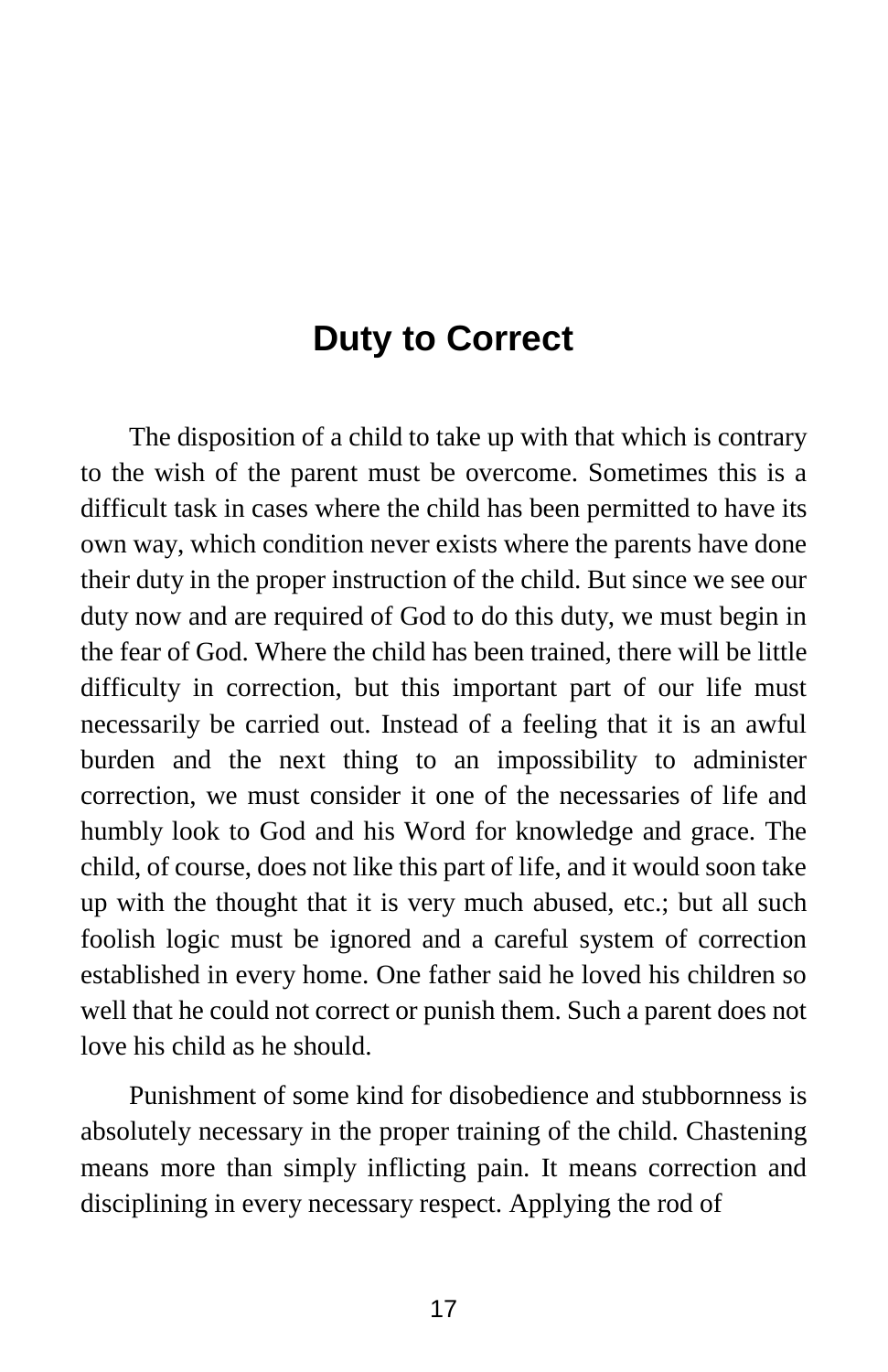correction means more than using a rod in the form of a whip, and yet a whip is one of the most effectual means of chastening in many instances. As children of our heavenly Parent we all know how unpleasant some of the chastenings of God seem to us. "Now no chastening for the present seemeth to be joyous, but grievous: nevertheless afterward it yieldeth the peaceable fruit of righteousness unto them that are exercised thereby." Heb. 12:11. How true this has proved in our experiences! The very chastening that we naturally would have avoided if we could, turned out to be the means of the most precious blessings of our life. The parental eye of God saw the danger ahead and brought to bear upon us the influences that served in his hand as the rod of correction to guide our feet past the danger place. We would not have had it so, but he would; and when it was over and we could look back, we could thank him unspeakably for just the way it all was brought about. The chastenings afterward yield the peaceable fruits of righteousness to our grateful hearts.

No child left to its own way will ever escape the pitfalls of Satan. It must be trained up and away from the natural downward tendency. There is too much evil power in the old world and too much natural inclination in the inherent depraved life, to leave a poor, innocent, and ignorant child to its fate. Ruin, eternal perdition, awaits every such child. God gives the child parents, and gives the parents a responsibility for which they must answer. In the text, "Bring them up in the nurture and admonition of the Lord," the Revised Version reads, "Nurture them up in the chastenings of the Lord." The child must be brought up with chastenings which are essential to its well-being.

We all are thankful to God today for all the chastenings our godly parents administered to us. We may look back and think we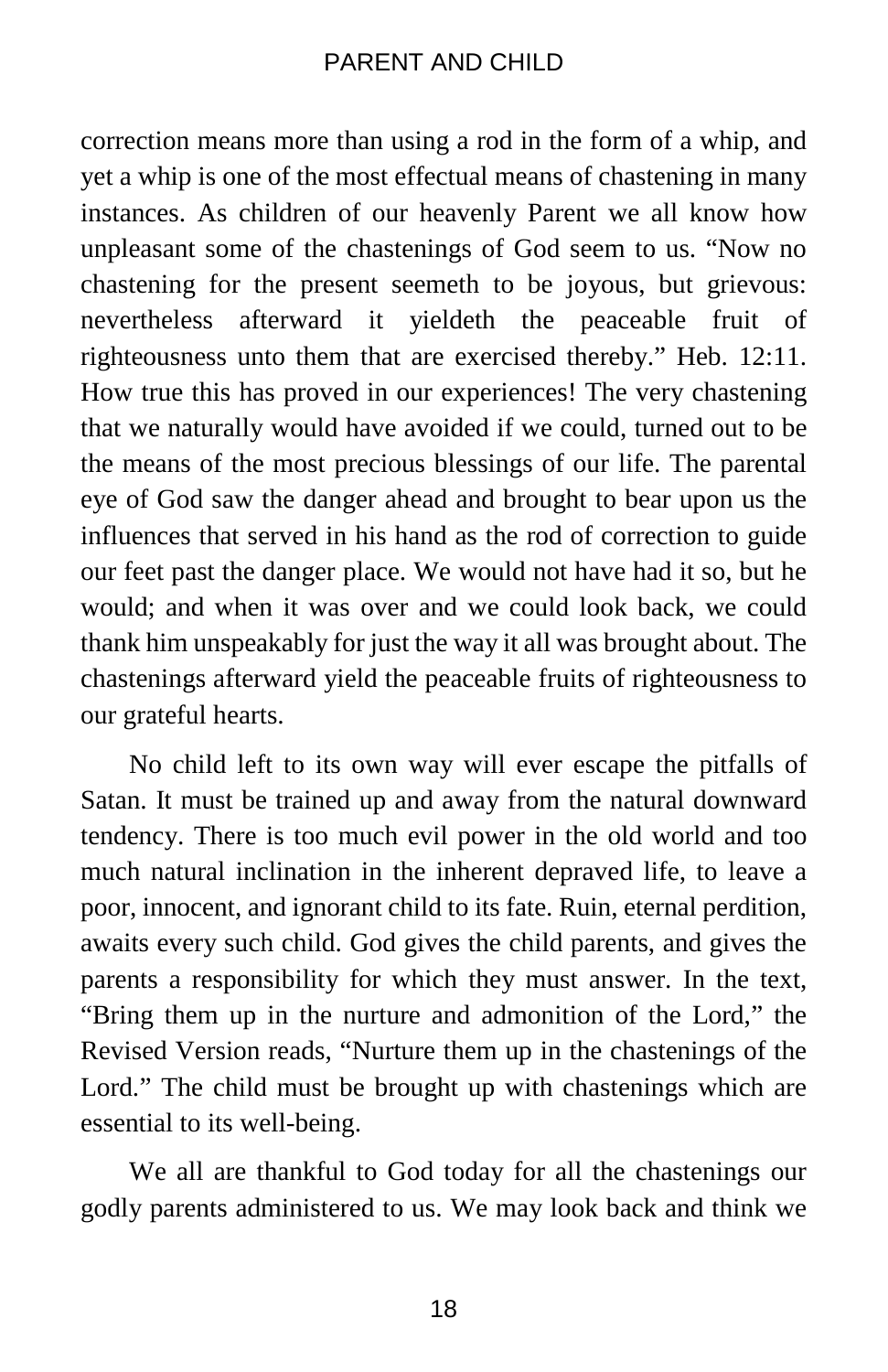know where they made some mistakes, but we have no regrets over our childhood chastenings. If our parents did their duty on every line where they had understanding, we are exceedingly thankful, and we would not have missed one stroke of the rod applied by a loving hand that perhaps is long ago departed from us. That same hand which labored and toiled for our support physically, and often smoothed our troubled brow, and held our little hand as we walked over dangerous places and caught us as we were falling, that hand also applied the rod of correction for the purpose of our security from the evils that so thickly surrounded us.

If we can give reverence to our dear parents for all the chastenings we received, can we now as parents be guiltless before God and neglect our own responsibilities? We want our children to have all the benefits we received, and must therefore see to it that the divinely ordained plan is recognized in our home. These chastenings must be applied in a careful manner, that the child may soon learn that it is no personal comfort, nor any other object of the parents, for their own pleasure, but wholly for the benefit of itself. It would be difficult, of course, for the child to see this in its early years; but the time will come when it will see it and give its parents reverence, and whether or not it would ever see it, the responsibility remains the same on the parental side. Some are disposed to think that an act of disobedience or rebellion or stubbornness may be passed by and overlooked, and a child permitted to go on without any serious result from such an act; but there can be no more fatal error than this. Every such act in a child will develop more and more rebellion, until in due time the word of the parent loses all its power, and the child becomes a downright rebel. O dear parents, let me warn you against this awful spirit of these last days. One of the plain indications of the signs of the times as prophesied by the apostle is "disobedient to parents." 2 Tim. 3:2.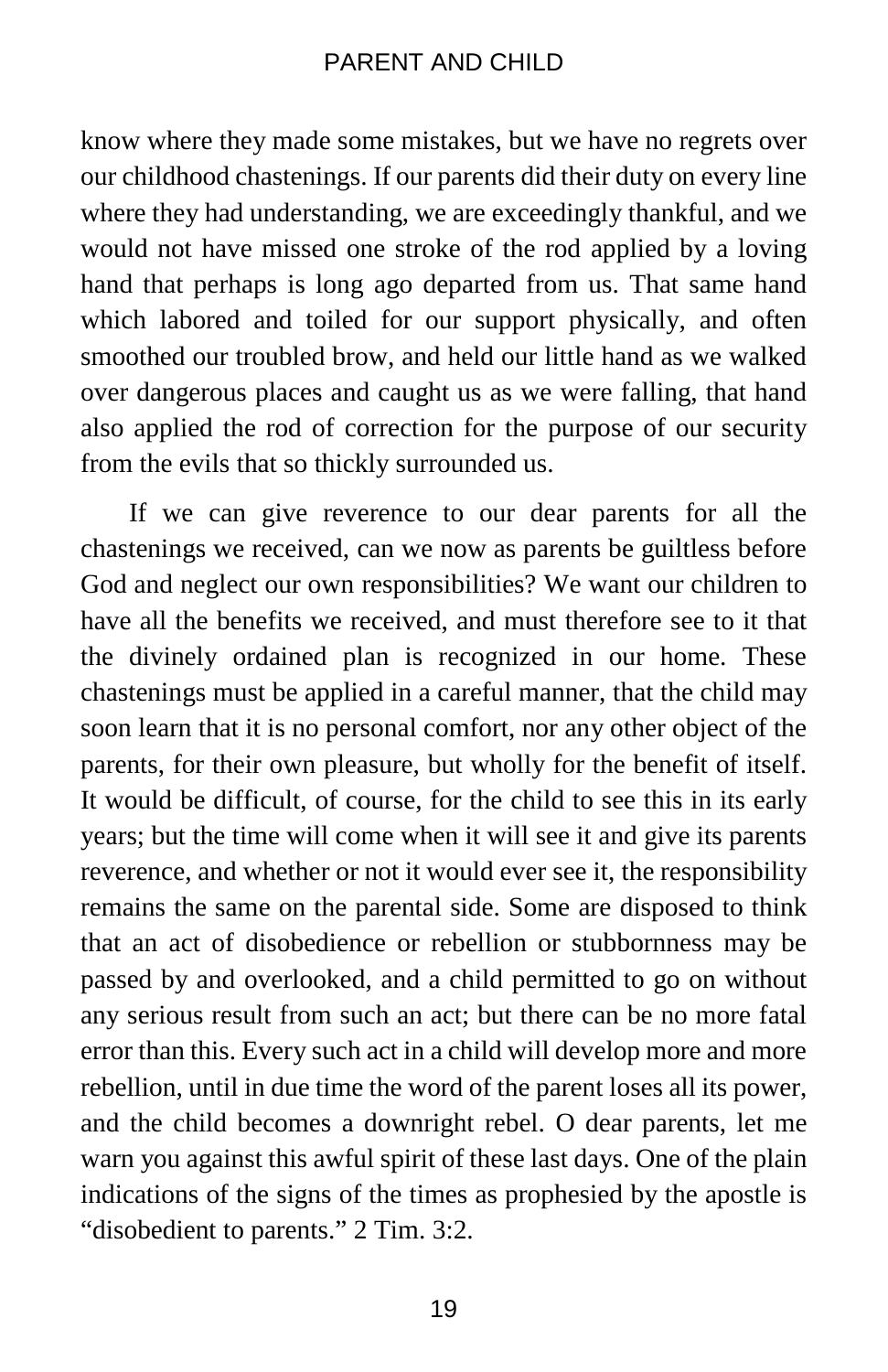God cannot look with approval upon the home where disobedience is permitted to exist. Every transgression of this kind must be accounted for by the child, or ruin will be its doom, and the careless parent will have to give account for it in the day of reckoning, while in this life there will be untold sorrow and regret on the part of both the parent and the child. The law of heaven is obedience. The universe is held by the same law. Every earthly government must recognize the same, or else anarchy and ruin will be its shameful destruction. The church of God cannot exist upon earth without this law strictly enforced, and no home will ever be worthy of the name without this same law recognized by every member of the household. In other words, no rebel dare exist under any form of proper government, unless he be kept imprisoned, or in some other way prevented from coming in contact with anyone else. There is no place in heaven or earth where this is more real or serious than in the home, and yet there are many professing saints, I fear, who are wholly ignorant of this stupendous fact.

Disobedience under any earthly government dare not go unpunished. Rebellion is a crime, and punishable by banishment or death. Otherwise no government can stand. I have seen mothers and fathers let their little babe become stubborn and rebellious, and they look upon it as something smart and cute. As the child grew, that awful element grew also, and in a few years the child was a disgrace to parents, to itself, and to the community. Mothers allow their little ones to defy them, and strike at them, or kick and squall in a fit of anger, sometimes right in a public place of worship, where many eyes behold the shameful scene. The rebellious child must be conquered, no matter how young. It must be punished by some rigid method until every grain of stubbornness is ground out of it, and it becomes a good, obedient child.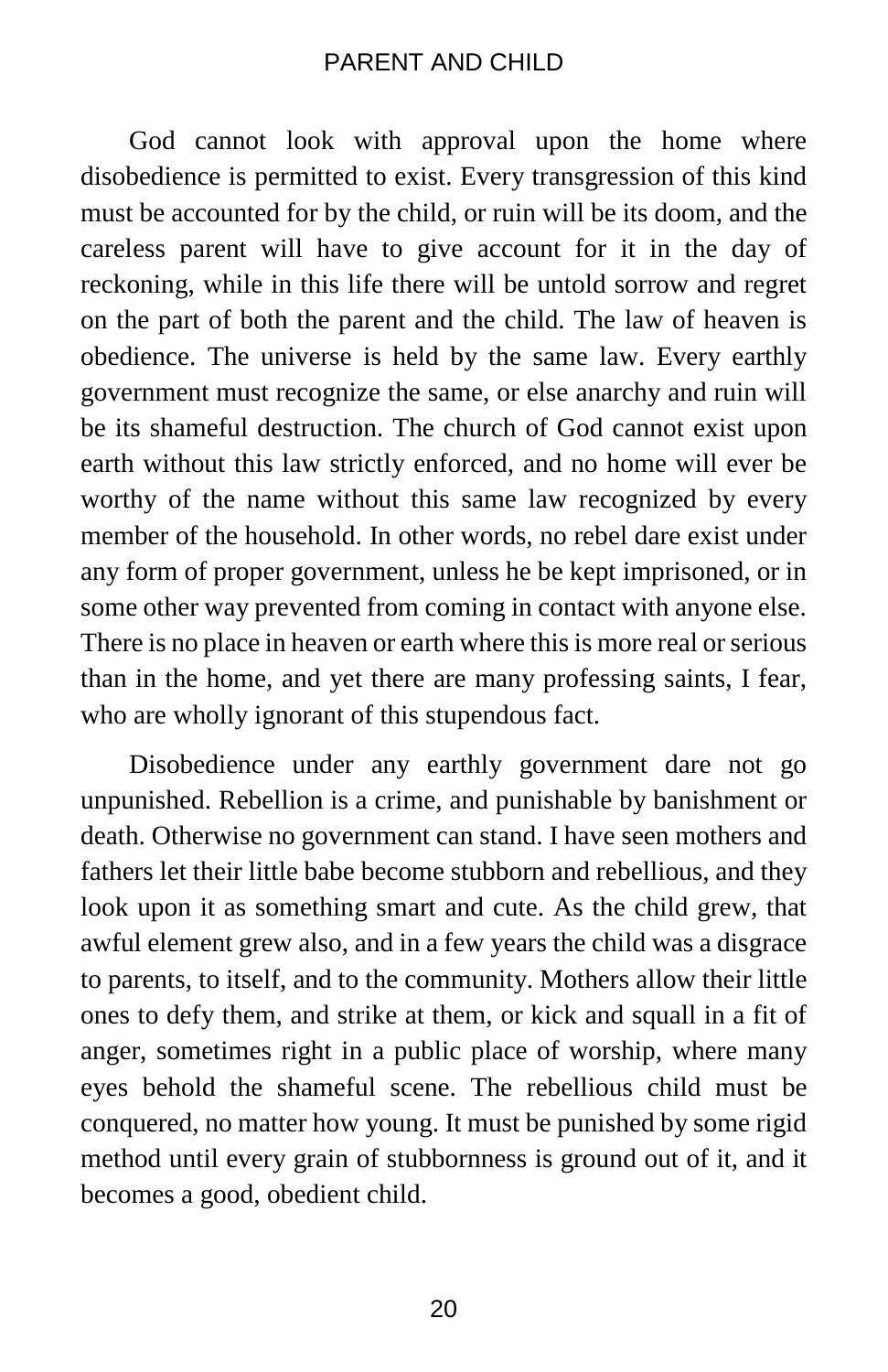In Col. 3:21 we read, "Fathers, provoke not your children to anger, lest they be discouraged." This admonition means much. It applies to chastening as well as to other parental dealings. You have often seen children when punished fly into an outrageous fit of anger, or when already in a paroxysm of rebellion and stubbornness, some little fellow will catch its breath and fall over like one dead, become black and blue in its face, and frighten the perplexed parent that it really might die. The rod of correction is laid aside, and the parent begins to coax and pet the little one to bring it out of its spell. After a while the little fellow sees that he has conquered, and straightens up, the master of the situation. The parent simply provoked it to anger, and the next time it feels like it there will be a repetition of the scene, and almost invariably at such a time when it is the most humiliating to you. In meeting or when company comes, little Johnny or Mary will take advantage of the circumstance and boss the parents around to his or her own satisfaction, or else there will be a scene on hand.

Beloved parent, you do wrong when you allow your little one to have its own way. If it is angry by your chastening, or before you begin to chasten it, you make the mistake if you stop or fear to begin. You simply encourage it in its wrong. You must conquer the child's will. Many a time we only provoke it to anger by an improper or partial punishment. When we begin, we must go through with it. It may often seem a hopeless task, but no matter; we must go through with it, in the fear of God, or else our dear child will be ruined. "He that spareth his rod hateth his son: but he that loveth him chasteneth him betimes." Prov. 13:24. To spare here means to neglect to chasten and incomplete chastening. If in case a little whip is the means of chastening, you must apply it until the child is conquered. If it needs chastening only because it was disobedient, or made some mistake, and it takes it in a submissive manner, you can safely stop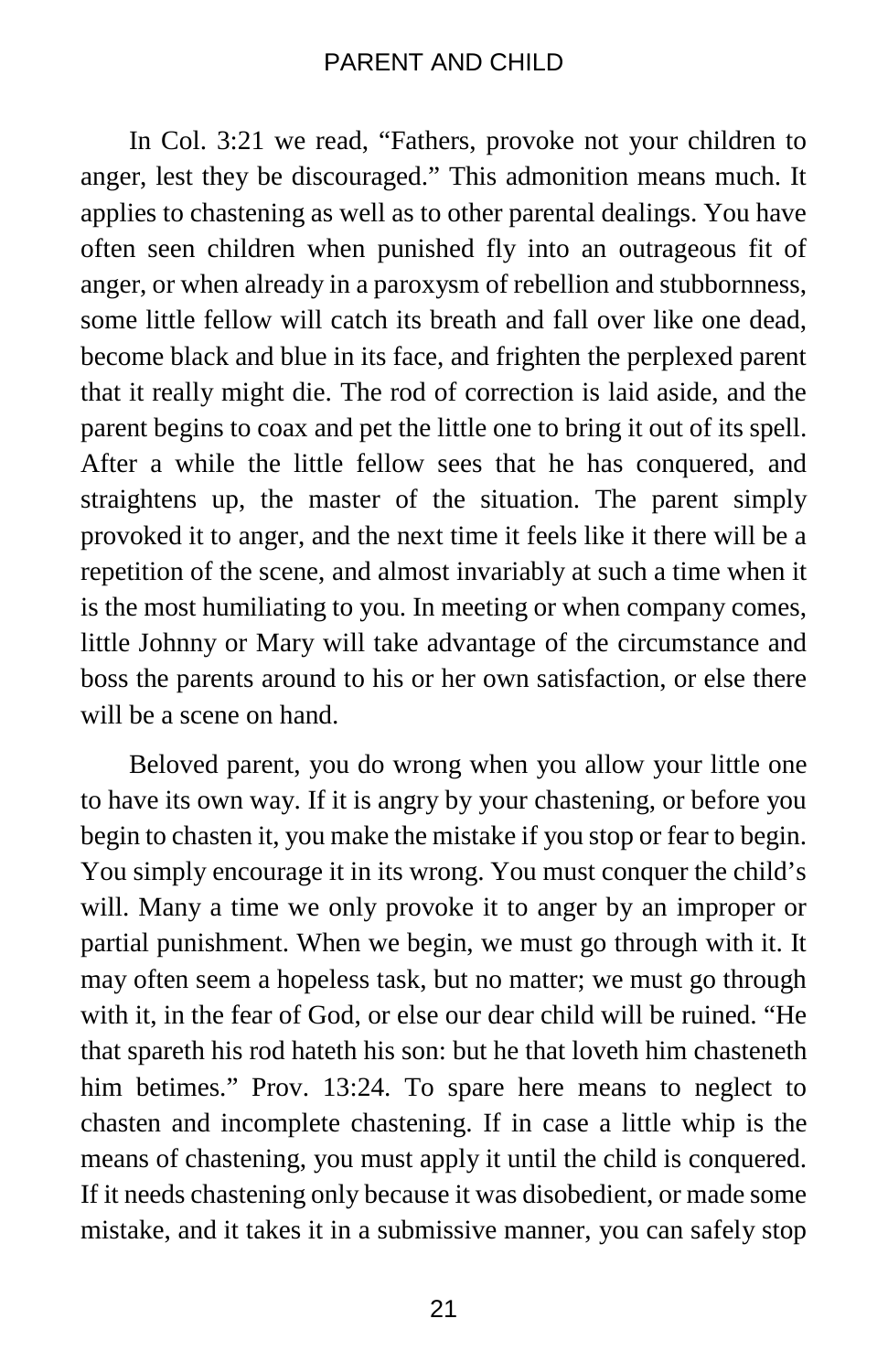as soon as this correction indicates to you to be sufficient according to the need of the occasion; but if it is a case of stubbornness and rebellion, the rod must be applied until the will is conquered, and the child recognizes your authority over it. You must break its will, or it will break your heart and home. With a loving, though sorrowful, heart you must keep at your unpleasant task until your object is accomplished, your little subject comes up to you and puts its arms around your neck, with a loving little heart full of sorrow because of its stubbornness. A proper chastening on this line will not need to be repeated often; and if in some rare cases it must be repeated, do it in the fear of God, and do it right away. If you must be excused from the presence of company, or must go out of meeting or Sunday school, withdraw with your child out of hearing distance and settle this matter.

Of course no parent has any business to chasten a child in any other way than in true parental love, and the effectual method of the chastening must be determined by the parent as wisdom and divine guidance may suggest.

The Word of God recommends the use of the rod, and also commands it. A mother who had been in the habit of spanking her child was saying that she hardly knew what to do any more, as the little fellow was getting so large. A sister said, "Take the Bible way for correction." "What is that?" asked the mother. "The rod," was the answer. The mother found that the little rod was effectual. It is not Scriptural to slap, cuff, or spank, even though it might often be convenient, especially to some parent who has become angered at the provocation of the child, but no one can do right and undertake such a responsibility in such a frame of mind, and no child of God will do so. If you feel thus toward your child, you must first get down before God and get grace into your heart. There are instances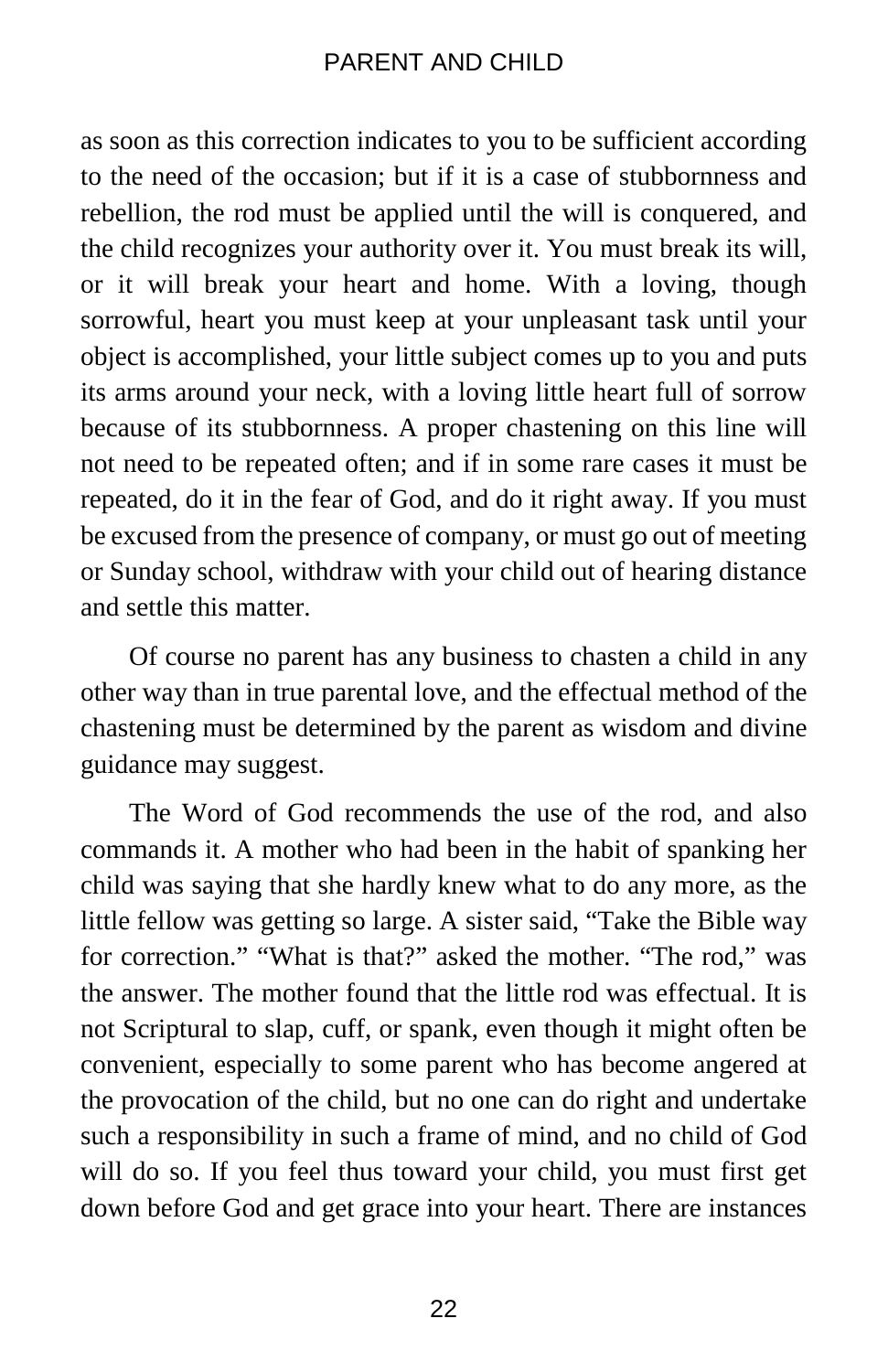where children have been ruined by a blow on the side of the head, or a slap on the face. It is not consistent with Christianity nor parental love to administer such punishment. A spank to a small child may injure its flesh and otherwise harm its body. A similar application to a half grown boy or girl would require a severe blow to make it felt, which would endanger the body and certainly be unsatisfactory in its results as a means of correction. Use the rod and such means as will be consistent with the Word of God, and he will stand ready to fulfil his promises.

"Foolishness is bound in the heart of a child; but the rod of correction shall drive it far from him." Prov. 22:15. "Withhold not correction from the child: for if thou beatest him with the rod, he shall not die. Thou shalt beat him with the rod, and shalt deliver his soul from hell." Prov. 23:13, 14. "The rod and reproof give wisdom: but a child left to himself bringeth his mother to shame." "Correct thy son, and he shall give thee rest; yea, he shall give delight unto thy soul." Prov. 29:15, 17.

Of course, "the rod" means every proper method of correction; but it certainly includes the whip, as the quoted texts imply. Some of us who have been ignorant of the true course of training and whose children have become partly or wholly grown up, are often quite perplexed with the problem of proper correction; but in the light of God's Word there is but one law for the home for young and old—the law of obedience. Unless a child has been carefully held to this law from infancy, there will probably be some difficulty on the part of the parent to convince the young man or woman that parental authority has no respect of persons, any more than has true government authority; but that this law must be enforced in every Christian home, regardless of age or position. Obedience must be written upon the heart of every child. Suppose you should let John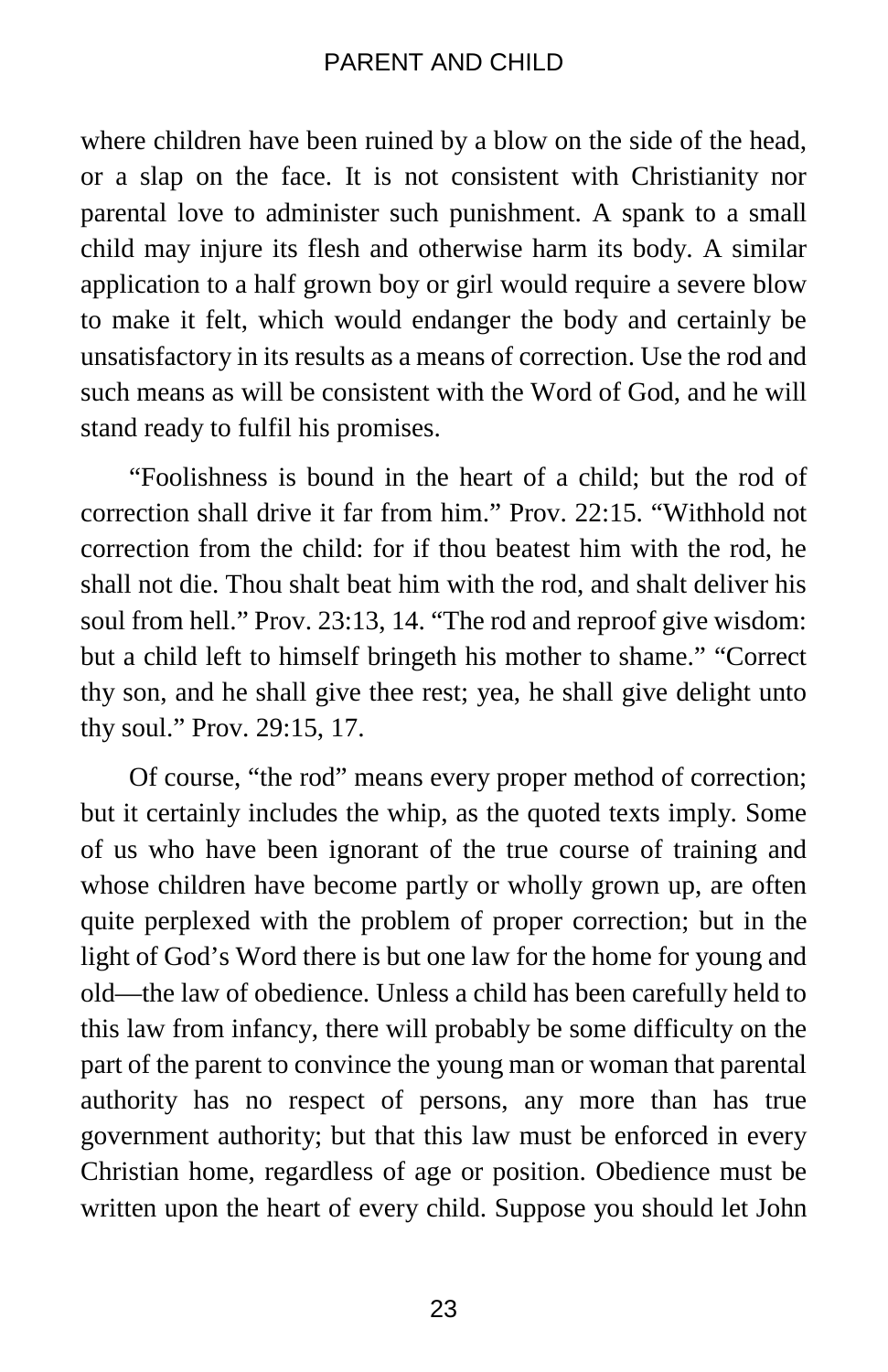or George have his way, and let him smoke cigarettes, chew tobacco, play cards, swear, dance, disobey your commands in any way, how long before Willie takes up the same things? You cannot keep him from them. He will get into his older brother's pockets, and smoke, chew, etc., as his brother. He will disobey you in just the same way. Then little Henry will see his older brothers do these things, and you will have his little mind and life poisoned with the same soul destroying disease, and you will have a family of rebels in your home. You cannot expect God to bless your home under such circumstances.

In a certain family there was a young man who disregarded the earnest wishes of his parents. He spent all his summer's wages in foolishness, and then came home to live on his parents during the winter. He was carrying on something right in plain sight of his parents and the other children that was a disgrace to the family. The poor parents plead with him to desist from this; but he would have his own way, and defied their authority. The earnest request for prayer for this wayward son was brought to meeting. The parents in tears were perplexed and troubled. We entered into the trouble, and got under the burden with them. We prayed and prayed that God would stop the downward course of this boy, but he kept right on with his rebellion. Repeated requests for prayer were made, and one morning upon awaking my soul was burdened for this boy. I prayed, and God began to show me that there must be something done on the part of the parents. Like Phinehas, there must be some judgment executed. I must go to the parents and tell them what God had shown me. I told them that God was displeased with such a boy in their home, as he was polluting the sacred atmosphere for the other children; that their home could not be one where God dwelt if this condition of things continued; and that I could not come to pray for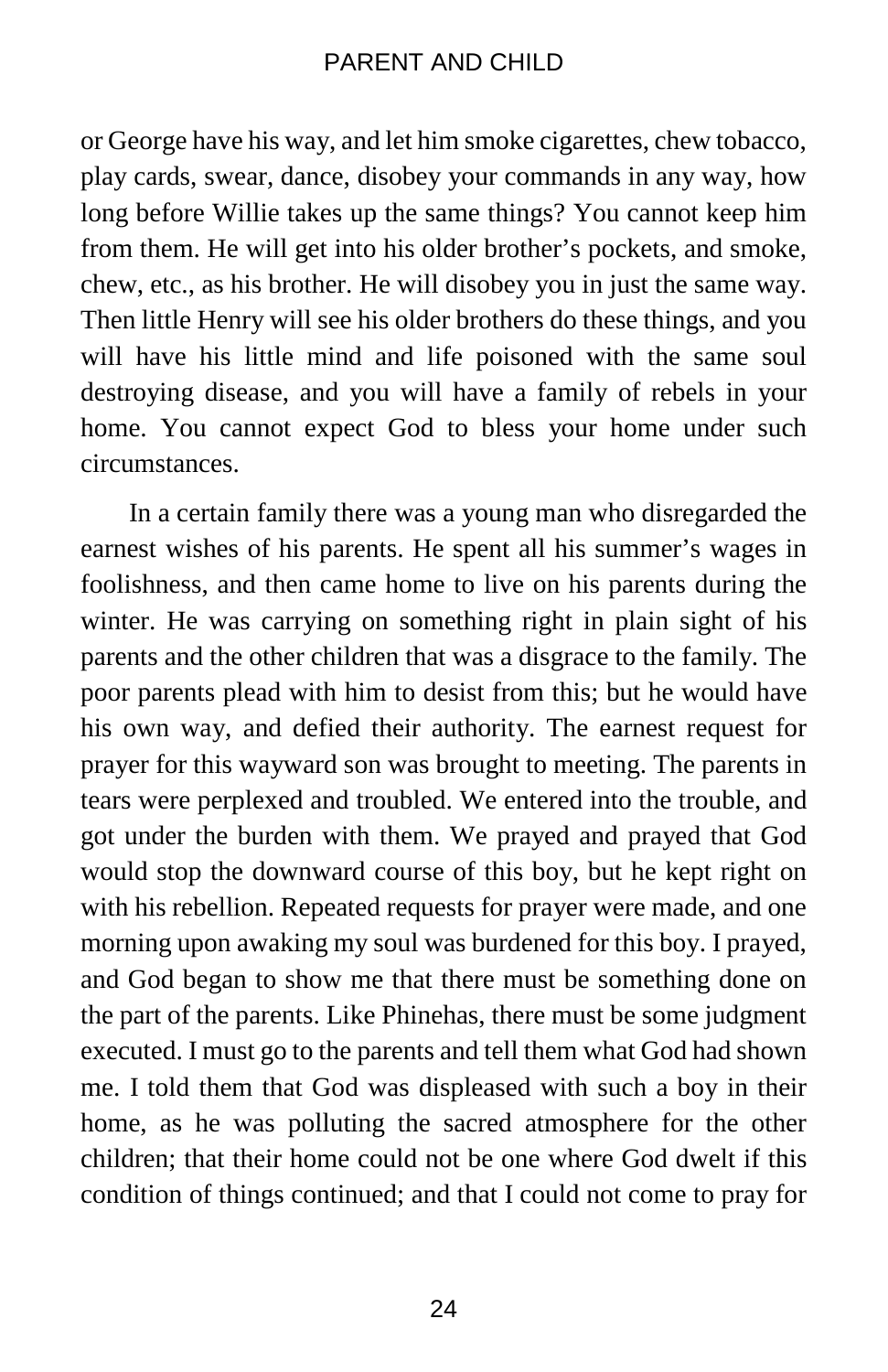them when sick, and could not recognize them as saints unless they positively forbade and prohibited such rebellion under their roof.

We had a precious season of prayer. God witnessed with his approval upon the proposed course of action. It was enforced in the fear of God. The young man was told the law of the home, and that no such thing or anything else should ever be permitted there that was displeasing to God. The boy became indignant, and said he would leave home. The parents had decided that God should have his way, even if their son should leave home; and that their home must be purified, and kept pure from that moment on. He left, but the home was protected and the other children saved from the ungodly influences.

Someone will say that this is fanaticism and wrong. It matters not what may be said; we are determined to have a pure home, and are consecrated to keep it so at any cost. If some grownup, rebellious son or daughter will not submit to Heaven's law of the home, the parent must be willing to see the extreme result, if need be, of the child's leaving the home circle. Such, however, I believe, will be a rare occurrence; but if need be, let the rebellious one depart rather than have a whole family of rebels, and the sin of neglect to follow you all through life with bitter regrets, and to answer for it in the day of reckoning, and to see your poor children go down into an endless hell. The law of obedience and parental reverence will bring the opposite result. We shall thank God all through life for our precious children; and when we stand at the bar of God with our loved ones, we shall be able to say, "Behold, I and the children whom the Lord hath given me." We cannot afford to make any mistakes on this line. There is too much at stake. This sacred parental charge is one of such a short period. We may be inclined to feel that it is long and tiresome; but it is very short, and every day must be carefully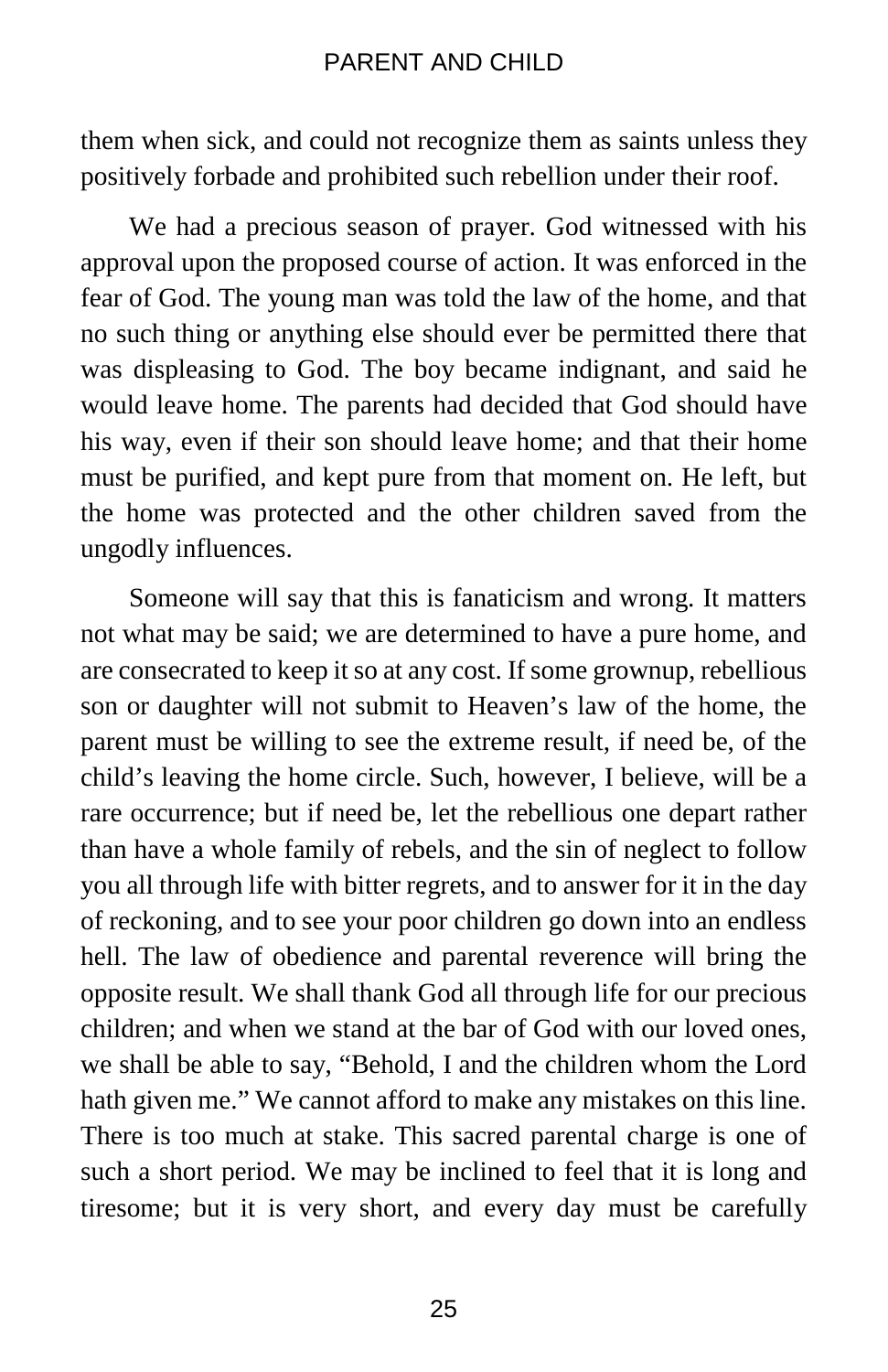improved, for every day has its own opportunities, which if permitted to pass by can never be recalled. I had rather have a child break away from home, if such a sad thing should be the result of a thorough enforcement of the law of obedience, than have him or her stay at home and live in open rebellion. If a son or daughter should actually leave home under such circumstances, they could never forget the cause of such an act, and in their heart they would have a much better understanding of right and wrong than if permitted to go on in the home in lawlessness and rebellion. Conviction could much better fasten upon such a heart, because you could pray with much more faith than if conscious that you had not yourself been up to the Bible standard in this law of obedience.

Like Abraham, we must command our children and our household after us, and they will keep the way of the Lord to do justice and judgment. The parental command must not be broken. If through lack of knowledge or understanding it should be broken, the transgression, of course, may be dealt with accordingly; but if through stubbornness or rebellion, there must be such measures taken as will bring the transgressor to speedy submission and repentance. The parent does a great wrong by letting a child go a day or night in rebellion. "Rebellion is as the sin of witchcraft, and stubbornness is as iniquity and idolatry." 1 Sam. 15:23. This is God's idea about these awful sins, and it must be that of every parent. We cannot let such evil exist in our home.

If a child is well broken from the start, there will be but little difficulty in maintaining purity in the home; but even though there has been a sad deficiency on our part in the past, we can from now on, by the grace of God, largely recover from some of the evil effects. It is a serious question, we must admit, when a child has had its way fifteen years or more and has become headstrong, proud, and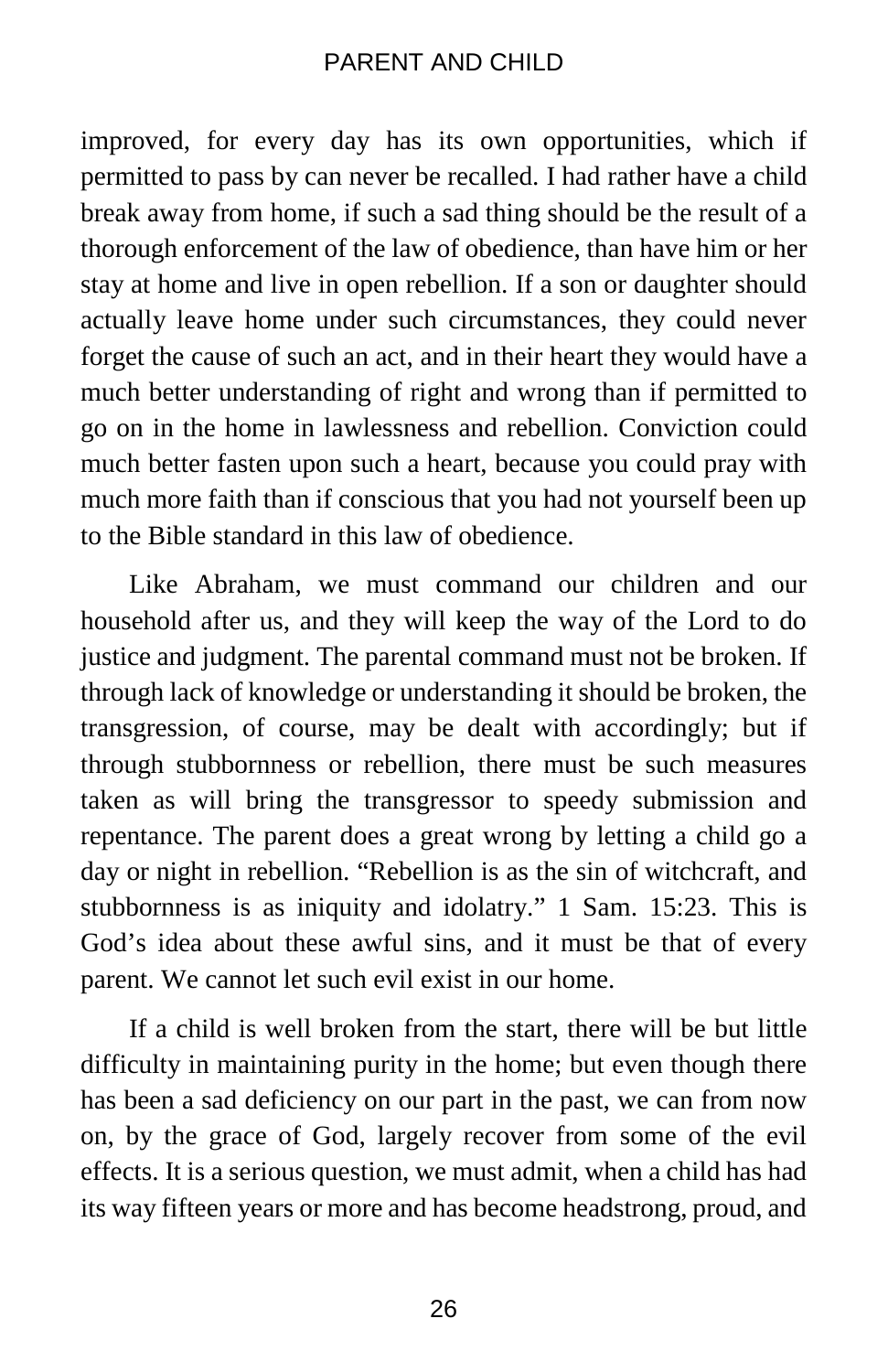stubborn; but, dear parent, this will by no means excuse you now from your duty. You say that you shall begin from now on with the little ones that you can control, but shall have to let the older one go on and have his own way. No; you cannot do that. You must begin with the older one, and make that one an example of obedience for the rest.

Break your child as we break a colt or a horse. It is easier to take the colt when young, I admit, but the horse too can be broken, and we never stop until they are well broken. What do we break? Their will. We make them understand that their will is subject to ours. It is their business to serve our will, to do our pleasure, at our bidding, without any objection or complaint. They must work where we please and when we please, go, stop, stand, walk, trot, run, pull, and do everything that our will and pleasure may suggest. Then we say the horse is "well broken" well trained to do our commands. Dear parents, do you think this is a good standard of training for our children? You answer, "The child cannot be compared to a colt in this respect, because a child has a mind and intelligence of its own." Yes, it has a mind and intelligence of its own, but a colt has one, too. Both must be taught the law of obedience. That of the child certainly is much greater and more susceptible than that of the colt. The child therefore is much more capable of being trained, and can be brought to a much higher standard of intelligent obedience than any other living creature. The child can soon comprehend the nature and need of parental obedience and reverence, so that it will love to obey and do the will of its parents. It will learn to seek every opportunity to please you when such intelligence has once been obtained. It has a mind and a will of its own, but it soon finds that the mind has been given it to be exercised in obedience to that of the parent. It has a will, but the object and business of that will is obedience to the will of the parent. There is only one thing in this world for a child to do.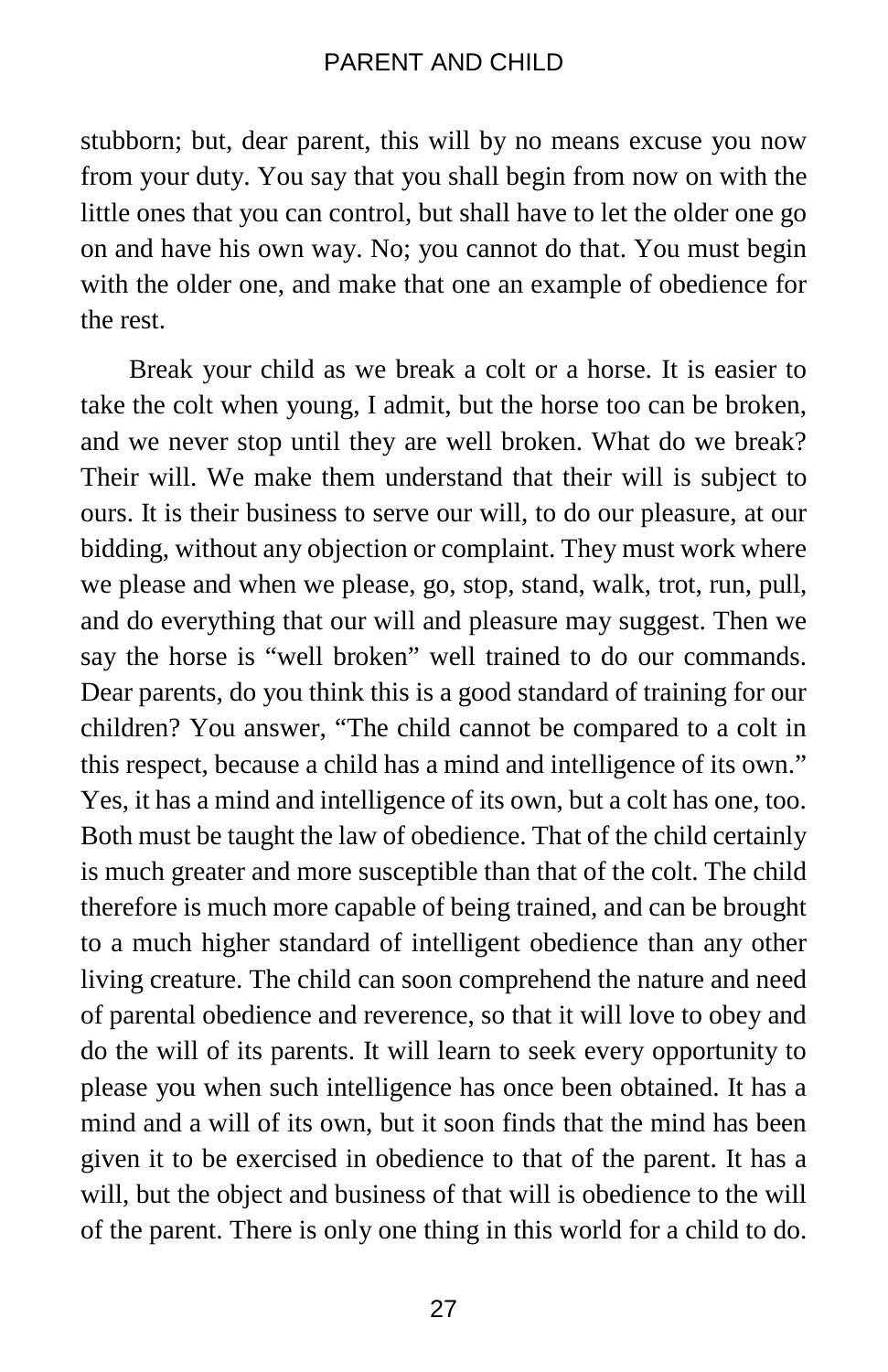The parent has many things to do, but the child has but one object in life while under the parental roof. What is it? Obey its parents. This is the only commandment in the Bible to children that I know of.

As to the method to effect obedience on the part of a grown child, I am sure that we can obtain help from the Lord. Perhaps no one method can be applied to all, but we can accomplish the will of God by his grace. It certainly would not be prudent to undertake the same methods as those for smaller children. If you can conquer a big fellow by the use of a rawhide, it might prove satisfactory in some cases; but there are more effectual means, which are more consistent for such cases, no doubt.

In a certain home a girl of seventeen became stubborn and impertinent toward her mother. The child was sent to her room and told that she could not have a bite to eat until she asked her mother's forgiveness. She went, and fully made up her mind to have a good spell of stubbornness; but the parents fully meant to conquer the young lady. She was given all the time she wanted in this case to decide to yield. The noon meal found a vacant place at the table. At night it was the same, and likewise the next morning, but shortly after breakfast the parents were invited to come to her room, and with deep heart sorrow the child fell upon her mother's neck, and in tears begged forgiveness for her stubbornness and saucy words. There was a precious prayer meeting in that room that morning. The rebellious heart was broken up. God and the parents forgave the child, and she has never had such a fast since. Some critic will say, "Cruel to deprive a poor child of its food three meals." But it was the child, not the parents, that deprived herself of the meals. The parents could hardly eat when they thought of the poor girl without her meals; but she had her choice in the matter, and they were sure she would not starve to death.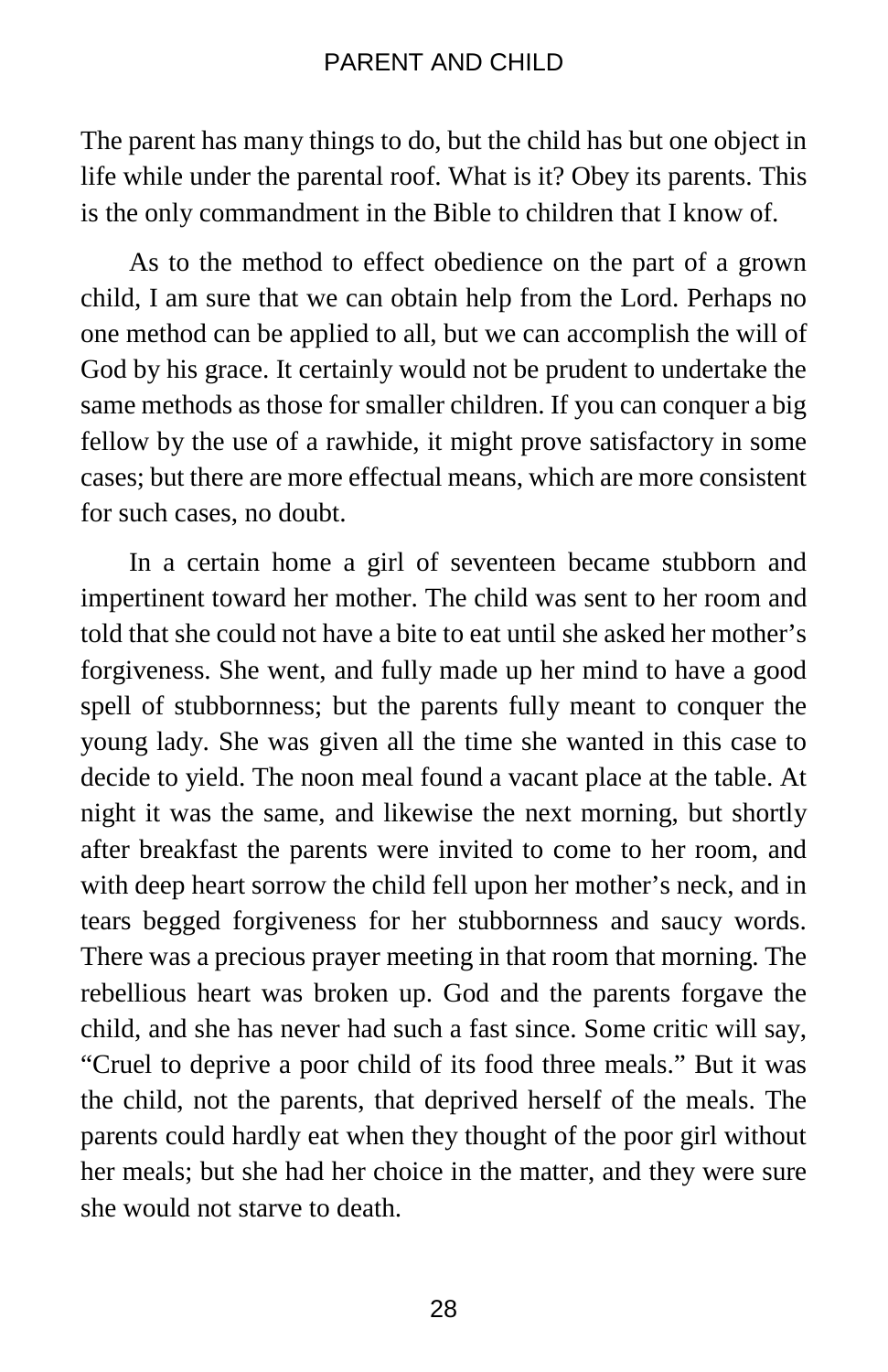It is quite effectual and an excellent plan to have a reckoning with a disobedient child before its plate is turned up at mealtime. Our God who has supplied our food and home has also said, "Children, obey your parents." We have no right to eat of this food or partake of the benefits of this home until repentance for every transgression of the law of the home has been made. This method is suggestive of satisfactory results, and of honor to God, the parents, the children, and the home. The child who is taught true obedience to its parents will find it easy to obey God.

The heart and nature of a child is like a garden that someone has given us and required us to keep clean from every weed and have it grown full of beautiful and useful plants that will be profitable to the owner and ourselves. We must render a strict account of the care and cultivation and the production of this garden, for it is of incalculable value to the owner and to us. The soil is exceedingly fertile, and equally so in the production of both noxious and valuable plants. The owner furnishes us with every seed that is desirable to plant in this soil and to carefully water and nurture up into exquisite beauty.

The atmosphere around this garden is capable of carrying evil seeds that float around and above and settle down upon the soil and bury themselves in it; and if not constantly watched will germinate and grow up, choke out, and destroy every good plant in the garden, and make it a reproach and disgrace to the owner, ourselves, and the community. In fact, some of these evil germs are naturally in the soil, and until such a time in the culture and development of the garden when by a divine application of the germ destroying remedy everything of the kind will be purified from this soil, there will be need of constant and careful weeding. We shall be held responsible for everything pertaining to this garden, for at least twenty-one years, or as much longer as it is entrusted to our care.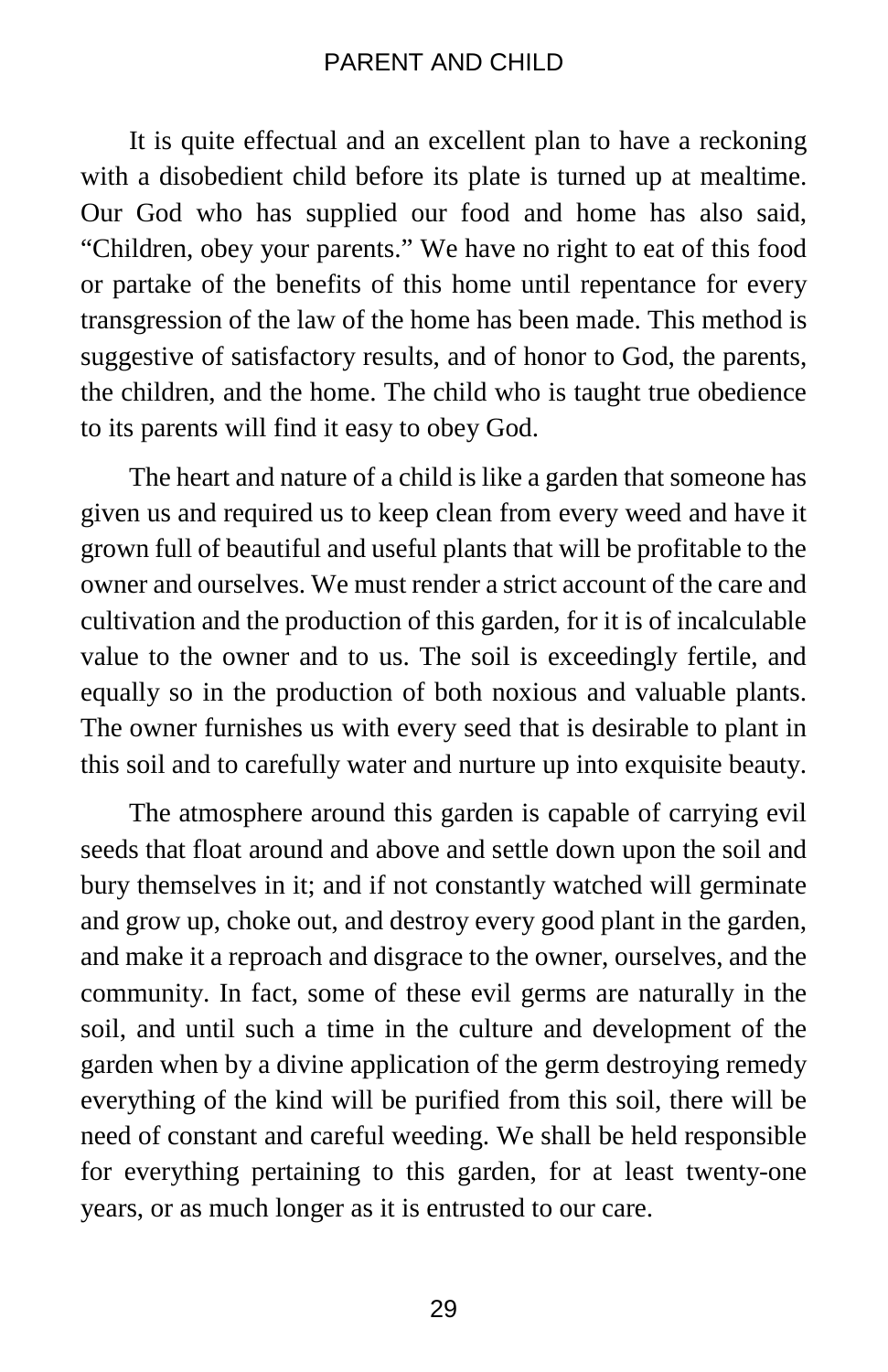There are many influences bearing upon the life and nature of our child, which, if left to have their way, will be like the evil seeds and plants in the soil of the garden. Then there is the natural depravity of the heart itself that will easily work the ruination of the child if permitted to do so. As in the fertile, watered garden we must continually fight weeds as well as cultivate the good plants, so we must do with our child. In one sense, the proper methods to destroy the weeds, when applied at the proper time, will be a benefit to the good plants. The cultivation of the soil is good for the plants. The proper chastenings are like good cultivation to the nature of the child, which, if from its infancy are properly applied, will make it a delight to its parents and to God. The evil tendencies must be vigorously prohibited. The outside influences are often pernicious. In fact, there is no good to be expected from an outside source, only as every evil is cautiously weeded out.

For some years when our family was young we had our minds made up that we would keep our children shut away from the outside world, and thus keep them untainted; but we soon found that there were some necessary exposures that our children must meet, and that it would be better to carefully teach them what they need and then do our part toward their protection, and let them be exposed only where it is absolutely necessary. It is better in a practical sense that they should know how to resist and overcome evil than that we should try to keep them completely from coming into contact with any of it; for we are in the world, and will in a greater or less degree be exposed to the evils in it.

The prayer of Jesus for us in John 17:15 is a practical, parental prayer: "I pray not that thou shouldest take them out of the world, but that thou shouldest keep them from the evil." This does not mean that the parent or the child should go out into the world and do as it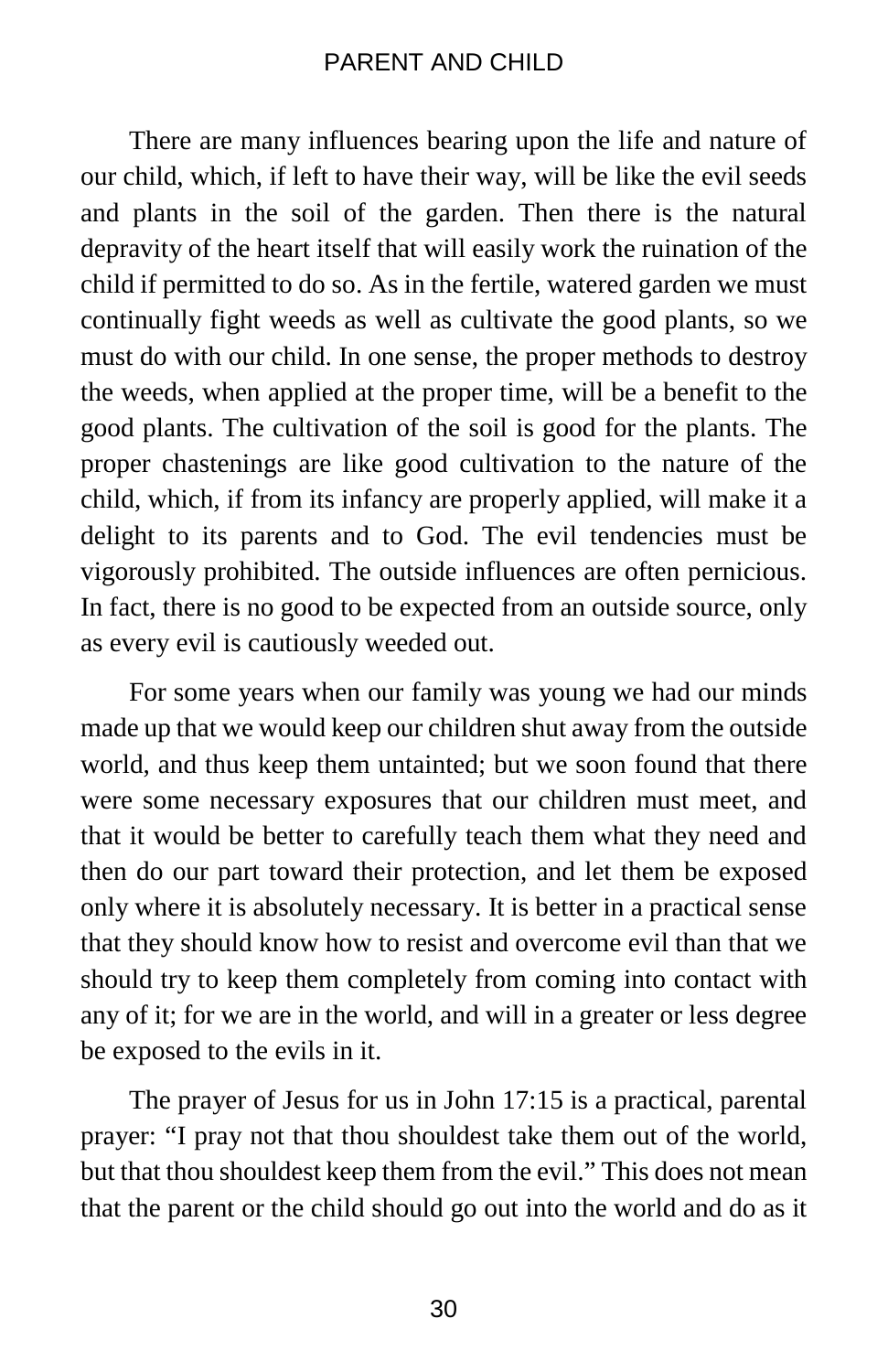does, but just the opposite. "Keep them from the evil." To do as the world, would be to do evil; "for all that is in the world, the lust of the flesh, and the lust of the eyes, and the pride of life, is not of the Father, but is of the world." 1 John 2:16. The child properly forearmed by intelligent instructions spiritually, morally, and physically, will be able to be kept from the evil.

The parent, like the keeper of the garden, stands on the watch for every evil weed that makes its appearance, and will not let it grow. The child may want something that the parent knows is not good for it. It cannot have it. It may cry and want to beg and reason and plead, but this must not be allowed. The parent knows, and the child does not, what is good for it. It must be kept from the evil, until it knows for itself what is good and right and is able to choose the good and resist the evil.

When a child has grown up and wants to do evil, the parent has no more right to consent than if it were small. It is a question, How long must a child be compelled to obey its parents? Answer. As long as it eats at your table and lives under your roof. My child must obey me when under my roof, if he or she is fifty years old and still under my charge. If away from home and grown up and out in life, independent from the home law, I am no longer responsible; yet I could not dare consent even then to evil in such a child. If such children should persist in evil, it would be under parental protest and answerable to the home law, if the child should ever again become dependent upon the home.

Another question associates itself with the above. Can the parent compel the child to be saved? Answer. No; but you can and must compel them to obey the home law of obedience and reverence to you, which law is so much like that which God requires of every one for salvation that it will not be hard for the child to obey and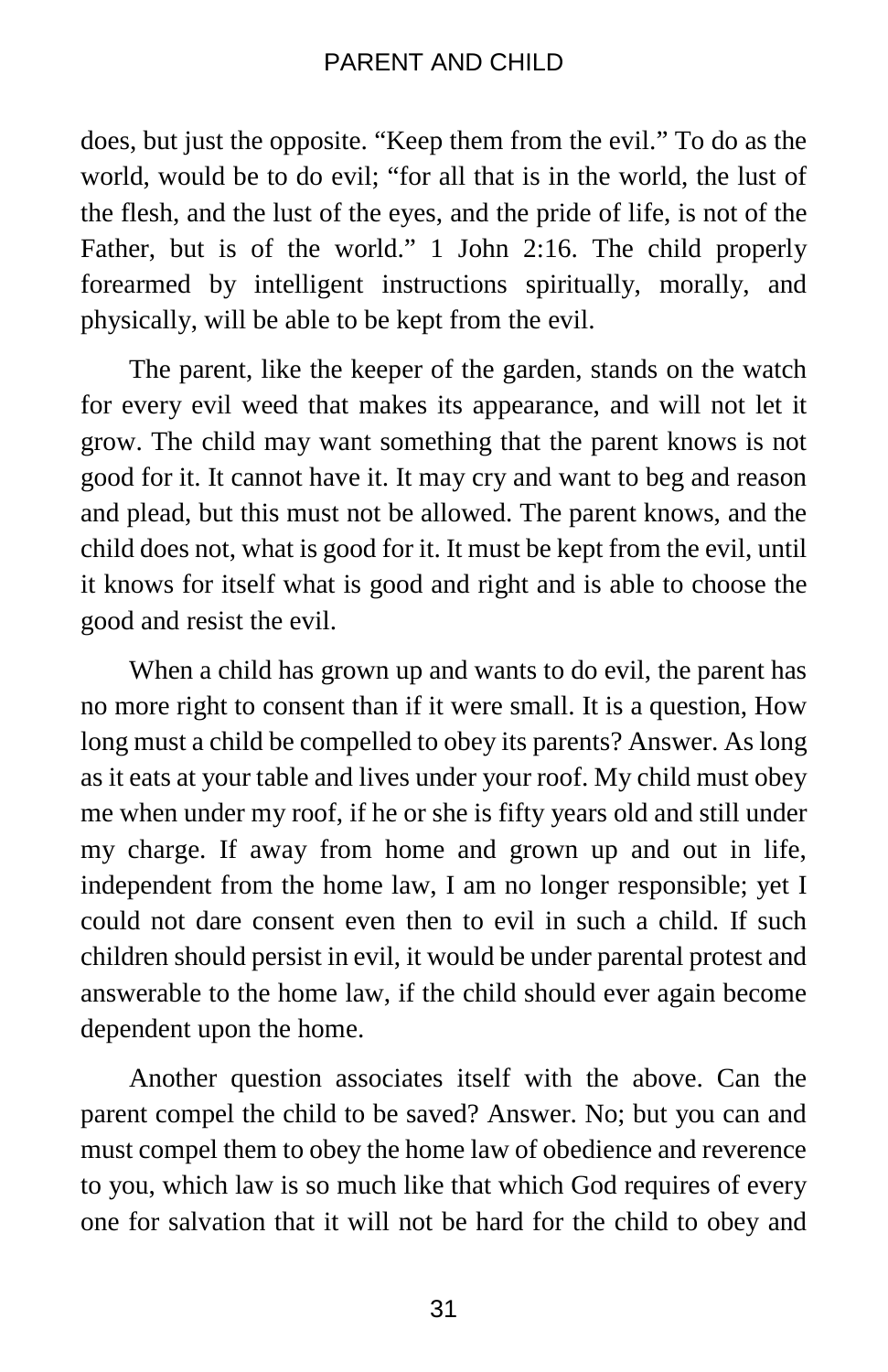reverence God. It will be easy to appeal to the will of the child and bring it to Jesus, when your home life is such as has inspired confidence in the heart of the child toward you, and your home law has been obeyed. If you have neglected your duty in the early part of the child's life, and it has grown up without salvation, you still have a tremendous advantage if you do what you can to redeem the time, before the child leaves the home circle, or if he or she has gone from home, you can prevail with faith, prayers and tears until the dear one becomes willing to yield to the convicting grace of God.

Some of us have made some sad mistakes and have neglected opportunities, which cannot be recalled; but the grace of God can yet do much for us and our children. One of the regrets of our past negligence, which has been through ignorance of duty, is that we permitted our children to stop praying. They were taught, to pray from their infancy, were born in an atmosphere of prayer, and were willing to pray until the oldest one was quite grown. We could have kept them willing had we known how. We made the mistake by permitting them to do things and have things that at the time were questionable in our minds as to whether or not they were the best. The prayers of the children became formal, and we did not know how to remedy that; and at last they wanted to stop praying, and we permitted that. Then they wanted many things that we knew were not right, and from that time on our home was not what it had been. We found it much harder to satisfy the children and keep them obedient and consistent with our profession. We might have kept them willing to obey God, then it would have been easy for them to obey us. As it was, it was hard for them and frequently brought them into trouble, and we feel that we have lost an advantage over those who are yet unsaved that can now be regained only by supplication, fasting, and prayer.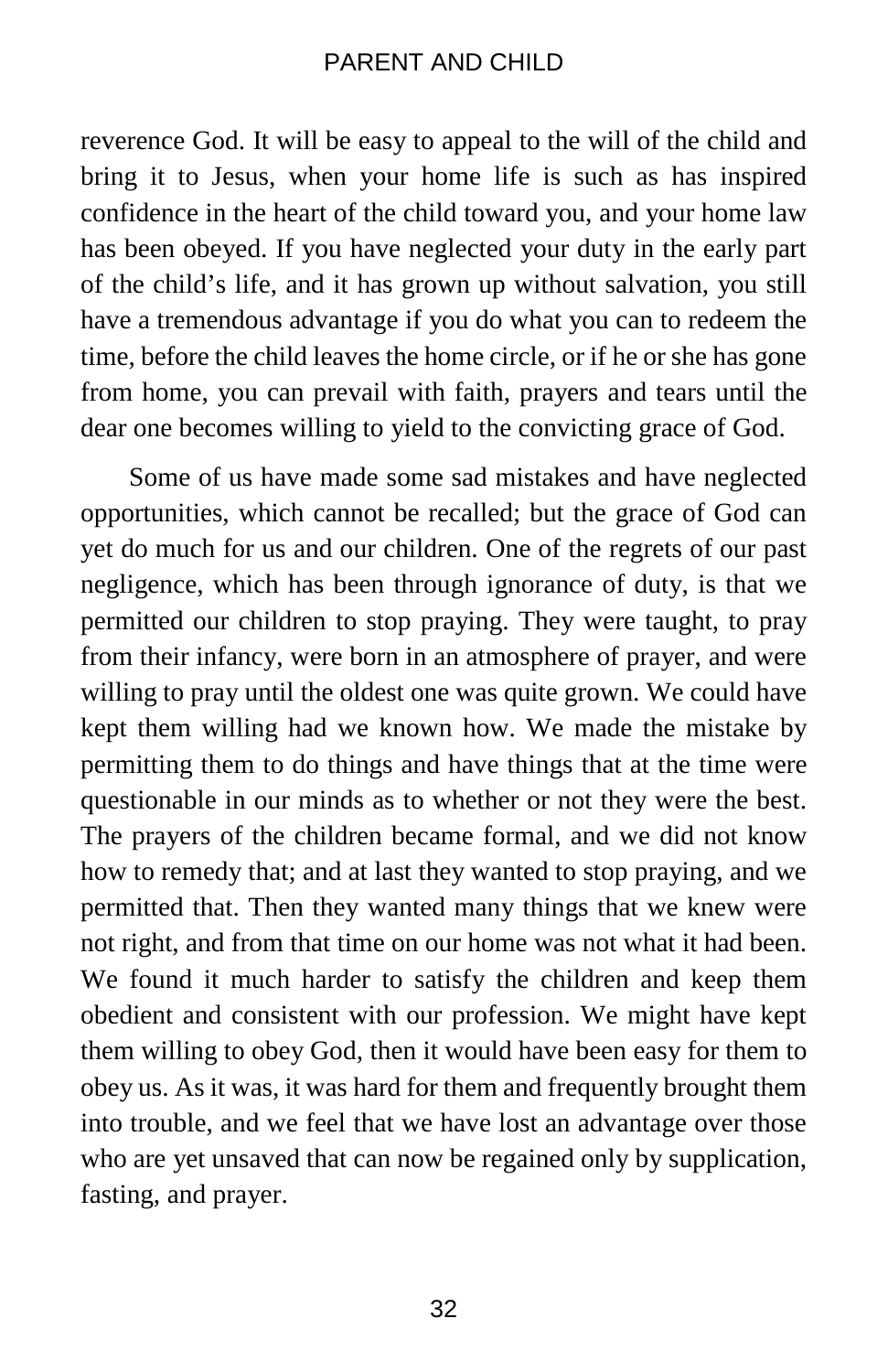Our children must be taught the Word of God, to reverence God and their parents, to pray, and to trust God from their infancy. In the mind of the child, God and the parents must have a place of honor and absolute respect, to whom it also must look for all its support and refuge. Under these conditions the child can be kept devotional to God and obedient to its parents. It will be a delight to the child and the parent to worship God. Many happy seasons of prayer can be spent together. The family altar will be a delightful place, where parents and children together meet for daily worship. The house of worship will be the next spot of sacredness to both, as the whole family go up to worship. The Sunday school will be looked forward to by the child, as it expects to sit and listen to the precious instructions out of God's Word. You say your children are not that way. You have to almost compel them to go to meeting and Sunday school, and you cannot get them to pray at home. Do you know why this is so? Answer. Because you have not done your duty. You have perhaps not been spiritual and devotional yourself, or have partly or wholly neglected your child in spiritual instructions. Now, if you have failed in any respect along these lines, you need not be surprised at the disposition of your child. It has not been trained up in the way it should go, and now you must regret the sad condition it is in. But, dear parent, you can yet do much to change this condition. Repent of your negligence and begin at once to carry into effect the Scriptural course of instruction and correction. If the child is old enough to understand, explain why you do this, and also confess your negligence.

There is no reason why a child under the age of ten or twelve years should not be compelled to pray. We all agree that they should be compelled to go to meeting and Sunday school, and to kneel down at family worship and respect the worship of God so long as they eat at our table; and it certainly is consistent with proper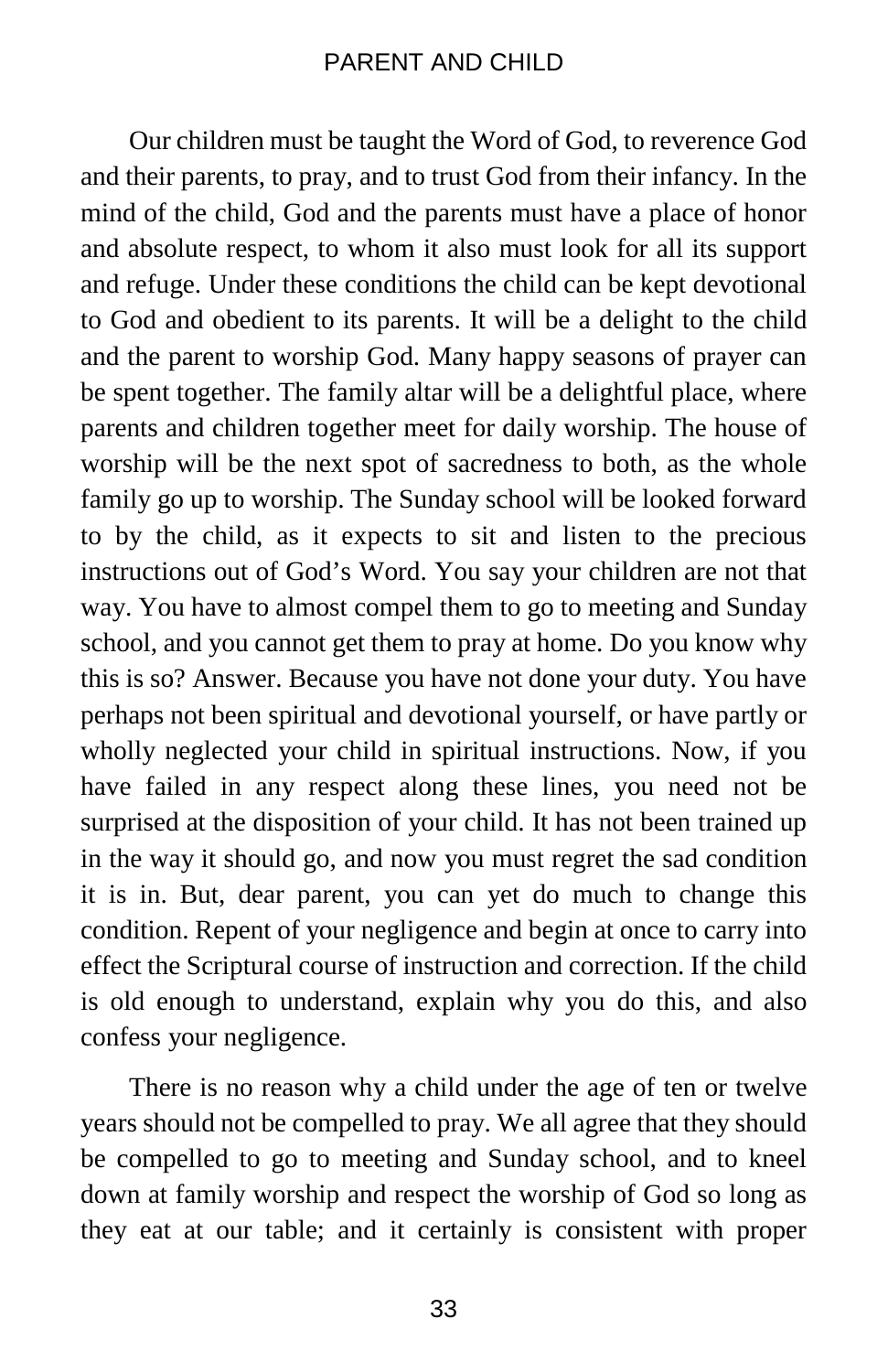parental love for the welfare of a child under the age mentioned to require it to pray. The reason I name this age is that most children are then yet unaccountable. Until a child reaches the age of accountability the parent is wholly accountable for its well-being. The child is innocent and must have devotional instruction and form devotional habits while in this period, because it is so much easier then, and there will be a foundation laid upon which to build. If the parent has neglected this important period of the child's life, it will be a more difficult matter to bring it into a true devotional attitude. But in every family there are special times when the hearts of the whole household are softened, such as cases of sickness or bereavement or some severe trial or in some visible danger or during some special season of grace at camp meeting or some other meeting when all hearts are touched. At some such time, if the parents are living in God, it will not be hard to bring to bear upon the will of each member of the family the deep convictions of the Spirit of God, even upon those quite this side the age of accountability, who can be persuaded to yield their hearts to God.

A child under Scriptural parental care, under the age of accountability, can certainly be kept devotional. Then when it passes that age it can be made to see the need of salvation and brought to the experience of regeneration, from which time the grace of God in the heart will become an inward defense against sin, and if the parents do their faithful duty the child can be kept in the love of God.

The statement that a child can be kept in the love of God is one that can be verified in our own life. The Word of God says, "Keep yourselves in the love of God." Jude 21. This is a plain command, and one that involves our vital interests. To have the love of God in us and to keep in this love, is the secret of our Christian victory. We must keep ourselves in the love of God. It will not do to simply know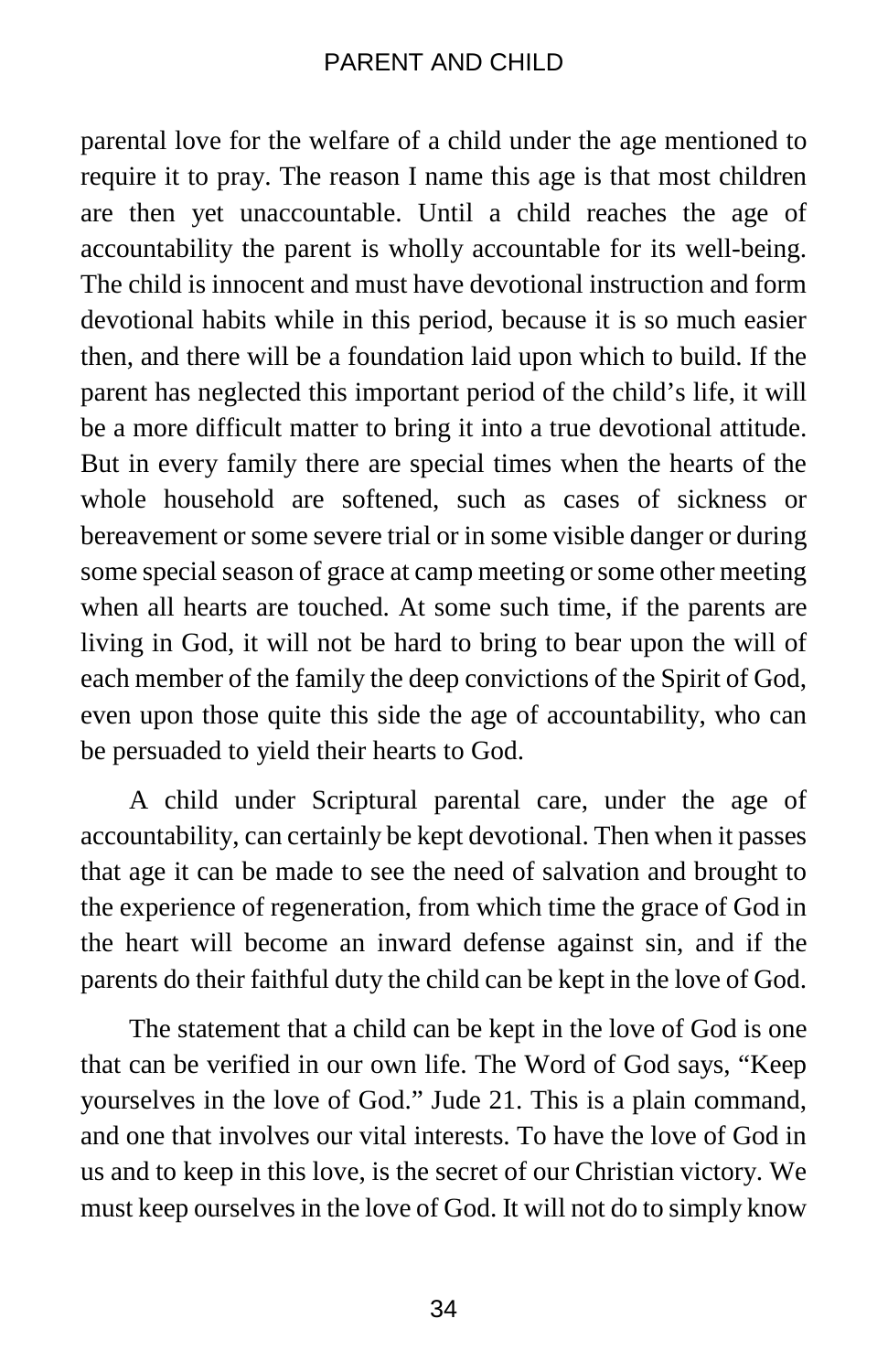that we once were in this love, or that we once enjoyed salvation. We must know that we have it now. Neglect is a weapon that Satan uses to destroy this love. Every saint that has ever lived on earth has had to learn how to overcome at this point. There must be a daily vigilance in prayer, reading God's Word, devotion to God, in assembling with the saints when possible, and every means of grace that is within our reach. The more we devote ourselves to the love of God, the stronger it becomes in us to keep us. We must do all we can to keep ourselves in this love, then it becomes strong to keep us.

Now, the same conditions necessary to keep ourselves are also necessary to keep our children. They need even more careful watching in many respects than we do. They have not the experience, judgment, knowledge, wisdom, nor power of resistance that we are supposed to have and must have. They are dependent upon us for these things, and must be taught to depend upon us and to come to us in their troubles and temptations, which to them are as great as ours are to us, and sometimes much greater. One mistake on the part of many parents is, they think the little troubles, heartaches, perplexities, and trials of a child do not amount to much, and ought to be treated as only a little matter, but it is not. The trouble that comes to that premature life, with its tender feelings and its lack of judgment and understanding, is as crushing and severe as any that we have to bear; and the temptations to that inexperienced heart are much more liable to make inroads that will defile its spiritual nature than those that come to us who have learned how to successfully resist the devil steadfast in the faith. The child must have our protection in these things and the benefit of our knowledge and experience until it reaches an age of strength and power to ward off the subtle attacks of the enemy for itself. It must have the proper and timely instruction necessary for its years, which, with our watch care, will keep it from the allurement of sin until it reaches the age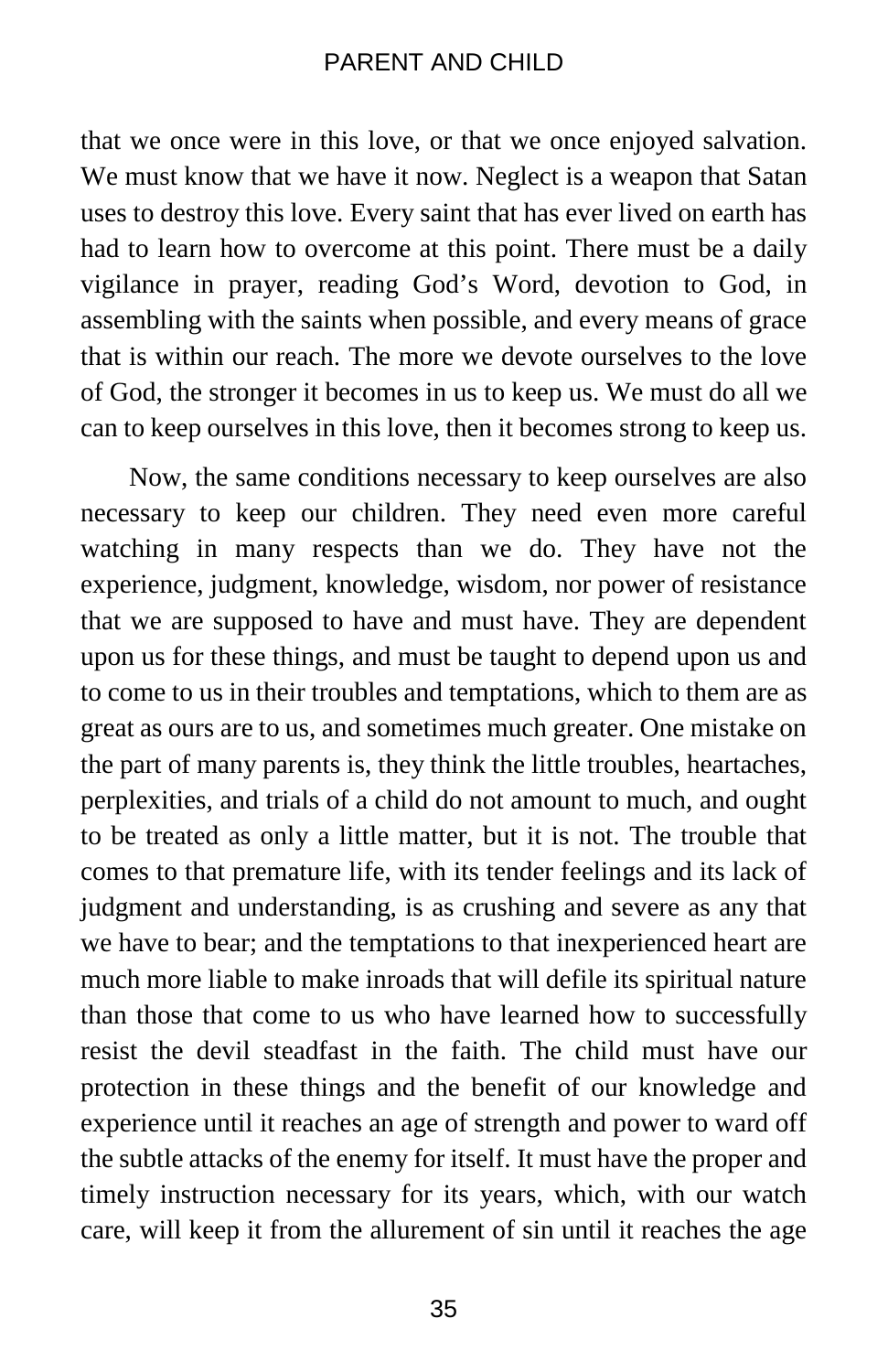when the regenerating grace of God can come in and take the throne of its heart. Then there will be an inward resistance against sin, and the child will be able to relish the same daily devotions and continual means of grace to keep it in the love of God that is required for us.

We must settle it in our hearts that we will not neglect these things for our children nor for ourselves. The same effort required to exercise ourselves unto godliness must be applied to our children. It will make a wonderful difference in the daily home life where parents and children keep themselves in the love of God. A regenerated heart in a child enjoys spiritual things, according to its capacity, as much as that of a grown person; and it must have attention as much as a grown person. Let us renew our diligence toward the well-being of our children, and we shall find to our joy that we have made an investment that will bring golden results.

Some of us have accepted an idea that a child cannot attend public school and keep saved. I am persuaded that this is a mistake. There is no duty or obligation that calls us out into the world but that God has the grace to support us and keep us from the evil that is in the world. It is the same with a child. In this age of advancement, a child must have a reasonable degree of education. The golden moments of the short period of a child's life must not be wasted. It is entitled to all the benefits that can be bestowed upon it in this respect; and if we have no opportunity to give our children a good common education outside the public schools, we must make use of the means provided within our reach. Our duty carefully done to keep ourselves and children in the love of God will keep out the evil effects of the necessary contact with sin in the school. We must use judgment and heavenly wisdom. The child must not be exposed unnecessarily.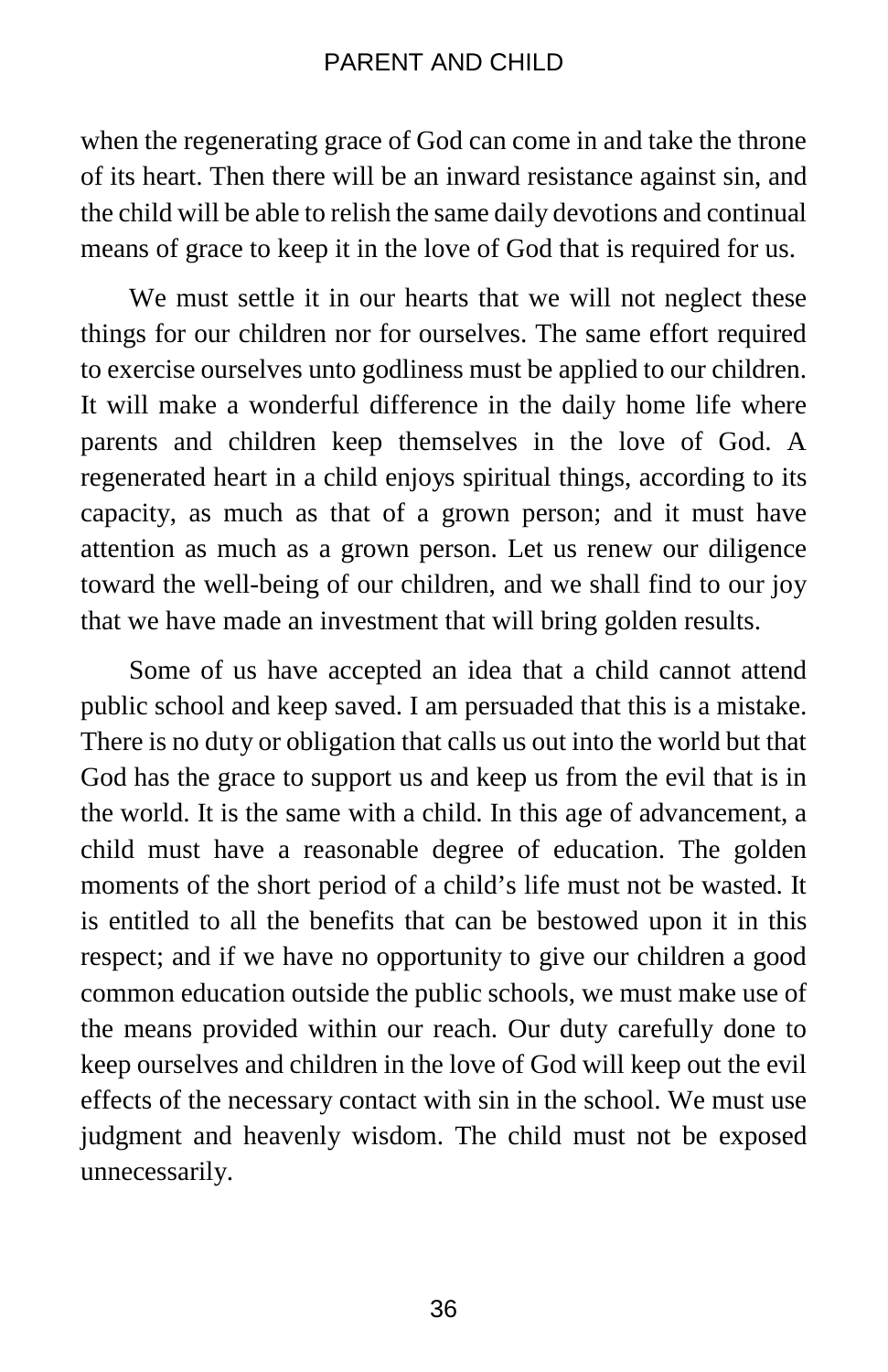In a certain school the teacher wanted a saved boy to take part in an entertainment where he would have to play the part of foolishness. The boy refused of his own accord; but when it came to the question of going to the entertainment, where much foolishness was to be displayed, the child knew not how to decide. He felt it would be better for him not to go, but did not know. He went to his parents for advice, and was instructed not to go. He was perfectly satisfied with the instructions, and said that he really had not wanted to go, but that he hardly knew what to do, before asking about it. You see the love of God was in his heart, but he lacked the true knowledge necessary to guide him.

This is the way it is in the life of every child. The parent must be knowledge and understanding for it, and it must be taught to depend upon the parent. We must make our children feel that they can repose utmost confidence in us in everything, so they naturally will make us their counselor and refuge in every time of need. We sometimes may think it is so much trouble to have the children running to us with mamma this and mamma that, papa this and papa that; but we must be careful as we teach them to become self-reliant that we do not push them off beyond the necessity of depending upon us for instruction in everything that they have not yet completely learned. We must be security for the child in everything. Our civil law holds the parent responsible for the action of a child. The law of God makes no less requirement. We are the child's security.

There is a beautiful lesson in Gen. 43:1-14. Benjamin was required by Joseph to come to Egypt. Jacob could hardly consent, to have this child depart from him; but the famine was in the land, and it meant starvation to them to remain in their land, and they could get no sustenance without going to Egypt. They must go, and they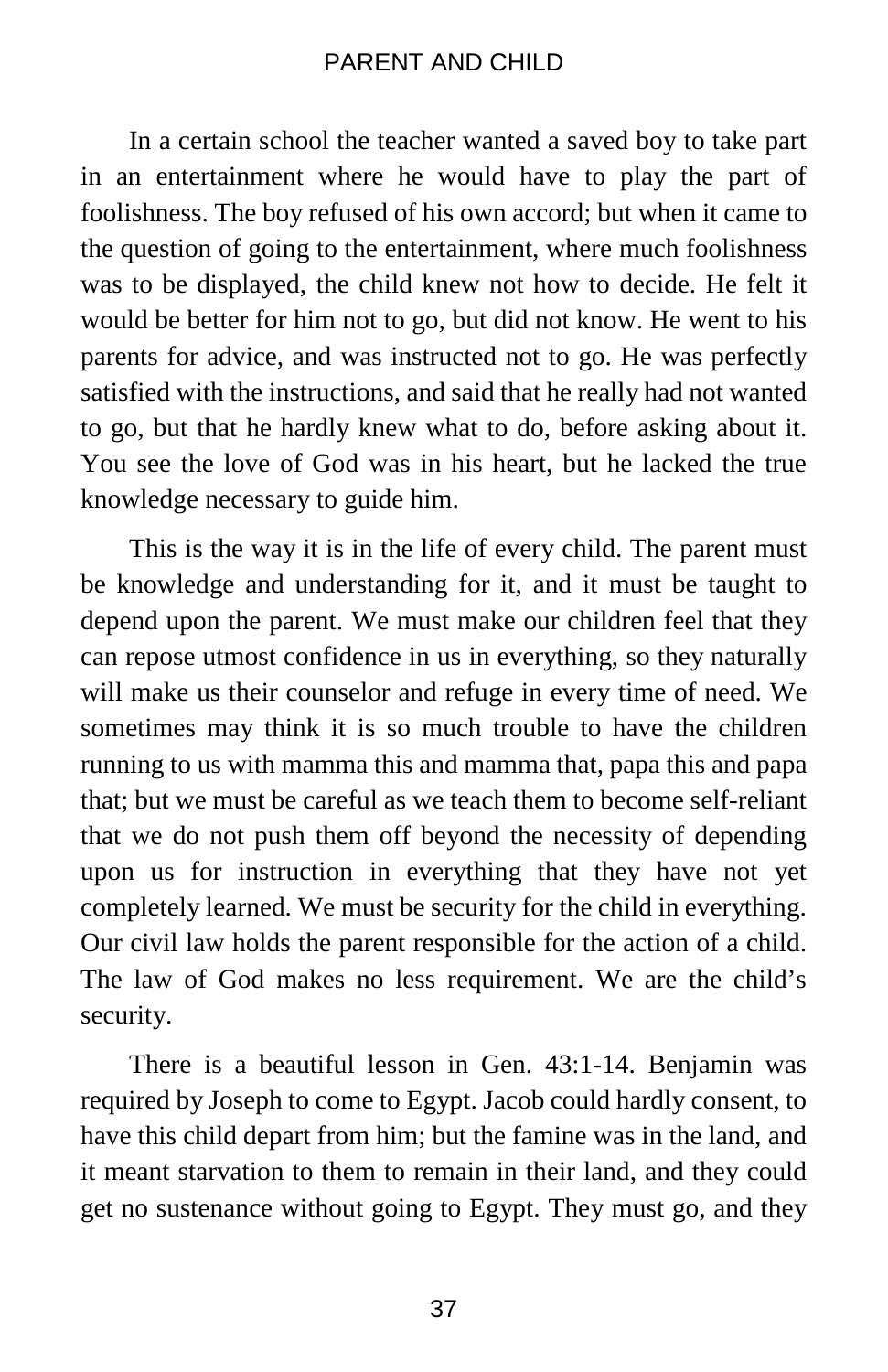must take Benjamin. The father protested, but Judah insisted. The child must go. Judah said, "I will be surety for him; of my hand shalt thou require him: if I bring him not unto thee, and set him before thee, then let me bear the blame forever." This illustrates the responsibility of the parent for the child. Judah was but a brother and felt that he could assume such a responsibility, even for the life of Benjamin. Our children must be exposed to some extent to the evil in the world; but if we make use of the means God has provided, we can throw a protection around them that will secure their safety. He has given us the children to protect and train up for him. We can say like Judah, "I will be surety for the child." We can bring them safely into the kingdom.

One thought yet about those of our children who grew up and went out into sin before we knew how to get them into the love of God and keep them there. I will tell how my dear mother brought me into the kingdom.

Through lack of understanding my parents permitted me to go out into sin from the age of accountability. They held a strong restraint upon me in many respects, and were successful until a few years before my conversion. The influences became so strong through improper individuals coming into our home that I fell a victim to sin, and did all I could to throw off all parental restraint. For two or three years my heart, was hardened by sin, and caused many tears and prayers on the part of my dear parents. They did not know the law of obedience in the home as they should, and permitted me to openly violate that law without bringing the penalty down upon me. Those few years are a dark spot on the record of my life; but I am thankful to God that that period was no greater in length of time than it was, and also that it is entirely erased from the book of God's remembrance against me.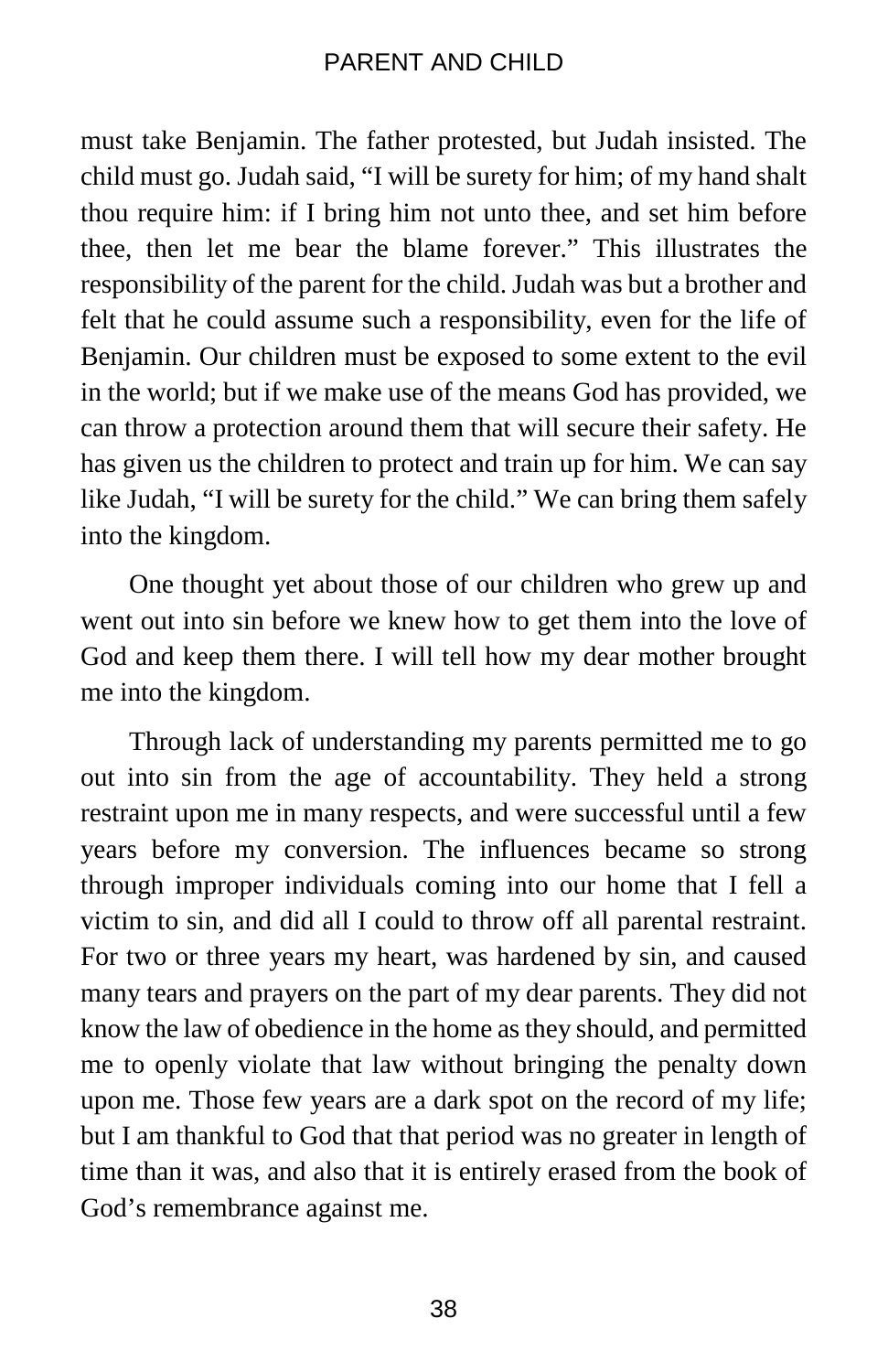While the influences of sin were strong to lead my soul farther and farther away from God, there was an influence of grace bearing heavily upon me. It was the prayers of my dear parents. At last my will was bent under the mighty power of those prayers, and my poor heart found repentance and pardon. For about two months the joys of salvation were unspeakable, but here the dear parents failed to understand how to throw the protection around me necessary to keep me in the love of God. Through the influences of school and young society, my heart was stolen away from the pure love of God, and I became a backslider—miserable, wretched, and dissatisfied. I could not have endured the thought of staying away from God for a number of years, but decided to wait until I was through with school and settled in life; but (God and my parents had something else in mind, and my days of backsliding endured but about two months.

It is remarkable how hard my heart became in that short time. The earnest prayers and pleadings seemed only to make me more desperate. The contest for my soul between heaven and hell was terrific. My power of will was entirely gone. I had yielded it to Satan, and he had forged the chains of sin so hard upon me that it was impossible for me to break them. I had known the joys of salvation; but oh, the anguish of soul I suffered cannot be described. Nothing pleased me. Every comfort of home and loved ones had lost power.

One dark day I was sitting in my room playing a wretched tune on a shrill musical instrument. The door was shut and I was alone. How my dear mother came in and when, I never knew; but suddenly she fell upon my neck and threw herself down on the sofa beside me. Her arms were clinched around my neck and the hot tears began to run down over me. I tried to tear away from her embrace, but found it impossible unless I should carry her with me. I sat still and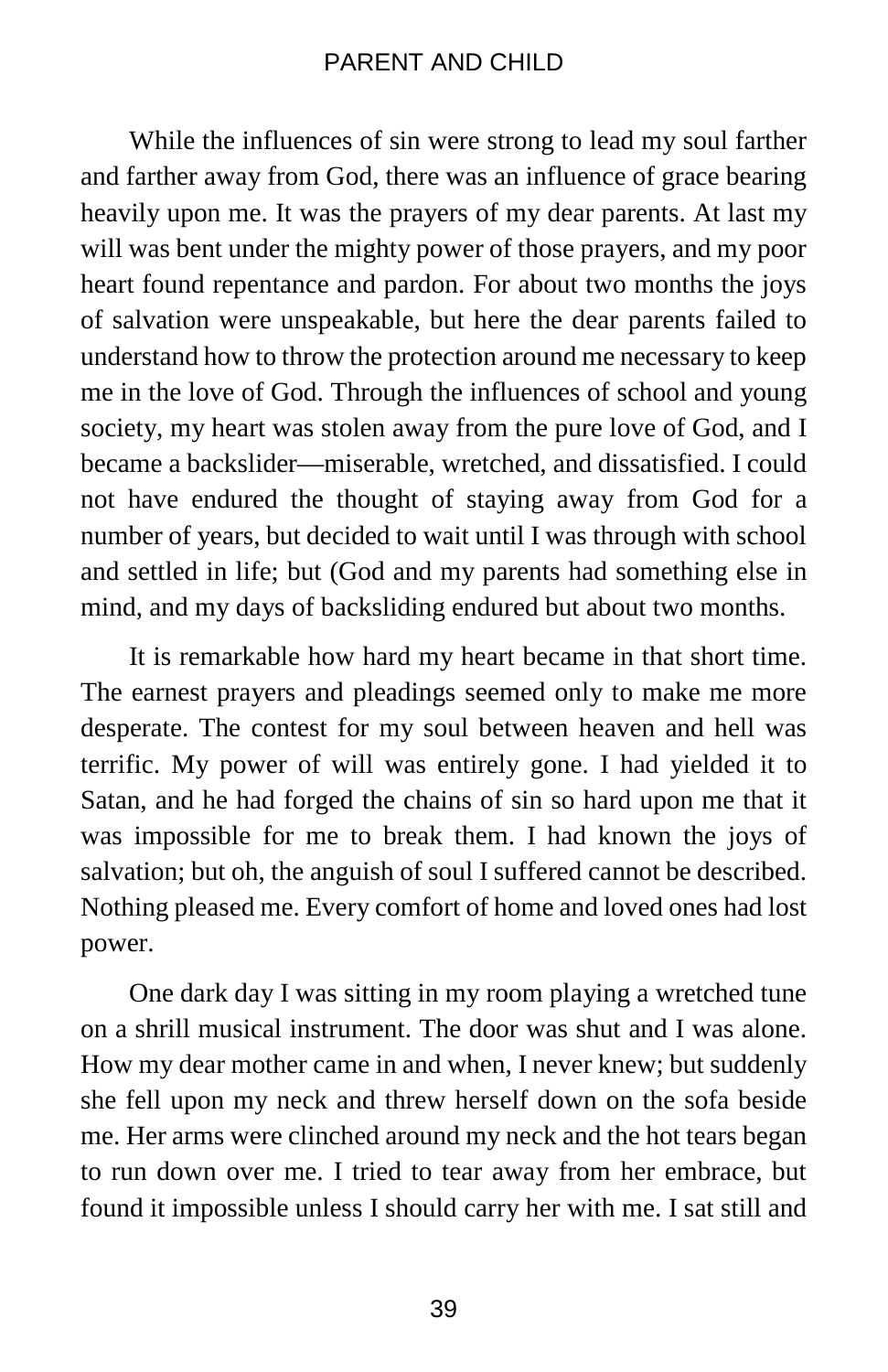let her weep as though her heart would break. Her sad words shall never be forgotten. "My poor, dear boy, O my precious boy, do stop this awful life and yield to Jesus!" Those hot tears ran down my neck. She wept until the fountain was dry. My heart was like stone. I could not shed a tear. After long pleading and praying with this tight grasp upon me, she at last relinquished her hold and left the room; but she had no more than closed the door when my turn began. My heart began to melt. I fell on the floor upon my face and cried as much as mother did, I believe, and on that spot the decision of my life was made. It had been burned into my heart by mother's tears, and it will last by the grace of God through all eternity. All my prospects were changed, and heaven began to pour the glory into my soul when I had settled my account with God for my backsliding. From that time, I was able by the help of my dear parents to keep myself in the love of God.

One of the most useful ministers and gospel workers of the eighteenth century was John Newton of London. This man when young became dissipated, reckless, and profane; and finally he engaged in the slave trade on the coast of Africa, and was perhaps as hopelessly abandoned as any pirate who ever trod the deck of a slave trader, he had a praying mother, who poured out her prayers and tears for his conversion, and she did not cease until she had the assurance that her prayers had reached the throne of grace, her wayward son kept on his course, but the mother at home had prevailed with God. The mother at last was called to depart this life, but she left her testimony of the assurance of the conversion of her son. One day while pacing the deck of the ship a powerful stroke of conviction smote the heart of this wretched man. He fell on his knees and began calling on God for mercy. He took immediate measures to return home and found that his dear mother had gone to glory and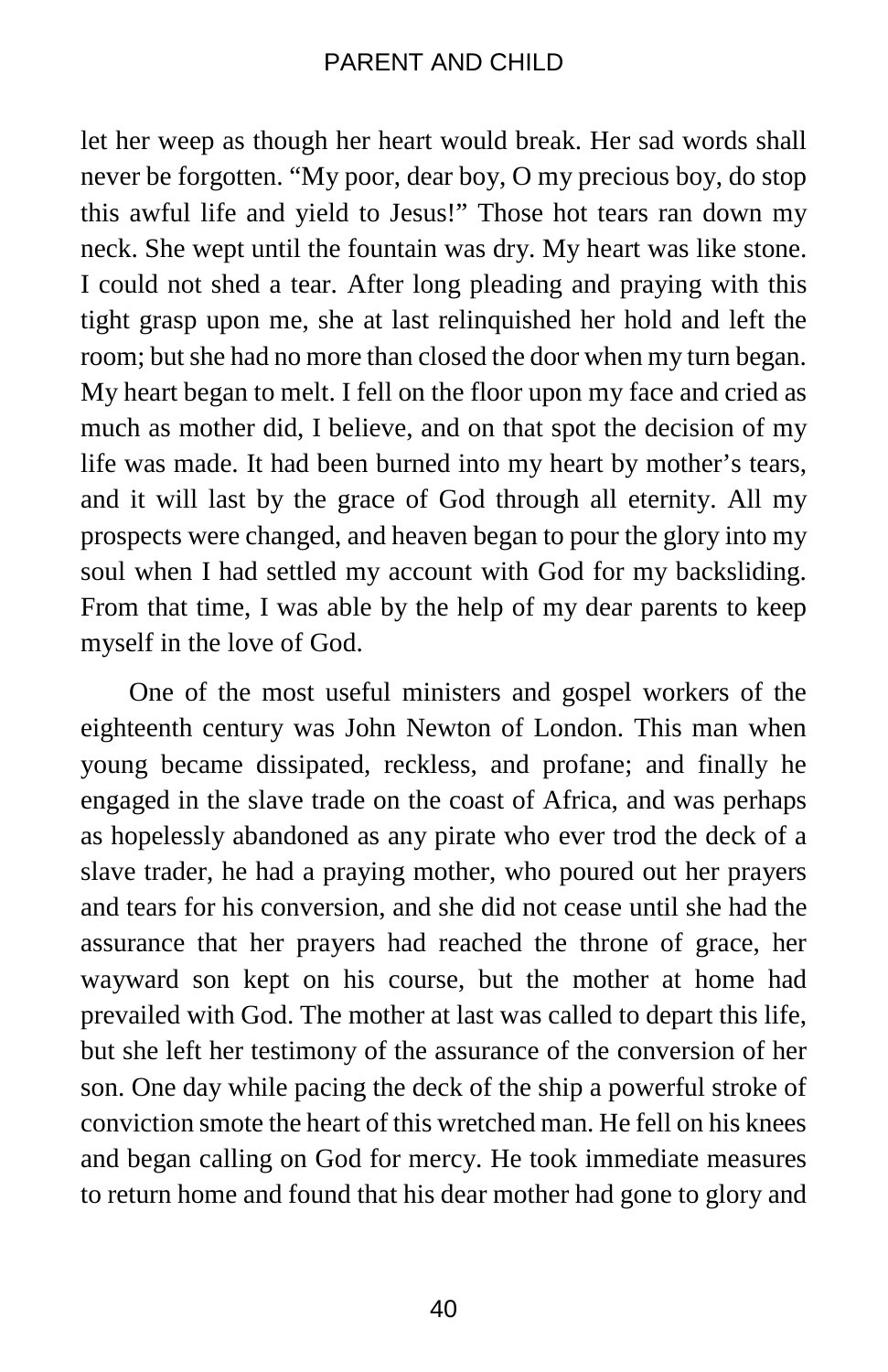left her dying testimony of his salvation. He at once gave his life to the work of the gospel, and he was much used of God.

In our personal acquaintance there is a friend who was once very low down in sin and debauchery. He became a drunkard, and he so disgraced his life and family that he did not want any of them to know of his whereabouts. For twenty-five years he was not heard from at home. He says: "I knew my father was dead and thought my mother was. My friends and relatives heard at different times many different and well authenticated reports of my sudden death by various means, and of different scenes of my career. As each successive report was told mother, she said: "Fred is not dead, and you will hear from him, and hear he is a Christian. God has given me the joy of knowing that all my other children are Christians; and I have claimed Fred's salvation, and God has promised it to me." Sure enough, sometime after coming to Christ, the first letter breaking the twenty-five years' silence told them I was a Christian." The mother had died and gone to glory, but with the assurance of the salvation of her boy. The prayers of every parent must be answered, if we see to it that we pray in line with God and his holy Word. Let us never cease until we have our petitions for our unsaved children securely stored up, and placed on record at the throne of grace. God will answer and bring our loved ones safe to glory, even though some of us should have to go on before.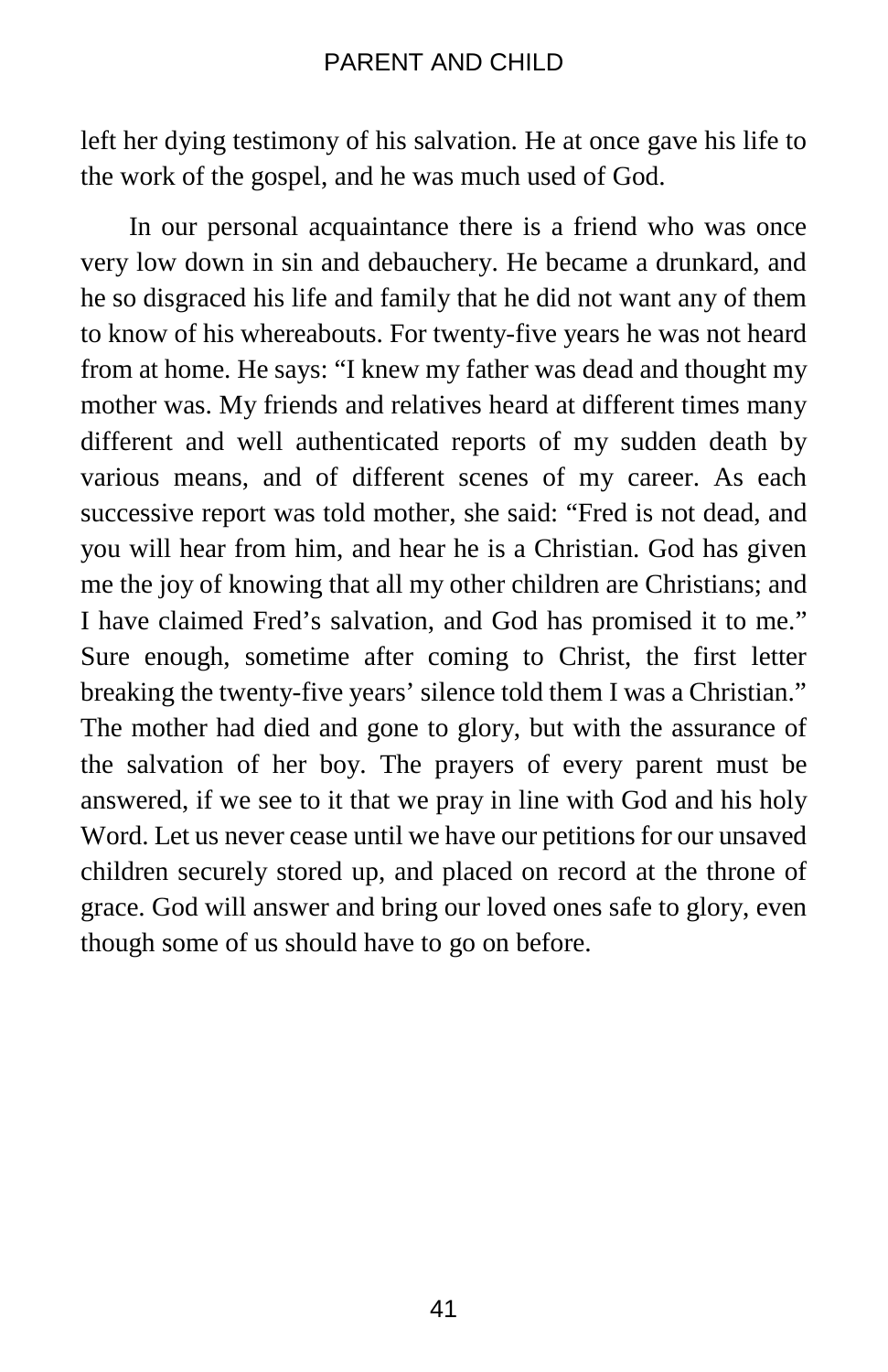## **The Sin of Eli**

It would not seem proper to close this series of articles on the subject of parental duty and responsibility without a brief notice of the sad failure of Eli, and the sin he committed against God and his people. The first we notice concerning his sons is, they were "sons of Belial," and they "knew not the Lord"; that is, they were worthless and profane. They had no respect for their father nor his office as the priest of God. They were idle, loose, and indolent. In some way their father had made the sad mistake that so many parents are making today of permitting their sons to have their own way, and to rise up in rebellion against home government and law, to do what they please, to go where they please and when they please; and if the parent should say a word of opposition against them, there would be a storm of anger poured out upon them, and the home made so miserable that the poor subdued and defeated parents would be glad to keep still and let the young rebels have their way, rather than disturb the peace of the home by any further efforts to correct or restrain.

The sons of Eli were doubtless permitted to grow up in this manner. Their father was occupied with his duties in the office of priest much of the time, no doubt, and may have felt justified in the negligence of his family; but God did not look at it in this manner. What the attitude of the mother of these sons was toward them, we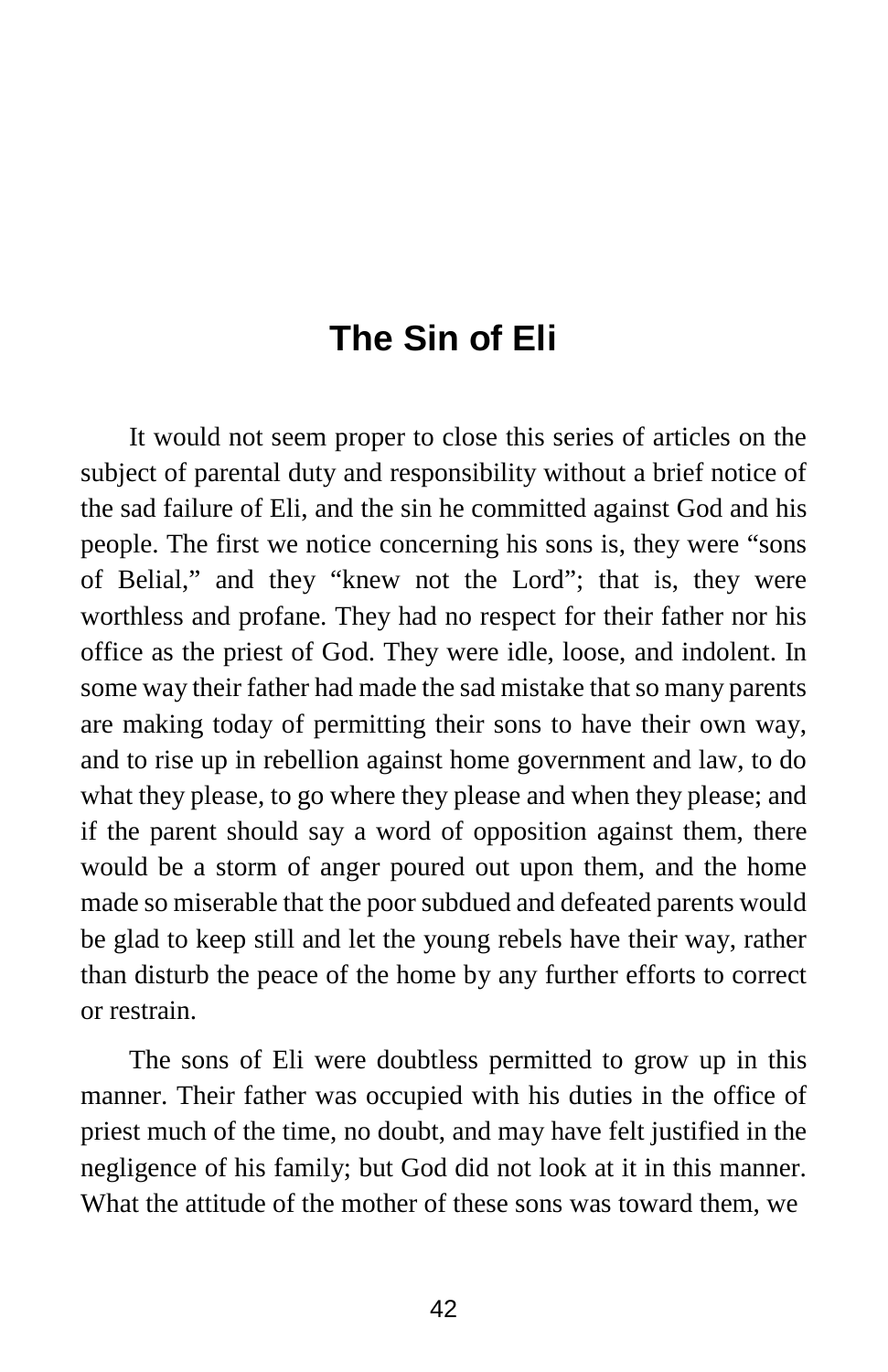have no knowledge. Whether she was tolerant toward their misbehavior and failed to fill the place of a true mother or not, this did not excuse the father from his responsibility. He had to answer before God for his neglect, and the sons with him had to suffer the penalty.

These sons were permitted to defile the sacred sacrifices of God, and the people were caused to abhor the true worship. The failure of the father was that he did not teach them and in their younger years compel them to respect and reverence the worship of God. It was his business as the very leader of worshipers to see that every man who brought his offerings and sacrifices to God did so in the most sacred and reverential manner, and above all it was his business to see that his own household set the example for the people to follow. Eli had the authority to execute every command of God, and see that order and sacred devotion were maintained in Israel. But he failed to do this. He permitted his boys to run loose and careless and bring disorder in the tabernacle of God. The very place and spot that was to be the most sacred on earth was desecrated in this manner. He certainly knew that this was wrong, but neglected to correct and instruct his children in these necessary things. They grew up in this improper manner, and thus brought upon themselves exposures to greater evils.

Being unrestrained and unpunished in their first offenses of defiling the offerings and sacrifices, they were hardened and lost all respect for God, their father, the people of God, and themselves, and actually committed open adultery at the door of the tabernacle of the congregation. The same weakness and lack of parental management that Eli had before manifested, is strikingly noticeable now in his remonstrance with his sons in this abominable crime. He said unto them: "Why do ye such things? for I hear of your evil dealing by all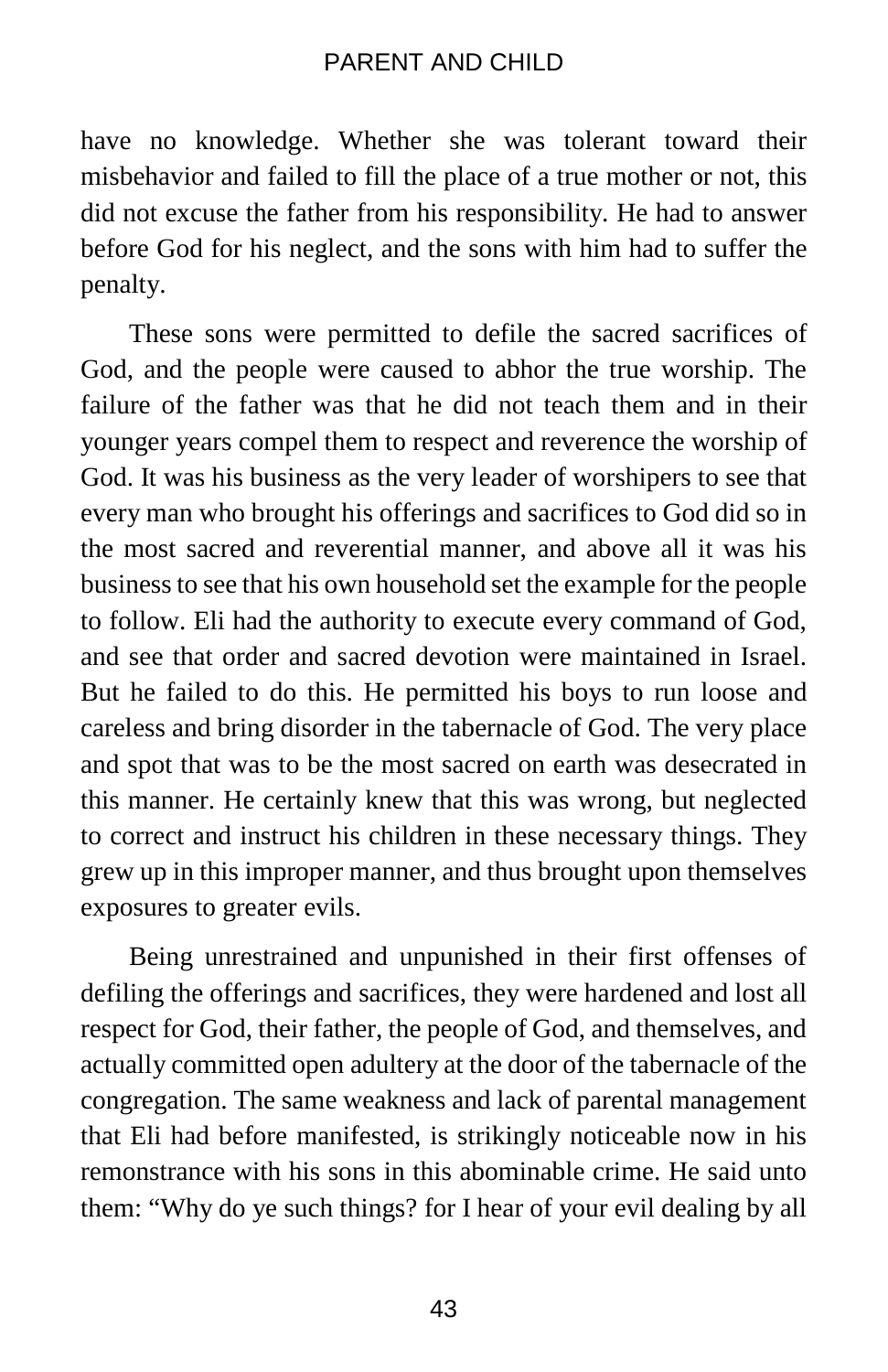this people. Nay, my sons; for it is no good report that I hear: ye make the Lord's people to transgress." Of course, the boys did not care for such a plea. They were too far gone in debauchery and iniquity, and simply scorned such correction. It would take the most sensitive and conscientious person to be affected by such soft reproof as this. These calloused hearted sinners cared nothing for it, and went right on in their wickedness.

We see parents today treat their children just as Eli did. They say: "Boys, you must not do such things; you ought not to smoke or chew or swear or dance or play cards and such things. It does not look well to see such things in our home. You know it is contrary to our principles to have such things going on," etc. The proud, haughty young fellow just sneers at such entreaty, and goes ahead in his open disobedience and rebellion as long as he pleases to do so. Then when he pleases to go away from home and have his own way, he soon finds himself face to face with a violated law, inside some prison wall, or in some other way a reproach to his family, himself, and his country.

Had Eli brought down upon the backs of those boys the rod of correction when they first began their wicked deeds, or had he executed the penalty of disobedience upon them as he heard of their misconduct, he would have saved them and himself the sad results that followed. He sinned in that he honored his sons above God (1 Sam. 2:29), and therefore his sons hearkened not unto the voice of their father. He thought too much of his sons to punish them when they needed it. He would rather displease God than punish the child. This is the same soft heartedness that Satan imposes upon many a parent today, and causes a sad neglect in the proper training of our rising generation; and the result is a crop of worthless vagabonds, unfit for any responsible position in life, in the home, in the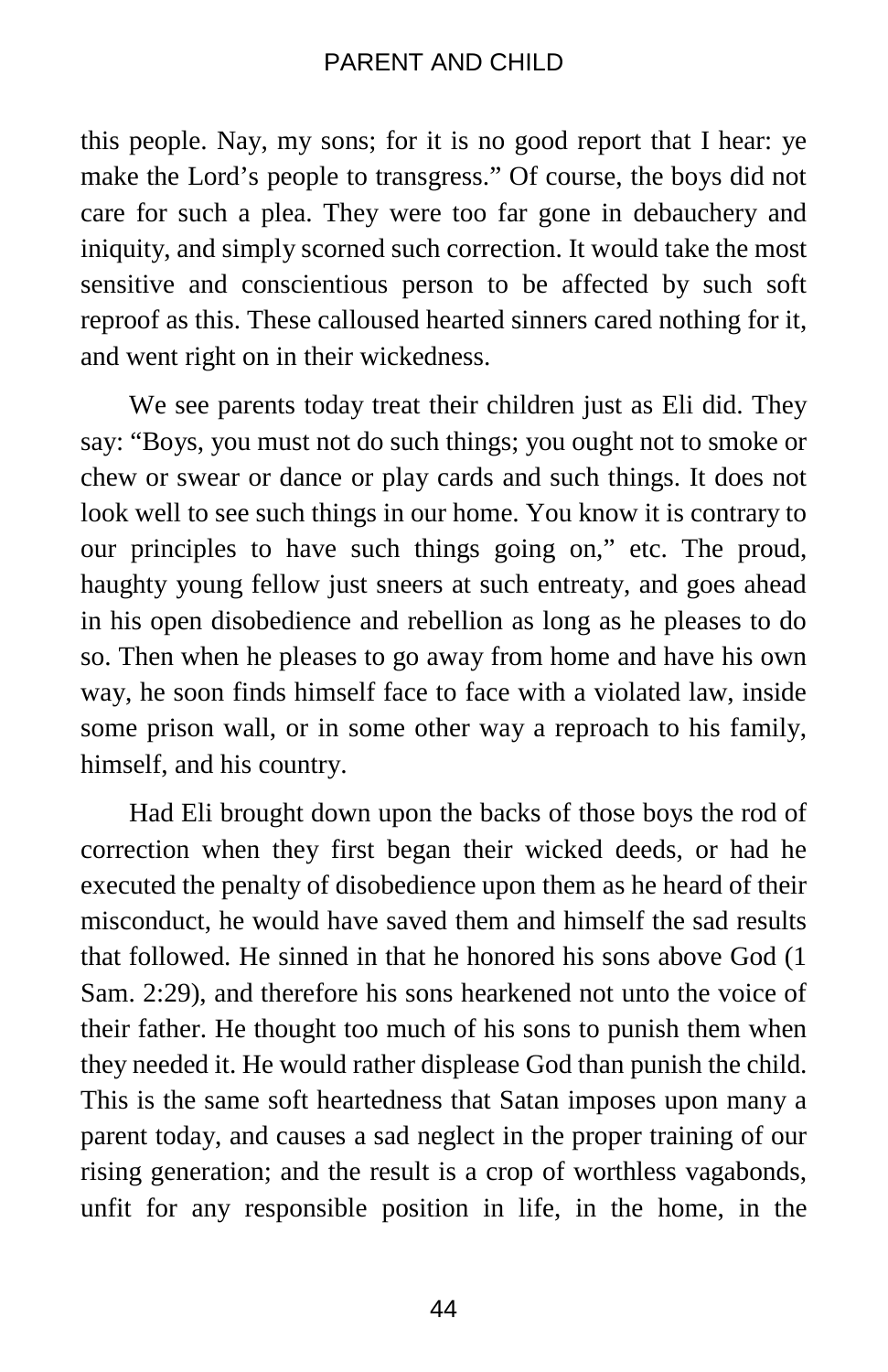community, or in the nation. Who is to blame? The parents who failed to instruct and correct their children from their infancy up to as long as they had shelter under the parental roof.

Listen how God charged Eli with kicking at his sacrifice and offering which he had commanded in Israel. Why was Eli charged with this? Because he tolerated the evil in his sons. He was partaker of this evil in that he tolerated it. God hates such things in our children no less than he did in the sons of Eli; and if we permit anything in our home or meetings that desecrates the sacredness of God, we become partakers of the evil and will have to give account of the same.

Dear parents, let us take a united stand against sin in every respect. Let us rise up and execute judgment against every evil spirit that is ready to swoop down upon our unsuspecting child and destroy it. Let us administer punishment and correction whenever and wherever it is needed, and hold our children under our perfect control as long as we are responsible for them, and keep them in the love and fear of God. We must answer for our children at the great day of reckoning, and we must fill our responsibility toward them for their earthly and eternal good. Whether they are large or small, they do not know what is for their best good as well as we do; therefore, they must be taught from infancy that our laws and commands must be obeyed. Our children must become used to obedience to their parents, as they are accustomed to coming to our table or going to their beds. It must become as natural to them as to breathe; then with the grace of God and heavenly wisdom in our hearts, we shall guide them past the hidden pitfalls along the path of youth and childhood, and they will become partakers of the grace of God, and with mature judgment and discretion be able to stand.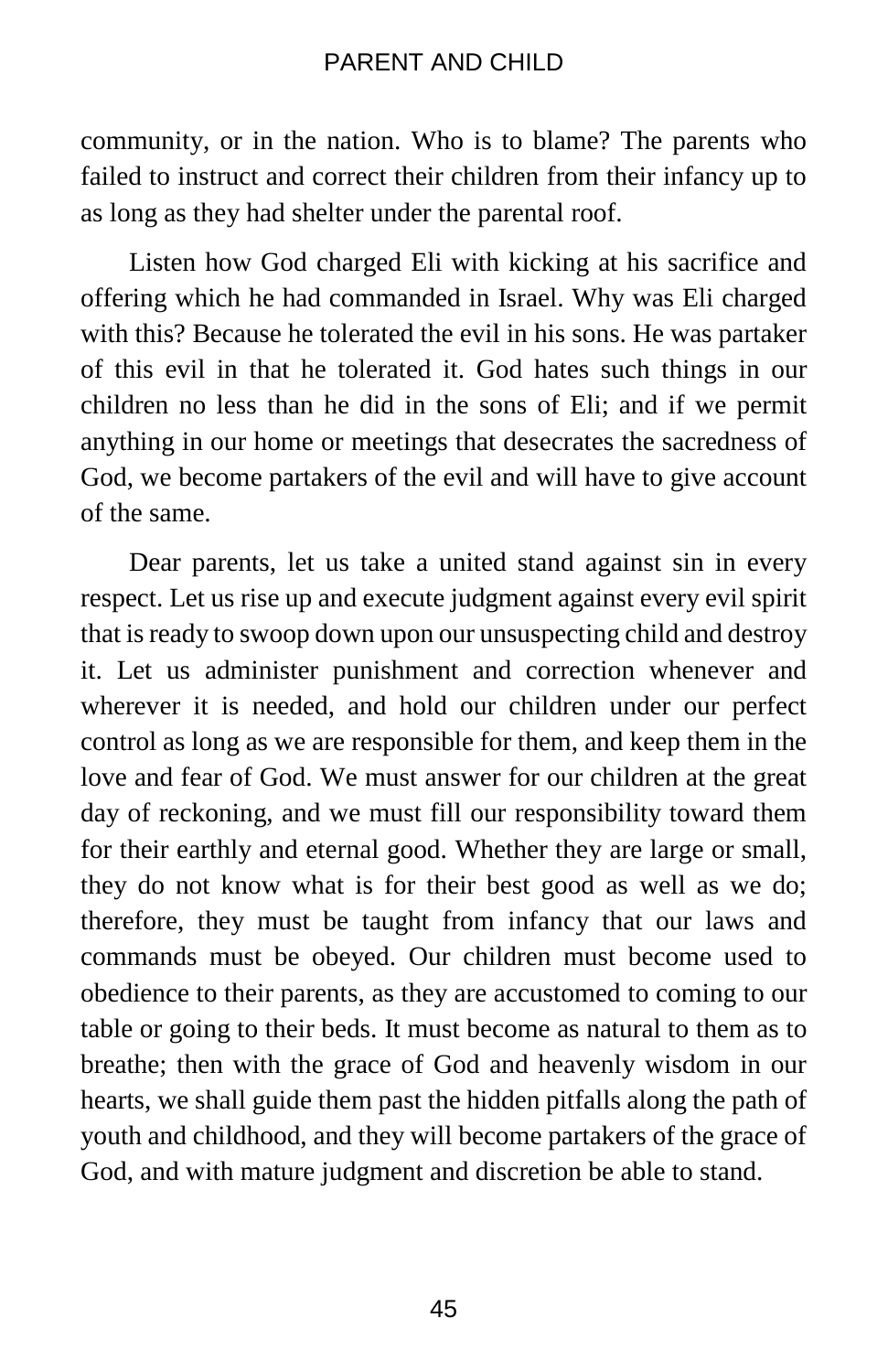The awful evil that befell Eli and his sons stands on the records of history as a warning to every parent. God in his mercy means that we take heed and escape even a sorer punishment than this. Notice what the decree says: "For I have told him that I will judge his house forever for the iniquity which he knoweth; because his sons made themselves vile, and he restrained them not. And therefore I have sworn unto the house of Eli, that the iniquity of Eli's house shall not be purged with sacrifice nor offering forever." 1 Sam. 3:13, 14. In due time God fulfilled the decree, and in one day these two sons were slain in battle and Israel defeated, the ark of God fell into the hands of the Philistines and Eli died. Surely these are some of the things that were written for our admonition, and by being careful lest we let some of the precious truths on this subject slip, we can profit by the mistakes of those who have gone over this parental pathway before us. We can see by the Word of God what is required of us, and grasp our opportunities with a stronger determination that we will, by the grace of God, conquer every opposing power that is bent to overthrow the well-being of our loved ones whom God has entrusted to our care.

Let us take courage, dear fellow parents. We shall accomplish the desire of our hearts. Our children will become all that we have labored and prayed for if we follow the sacred instructions of the blessed Word of God.